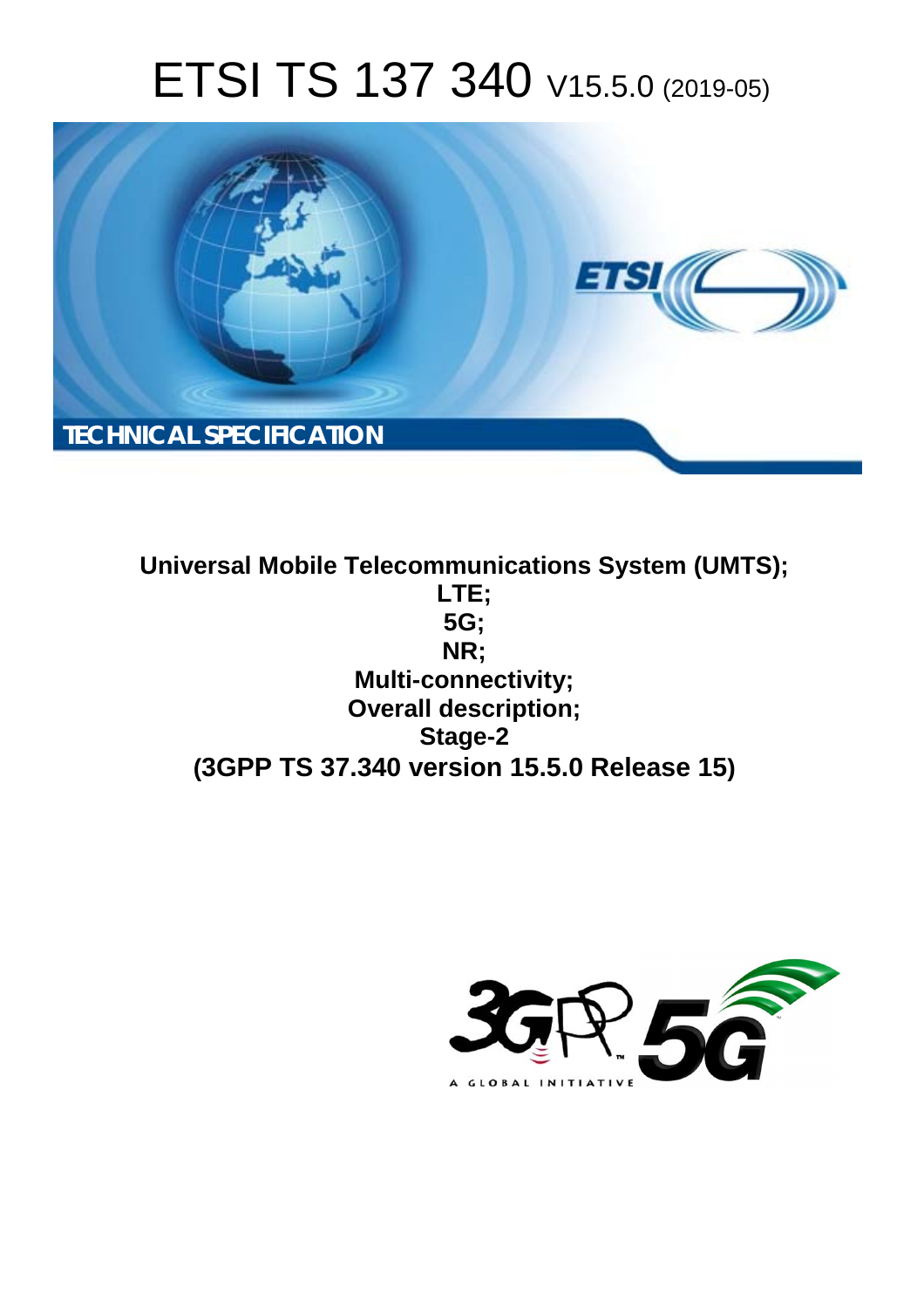Reference

RTS/TSGR-0237340vf50

Keywords 5G,LTE,UMTS

#### *ETSI*

#### 650 Route des Lucioles F-06921 Sophia Antipolis Cedex - FRANCE

Tel.: +33 4 92 94 42 00 Fax: +33 4 93 65 47 16

Siret N° 348 623 562 00017 - NAF 742 C Association à but non lucratif enregistrée à la Sous-Préfecture de Grasse (06) N° 7803/88

#### *Important notice*

The present document can be downloaded from: <http://www.etsi.org/standards-search>

The present document may be made available in electronic versions and/or in print. The content of any electronic and/or print versions of the present document shall not be modified without the prior written authorization of ETSI. In case of any existing or perceived difference in contents between such versions and/or in print, the prevailing version of an ETSI deliverable is the one made publicly available in PDF format at [www.etsi.org/deliver](http://www.etsi.org/deliver).

Users of the present document should be aware that the document may be subject to revision or change of status. Information on the current status of this and other ETSI documents is available at <https://portal.etsi.org/TB/ETSIDeliverableStatus.aspx>

If you find errors in the present document, please send your comment to one of the following services: <https://portal.etsi.org/People/CommiteeSupportStaff.aspx>

#### *Copyright Notification*

No part may be reproduced or utilized in any form or by any means, electronic or mechanical, including photocopying and microfilm except as authorized by written permission of ETSI. The content of the PDF version shall not be modified without the written authorization of ETSI. The copyright and the foregoing restriction extend to reproduction in all media.

> © ETSI 2019. All rights reserved.

**DECT**TM, **PLUGTESTS**TM, **UMTS**TM and the ETSI logo are trademarks of ETSI registered for the benefit of its Members. **3GPP**TM and **LTE**TM are trademarks of ETSI registered for the benefit of its Members and of the 3GPP Organizational Partners. **oneM2M™** logo is a trademark of ETSI registered for the benefit of its Members and of the oneM2M Partners. **GSM**® and the GSM logo are trademarks registered and owned by the GSM Association.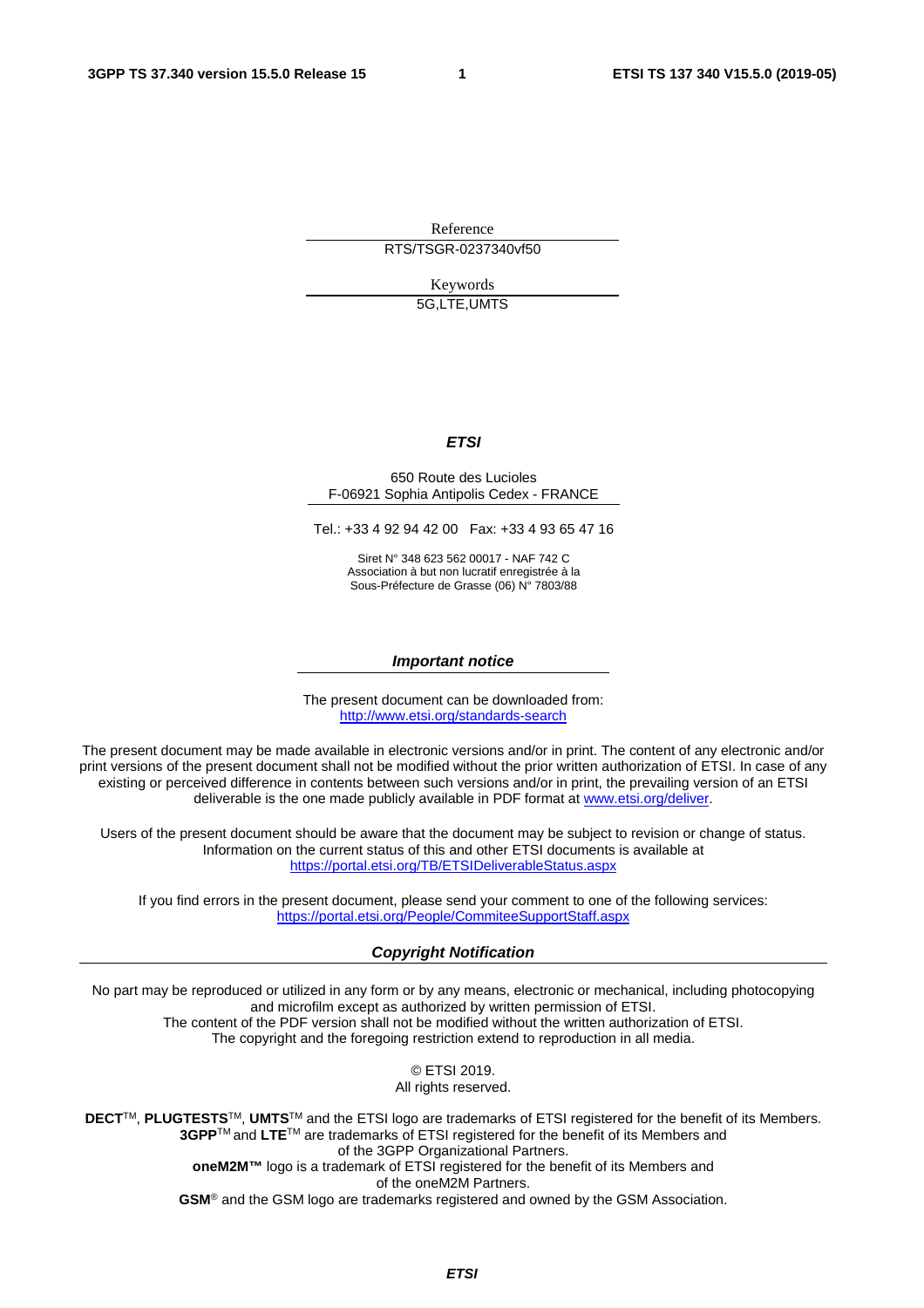# Intellectual Property Rights

#### Essential patents

IPRs essential or potentially essential to normative deliverables may have been declared to ETSI. The information pertaining to these essential IPRs, if any, is publicly available for **ETSI members and non-members**, and can be found in ETSI SR 000 314: *"Intellectual Property Rights (IPRs); Essential, or potentially Essential, IPRs notified to ETSI in respect of ETSI standards"*, which is available from the ETSI Secretariat. Latest updates are available on the ETSI Web server (<https://ipr.etsi.org/>).

Pursuant to the ETSI IPR Policy, no investigation, including IPR searches, has been carried out by ETSI. No guarantee can be given as to the existence of other IPRs not referenced in ETSI SR 000 314 (or the updates on the ETSI Web server) which are, or may be, or may become, essential to the present document.

#### **Trademarks**

The present document may include trademarks and/or tradenames which are asserted and/or registered by their owners. ETSI claims no ownership of these except for any which are indicated as being the property of ETSI, and conveys no right to use or reproduce any trademark and/or tradename. Mention of those trademarks in the present document does not constitute an endorsement by ETSI of products, services or organizations associated with those trademarks.

# Foreword

This Technical Specification (TS) has been produced by ETSI 3rd Generation Partnership Project (3GPP).

The present document may refer to technical specifications or reports using their 3GPP identities, UMTS identities or GSM identities. These should be interpreted as being references to the corresponding ETSI deliverables.

The cross reference between GSM, UMTS, 3GPP and ETSI identities can be found under [http://webapp.etsi.org/key/queryform.asp.](http://webapp.etsi.org/key/queryform.asp)

# Modal verbs terminology

In the present document "**shall**", "**shall not**", "**should**", "**should not**", "**may**", "**need not**", "**will**", "**will not**", "**can**" and "**cannot**" are to be interpreted as described in clause 3.2 of the [ETSI Drafting Rules](https://portal.etsi.org/Services/editHelp!/Howtostart/ETSIDraftingRules.aspx) (Verbal forms for the expression of provisions).

"**must**" and "**must not**" are **NOT** allowed in ETSI deliverables except when used in direct citation.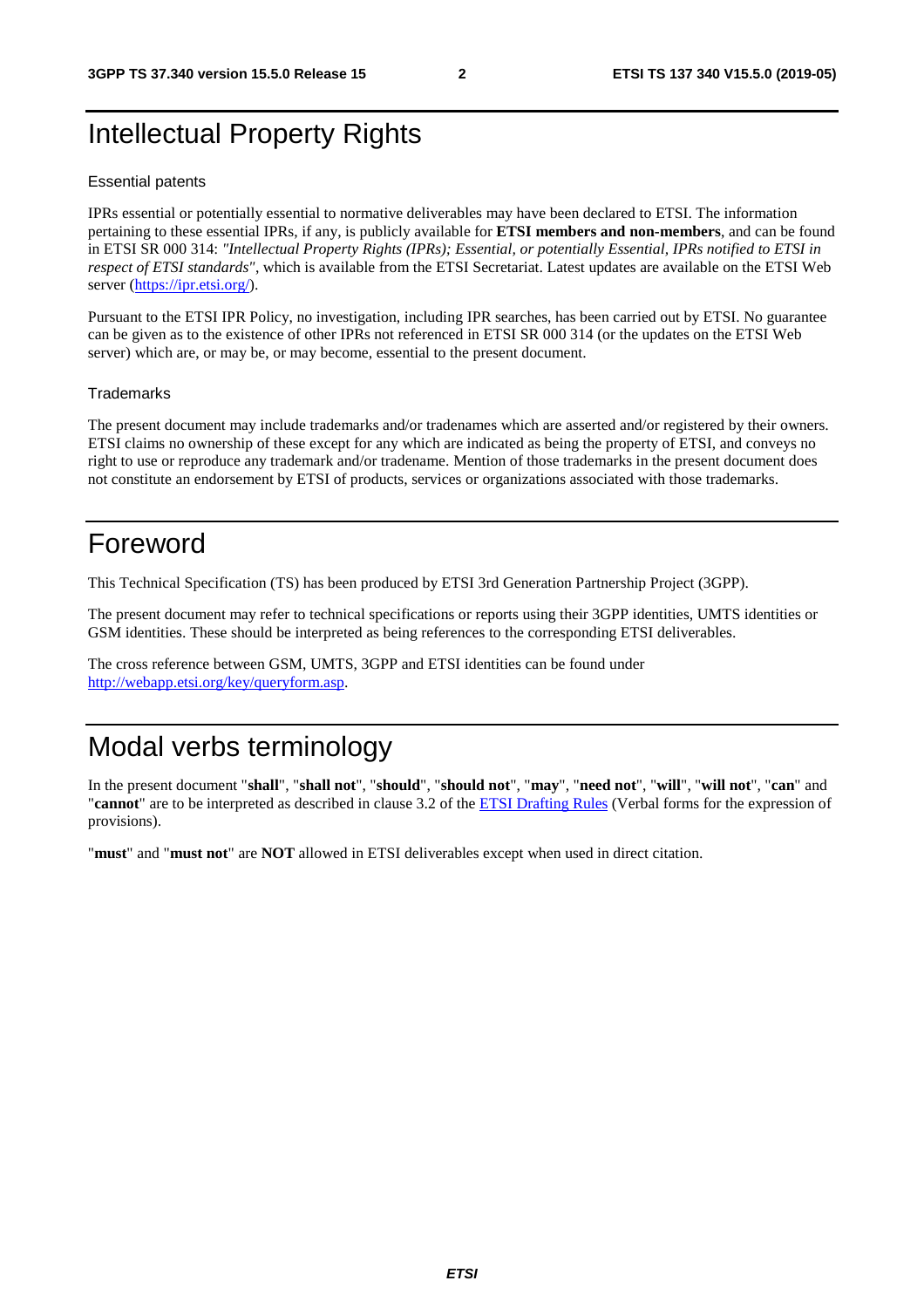$\mathbf{3}$ 

# Contents

| 1                  |  |  |  |  |  |
|--------------------|--|--|--|--|--|
| 2                  |  |  |  |  |  |
| 3                  |  |  |  |  |  |
| 3.1                |  |  |  |  |  |
| 3.2                |  |  |  |  |  |
| 4<br>4.1           |  |  |  |  |  |
| 4.1.1              |  |  |  |  |  |
| 4.1.2              |  |  |  |  |  |
| 4.1.3              |  |  |  |  |  |
| 4.1.3.1            |  |  |  |  |  |
| 4.1.3.2            |  |  |  |  |  |
| 4.1.3.3            |  |  |  |  |  |
| 4.2                |  |  |  |  |  |
| 4.2.1              |  |  |  |  |  |
| 4.2.2              |  |  |  |  |  |
| 4.3                |  |  |  |  |  |
| 4.3.1              |  |  |  |  |  |
| 4.3.1.1<br>4.3.1.2 |  |  |  |  |  |
| 4.3.1.3            |  |  |  |  |  |
| 4.3.2              |  |  |  |  |  |
| 4.3.2.1            |  |  |  |  |  |
| 4.3.2.2            |  |  |  |  |  |
| 4.3.2.3            |  |  |  |  |  |
| 5                  |  |  |  |  |  |
|                    |  |  |  |  |  |
| 6<br>6.1           |  |  |  |  |  |
| 6.2                |  |  |  |  |  |
| 6.3                |  |  |  |  |  |
| 6.4                |  |  |  |  |  |
|                    |  |  |  |  |  |
| 7                  |  |  |  |  |  |
| 7.1                |  |  |  |  |  |
| 7.2                |  |  |  |  |  |
| 7.3                |  |  |  |  |  |
| 7.4                |  |  |  |  |  |
| 7.5                |  |  |  |  |  |
| 7.6<br>7.7         |  |  |  |  |  |
| 7.8                |  |  |  |  |  |
| 7.9                |  |  |  |  |  |
| 8                  |  |  |  |  |  |
| 8.1                |  |  |  |  |  |
| 8.2                |  |  |  |  |  |
| 8.3                |  |  |  |  |  |
| 8.4                |  |  |  |  |  |
| 9                  |  |  |  |  |  |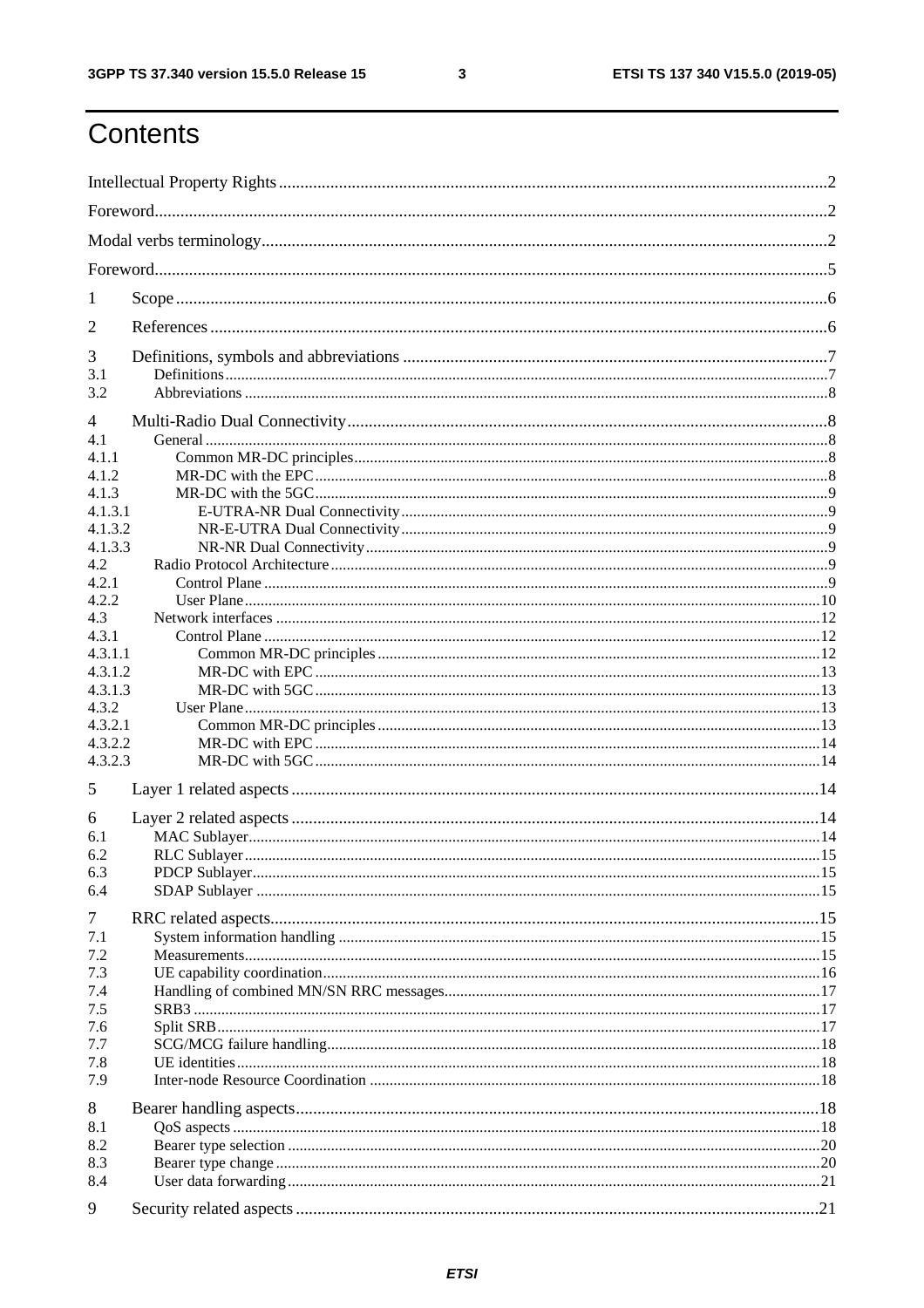#### $\overline{\mathbf{4}}$

| 10      |                               |  |
|---------|-------------------------------|--|
| 10.1    |                               |  |
| 10.2    |                               |  |
| 10.2.1  |                               |  |
| 10.2.2  |                               |  |
| 10.3    |                               |  |
| 10.3.1  |                               |  |
| 10.3.2  |                               |  |
| 10.4    |                               |  |
| 10.4.1  |                               |  |
| 10.4.2  |                               |  |
| 10.5    |                               |  |
| 10.5.1  |                               |  |
| 10.5.2  |                               |  |
| 10.6    |                               |  |
| 10.7    |                               |  |
| 10.7.1  |                               |  |
| 10.7.2  |                               |  |
| 10.8    |                               |  |
| 10.8.1  |                               |  |
| 10.8.2  |                               |  |
| 10.9    |                               |  |
| 10.9.1  |                               |  |
| 10.9.2  |                               |  |
| 10.10   |                               |  |
| 10.10.1 |                               |  |
| 10.10.2 |                               |  |
| 10.11   |                               |  |
| 10.11.1 |                               |  |
| 10.11.2 |                               |  |
| 10.12   |                               |  |
| 10.12.1 |                               |  |
| 10.12.2 |                               |  |
| 10.13   |                               |  |
| 10.13.1 |                               |  |
| 10.13.2 |                               |  |
| 10.14   |                               |  |
| 10.14.1 |                               |  |
| 10.14.2 |                               |  |
| 10.14.3 |                               |  |
|         |                               |  |
| 11      |                               |  |
| 11.1    |                               |  |
| 12      |                               |  |
|         |                               |  |
| 13      |                               |  |
| 13.1    |                               |  |
|         | <b>Annex A (informative):</b> |  |
|         | <b>Annex B</b> (informative): |  |
|         |                               |  |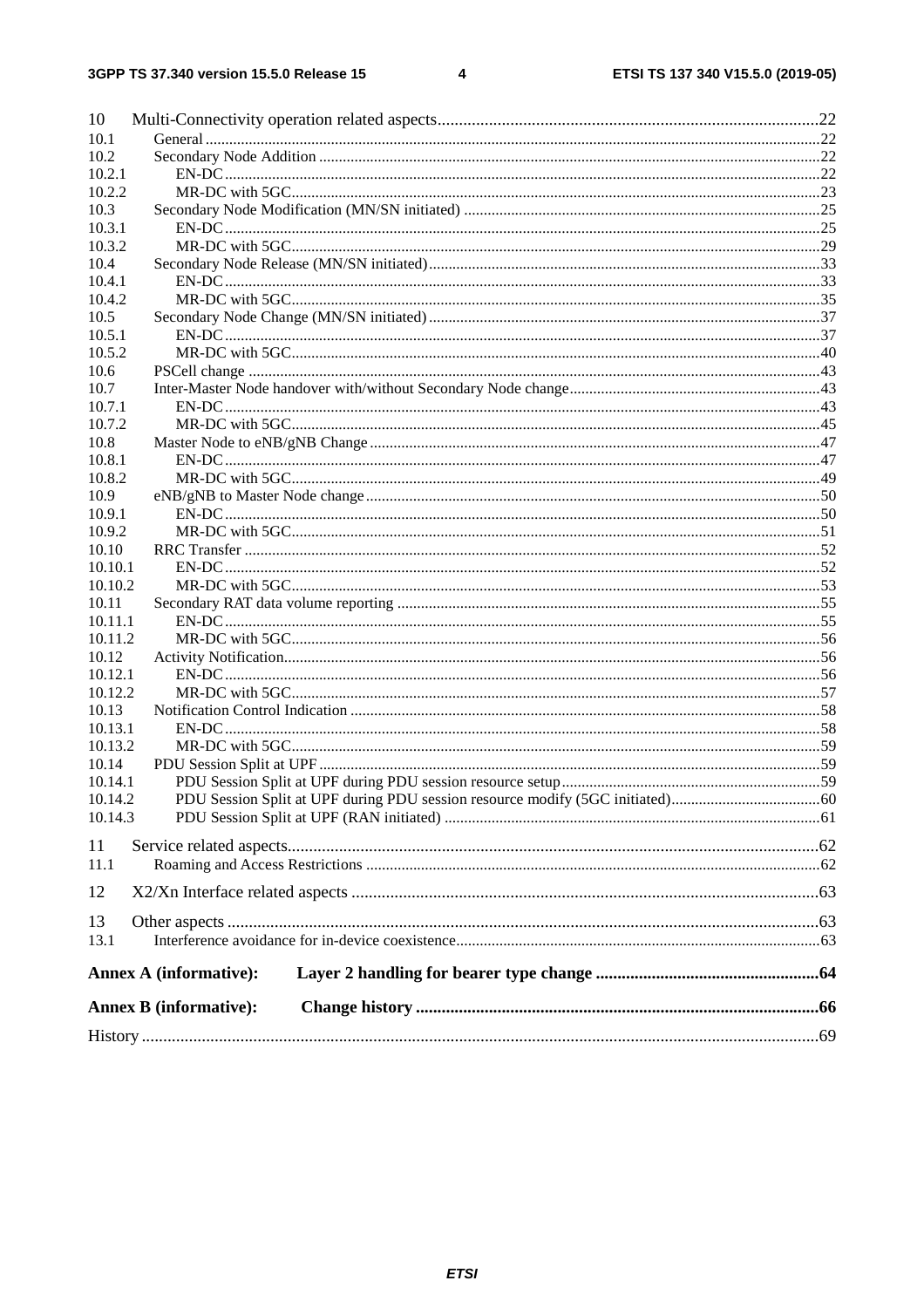# Foreword

This Technical Specification has been produced by the 3rd Generation Partnership Project (3GPP).

The contents of the present document are subject to continuing work within the TSG and may change following formal TSG approval. Should the TSG modify the contents of the present document, it will be re-released by the TSG with an identifying change of release date and an increase in version number as follows:

Version x.y.z

where:

- x the first digit:
	- 1 presented to TSG for information;
	- 2 presented to TSG for approval;
	- 3 or greater indicates TSG approved document under change control.
- Y the second digit is incremented for all changes of substance, i.e. technical enhancements, corrections, updates, etc.
- Z the third digit is incremented when editorial only changes have been incorporated in the document.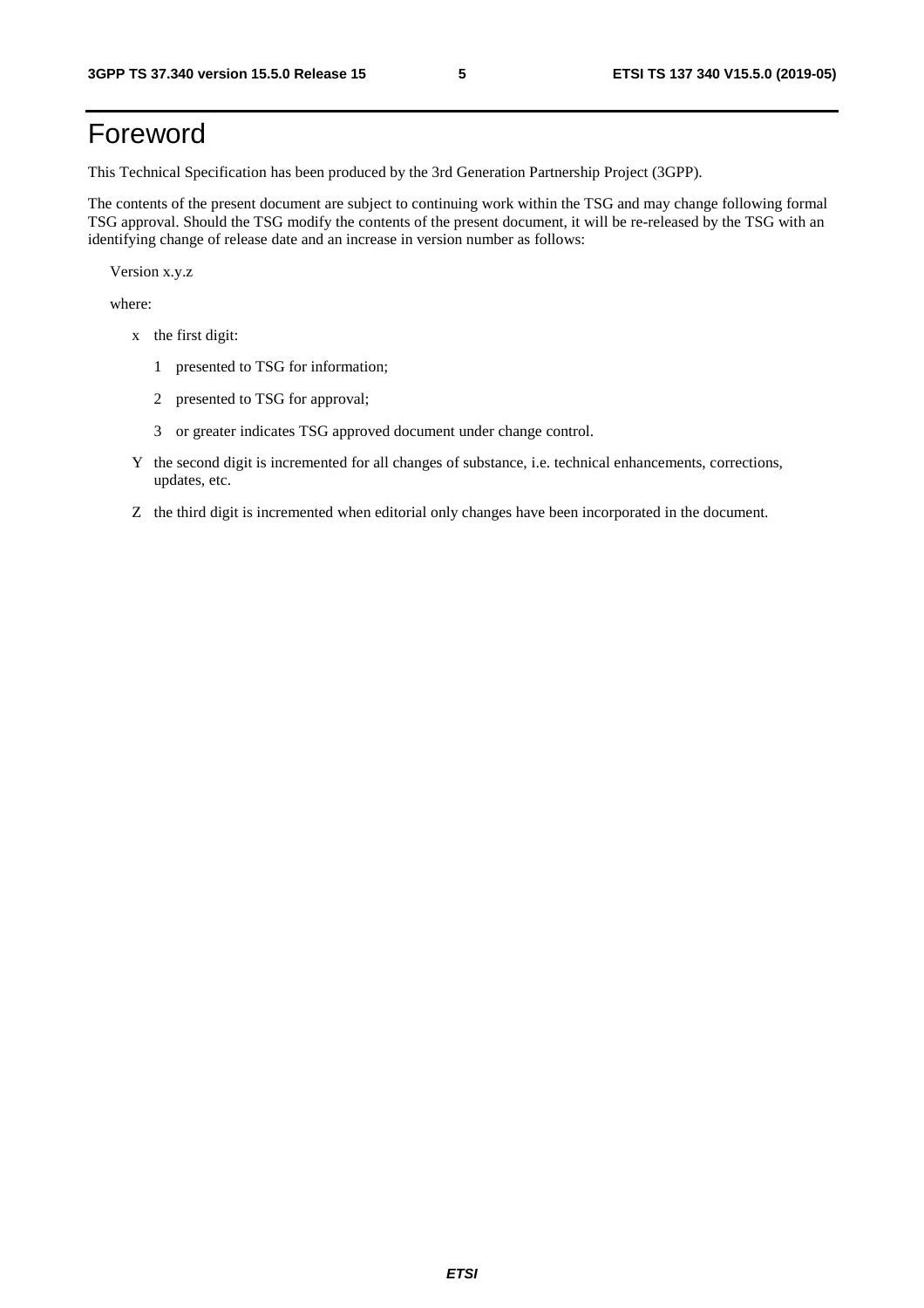# 1 Scope

The present document provides an overview of the multi-connectivity operation using E-UTRA and NR radio access technologies. Details of the network and radio interface protocols are specified in companion specifications of the 36 and 38 series.

# 2 References

The following documents contain provisions which, through reference in this text, constitute provisions of the present document.

- References are either specific (identified by date of publication, edition number, version number, etc.) or non-specific.
- For a specific reference, subsequent revisions do not apply.
- For a non-specific reference, the latest version applies. In the case of a reference to a 3GPP document (including a GSM document), a non-specific reference implicitly refers to the latest version of that document *in the same Release as the present document*.
- [1] 3GPP TR 21.905: "Vocabulary for 3GPP Specifications".
- [2] 3GPP TS 36.300: "Evolved Universal Terrestrial Radio Access (E-UTRA) and Evolved Universal Terrestrial Radio Access Network (E-UTRAN); Overall description; Stage 2".
- [3] 3GPP TS 38.300: "NR; NR and NG-RAN Overall description; Stage 2".
- [4] 3GPP TS 38.331: "NR; Radio Resource Control (RRC) protocol specification".
- [5] 3GPP TS 38.423: "NG-RAN; Xn application protocol (XnAP)".
- [6] 3GPP TS 38.425: "NG-RAN; NR user plane protocol".
- [7] 3GPP TS 38.401: "NG-RAN; Architecture description".
- [8] 3GPP TS 38.133: "NG-RAN; Requirements for support of radio resource management".
- [9] 3GPP TS 36.423: "Evolved Universal Terrestrial Radio Access Network (E-UTRAN); X2 Application Protocol (X2AP)".
- [10] 3GPP TS 36.331: "Evolved Universal Terrestrial Radio Access (E-UTRA); Radio Resource Control (RRC); Protocol specification".
- [11] 3GPP TS 23.501: "System Architecture for the 5G System; Stage 2".
- [12] 3GPP TS 38.101-1: "User Equipment (UE) radio transmission and reception; Part 1: Range 1 Standalone".
- [13] 3GPP TS 38.101-2: "User Equipment (UE) radio transmission and reception; Part 2: Range 2 Standalone".
- [14] 3GPP TS 38.101-3: "User Equipment (UE) radio transmission and reception; Part 3: Range 1 and Range 2 Interworking operation with other radios".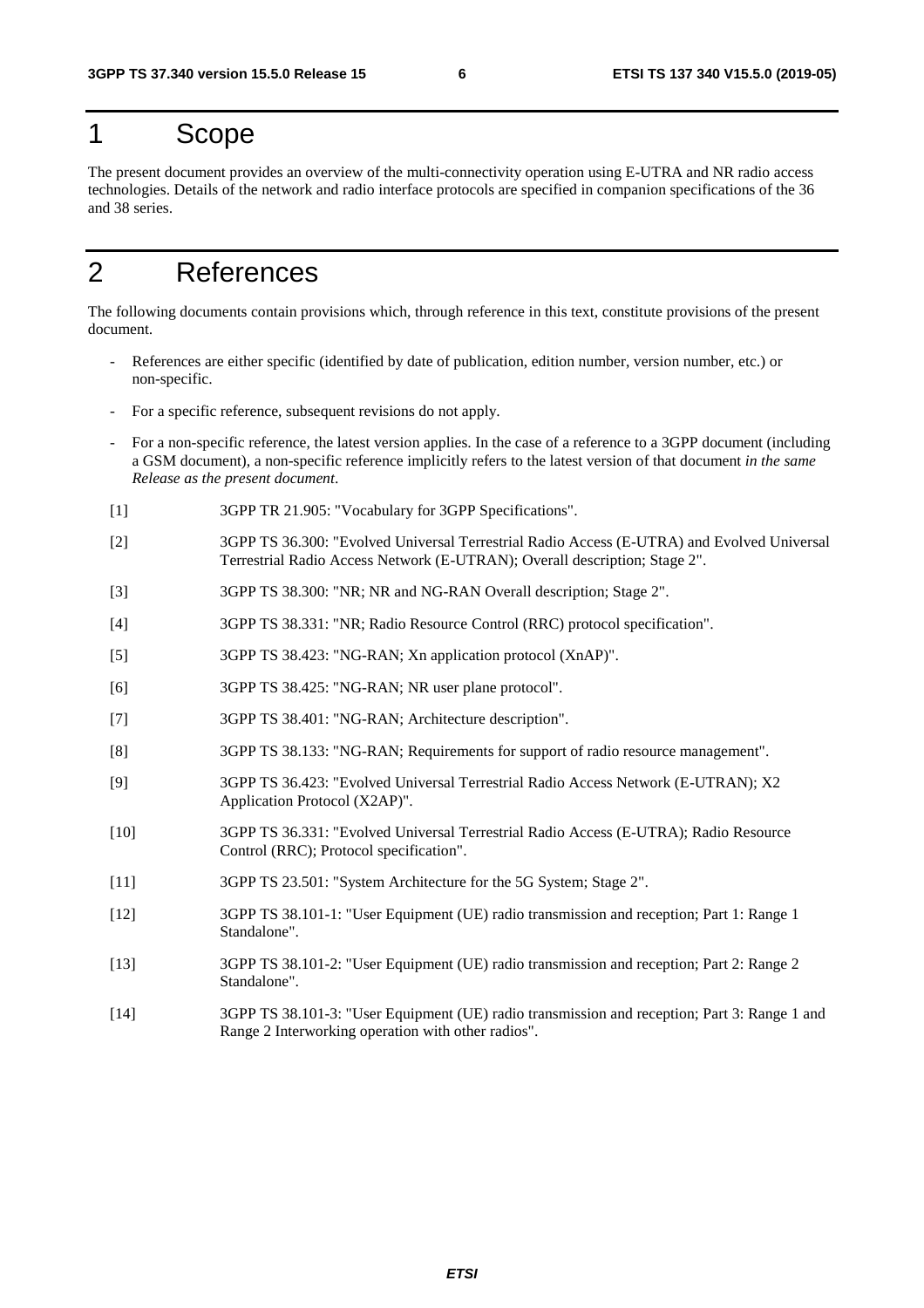# 3 Definitions, symbols and abbreviations

### 3.1 Definitions

For the purposes of the present document, the terms and definitions given in 3GPP TR 21.905 [1] and the following apply. A term defined in the present document takes precedence over the definition of the same term, if any, in 3GPP TR 21.905 [1] and 3GPP TS 36.300 [2].

**En-gNB:** node providing NR user plane and control plane protocol terminations towards the UE, and acting as Secondary Node in EN-DC.

**Master Cell Group**: in MR-DC, a group of serving cells associated with the Master Node, comprising of the SpCell (Pcell) and optionally one or more Scells.

**Master node**: in MR-DC, the radio access node that provides the control plane connection to the core network. It may be a Master eNB (in EN-DC), a Master ng-eNB (in NGEN-DC) or a Master gNB (in NR-DC and NE-DC).

**MCG bearer**: in MR-DC, a radio bearer with an RLC bearer (or two RLC bearers, in case of CA packet duplication) only in the MCG.

**MN terminated bearer:** in MR-DC, a radio bearer for which PDCP is located in the MN.

**MCG SRB**: in MR-DC, a direct SRB between the MN and the UE.

**Multi-Radio Dual Connectivity:** Dual Connectivity between E-UTRA and NR nodes, or between two NR nodes.

**Ng-eNB**: as defined in TS 38.300 [3].

**PCell**: SpCell of a master cell group.

**PSCell**: SpCell of a secondary cell group.

**RLC bearer:** RLC and MAC logical channel configuration of a radio bearer in one cell group.

**Secondary Cell Group**: in MR-DC, a group of serving cells associated with the Secondary Node, comprising of the SpCell (PSCell) and optionally one or more Scells.

**Secondary node**: in MR-DC, the radio access node, with no control plane connection to the core network, providing additional resources to the UE. It may be an en-gNB (in EN-DC), a Secondary ng-eNB (in NE-DC) or a Secondary gNB (in NR-DC and NGEN-DC).

**SCG bearer**: in MR-DC, a radio bearer with an RLC bearer (or two RLC bearers, in case of CA packet duplication) only in the SCG.

**SN terminated bearer:** in MR-DC, a radio bearer for which PDCP is located in the SN.

**SpCell**: primary cell of a master or secondary cell group.

**SRB3**: in EN-DC, NGEN-DC and NR-DC, a direct SRB between the SN and the UE.

**Split bearer:** in MR-DC, a radio bearer with RLC bearers both in MCG and SCG.

**Split PDU Session (or PDU Session split):** a PDU Session whose QoS Flows are served by more than one SDAP entities in the NG-RAN.

**Split SRB**: in MR-DC, a SRB between the MN and the UE with RLC bearers both in MCG and SCG.

**User plane resource configuration:** in MR-DC with 5GC, encompasses radio network resources and radio access resources related to either one or more PDU sessions, one or more QoS flows, one or more DRBs, or any combination thereof.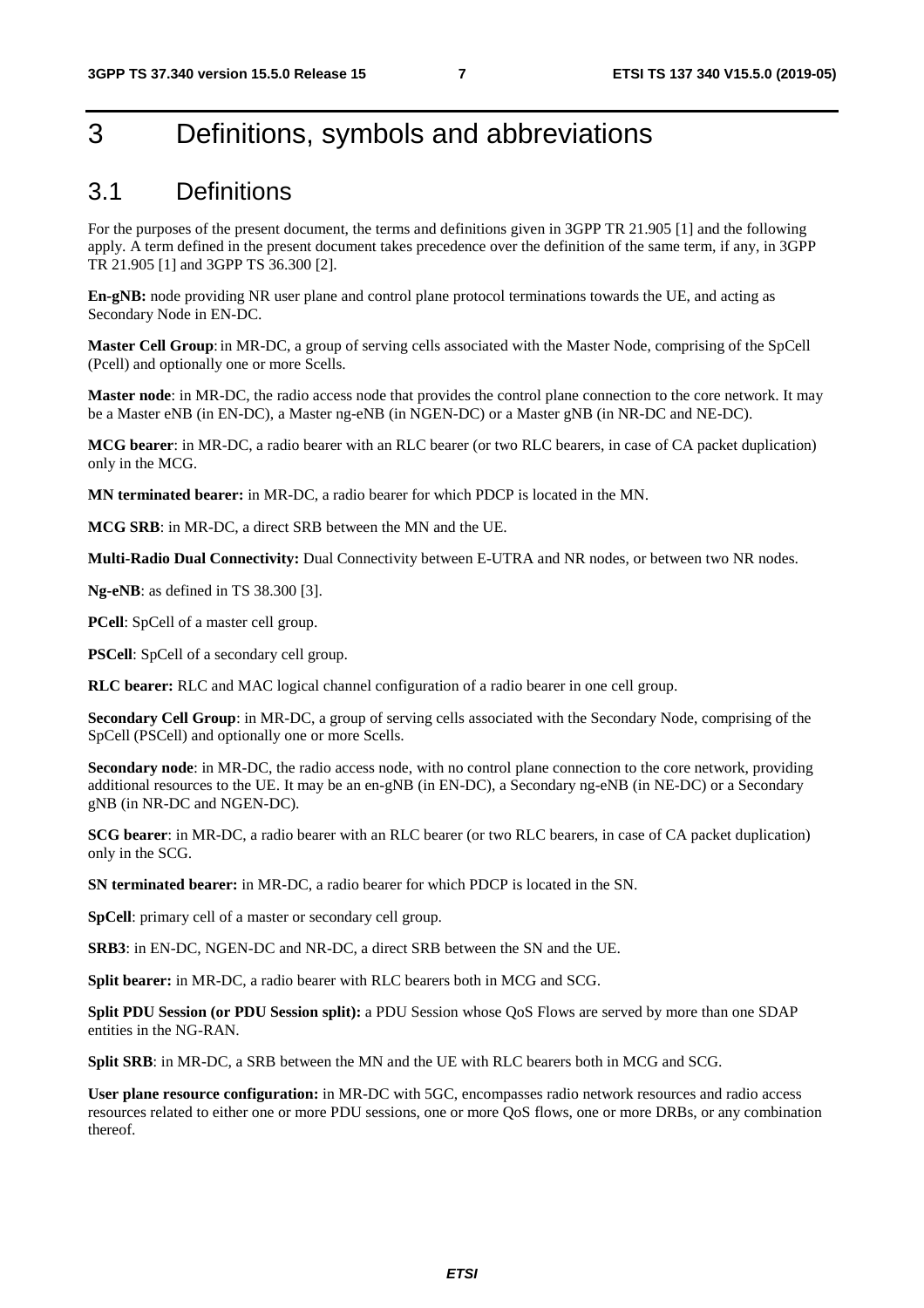### 3.2 Abbreviations

For the purposes of the present document, the abbreviations given in 3GPP TR 21.905 [1] and the following apply. An abbreviation defined in the present document takes precedence over the definition of the same abbreviation, if any, in 3GPP TR 21.905 [1] and 3GPP TS 36.300 [2].

| DC         | Intra-E-UTRA Dual Connectivity     |
|------------|------------------------------------|
| EN-DC      | E-UTRA-NR Dual Connectivity        |
| <b>MCG</b> | Master Cell Group                  |
| MN         | <b>Master Node</b>                 |
| MR-DC      | Multi-Radio Dual Connectivity      |
| NE-DC      | NR-E-UTRA Dual Connectivity        |
| NGEN-DC    | NG-RAN E-UTRA-NR Dual Connectivity |
| NR-DC      | NR-NR Dual Connectivity            |
| <b>SCG</b> | Secondary Cell Group               |
| <b>SN</b>  | Secondary Node                     |

# 4 Multi-Radio Dual Connectivity

### 4.1 General

### 4.1.1 Common MR-DC principles

Multi-Radio Dual Connectivity (MR-DC) is a generalization of the Intra-E-UTRA Dual Connectivity (DC) described in 36.300 [2], where a multiple Rx/Tx UE may be configured to utilise resources provided by two different nodes connected via non-ideal backhaul, one providing NR access and the other one providing either E-UTRA or NR access. One node acts as the MN and the other as the SN. The MN and SN are connected via a network interface and at least the MN is connected to the core network.

- NOTE 1: MR-DC is designed based on the assumption of non-ideal backhaul between the different nodes but can also be used in case of ideal backhaul.
- NOTE 2: All MR-DC normative text and procedures in this version of the specification show the aggregated node case. The details about non-aggregated node for MR-DC operation are described in TS38.401[7].

### 4.1.2 MR-DC with the FPC

E-UTRAN supports MR-DC via E-UTRA-NR Dual Connectivity (EN-DC), in which a UE is connected to one eNB that acts as a MN and one en-gNB that acts as a SN. The eNB is connected to the EPC via the S1 interface and to the en-gNB via the X2 interface. The en-gNB might also be connected to the EPC via the S1-U interface and other en-gNBs via the X2-U interface.

The EN-DC architecture is illustrated in Figure 4.1.2-1 below.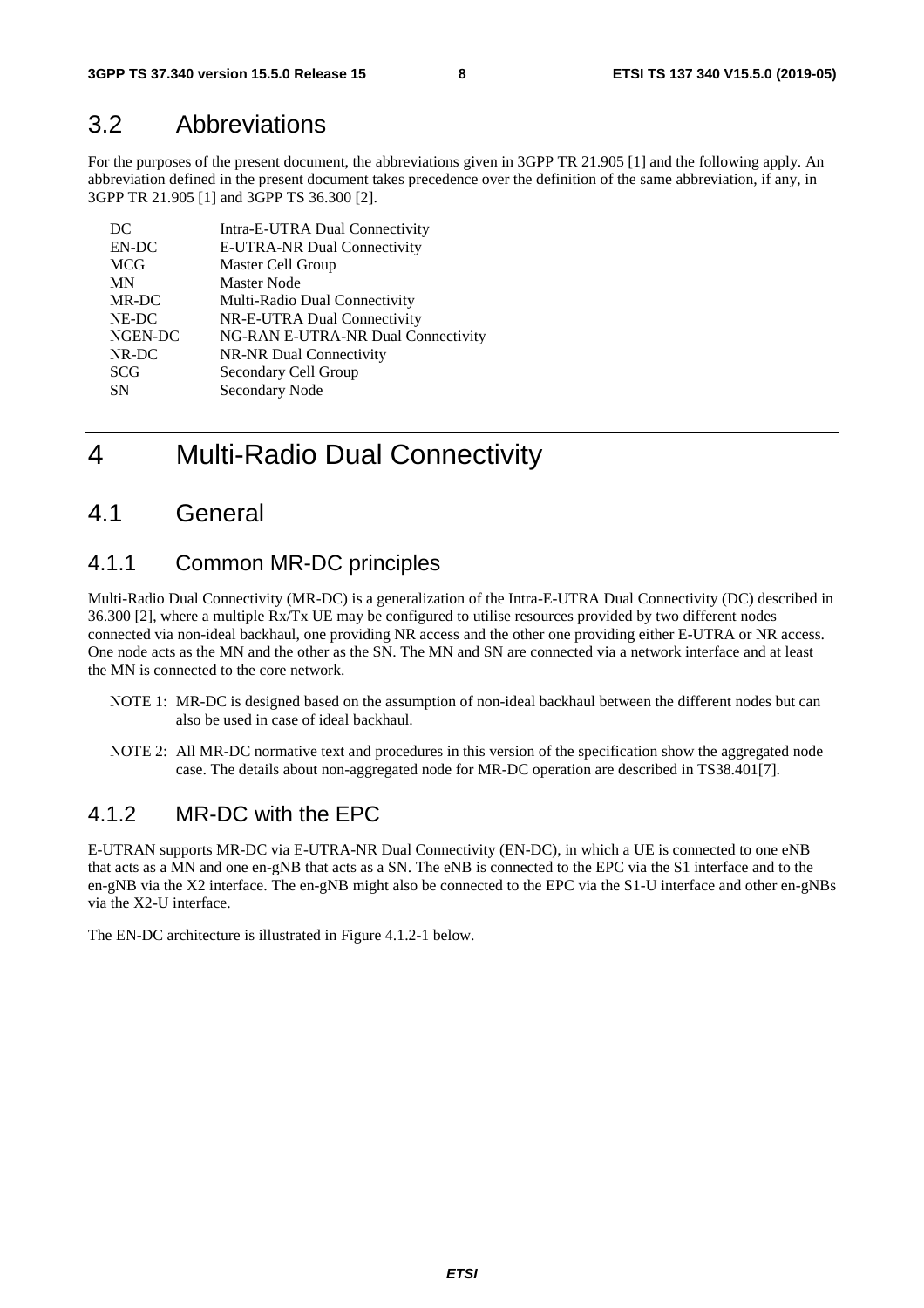

**Figure 4.1.2-1: EN-DC Overall Architecture** 

### 4.1.3 MR-DC with the 5GC

#### 4.1.3.1 E-UTRA-NR Dual Connectivity

NG-RAN supports NG-RAN E-UTRA-NR Dual Connectivity (NGEN-DC), in which a UE is connected to one ng-eNB that acts as a MN and one gNB that acts as a SN. The ng-eNB is connected to the 5GC and the gNB is connected to the ng-eNB via the Xn interface.

#### 4.1.3.2 NR-E-UTRA Dual Connectivity

NG-RAN supports NR-E-UTRA Dual Connectivity (NE-DC), in which a UE is connected to one gNB that acts as a MN and one ng-eNB that acts as a SN. The gNB is connected to 5GC and the ng-eNB is connected to the gNB via the Xn interface.

#### 4.1.3.3 NR-NR Dual Connectivity

NG-RAN supports NR-NR Dual Connectivity (NR-DC), in which a UE is connected to one gNB that acts as a MN and another gNB that acts as a SN. The master gNB is connected to the 5GC via the NG interface and to the secondary gNB via the Xn interface. The secondary gNB might also be connected to the 5GC via the NG-U interface. In addition, NR-DC can also be used when a UE is connected to two gNB-DUs, one serving the MCG and the other serving the SCG, connected to the same gNB-CU, acting both as a MN and as a SN.

### 4.2 Radio Protocol Architecture

### 4.2.1 Control Plane

In MR-DC, the UE has a single RRC state, based on the MN RRC and a single C-plane connection towards the Core Network. Figure 4.2.1-1 illustrates the Control plane architecture for MR-DC. Each radio node has its own RRC entity (E-UTRA version if the node is an eNB or NR version if the node is a gNB) which can generate RRC PDUs to be sent to the UE.

RRC PDUs generated by the SN can be transported via the MN to the UE. The MN always sends the initial SN RRC configuration via MCG SRB (SRB1), but subsequent reconfigurations may be transported via MN or SN. When transporting RRC PDU from the SN, the MN does not modify the UE configuration provided by the SN.

In E-UTRA connected to EPC, at initial connection establishment SRB1 uses E-UTRA PDCP. If the UE supports EN-DC, regardless whether EN-DC is configured or not, after initial connection establishment, MCG SRBs (SRB1 and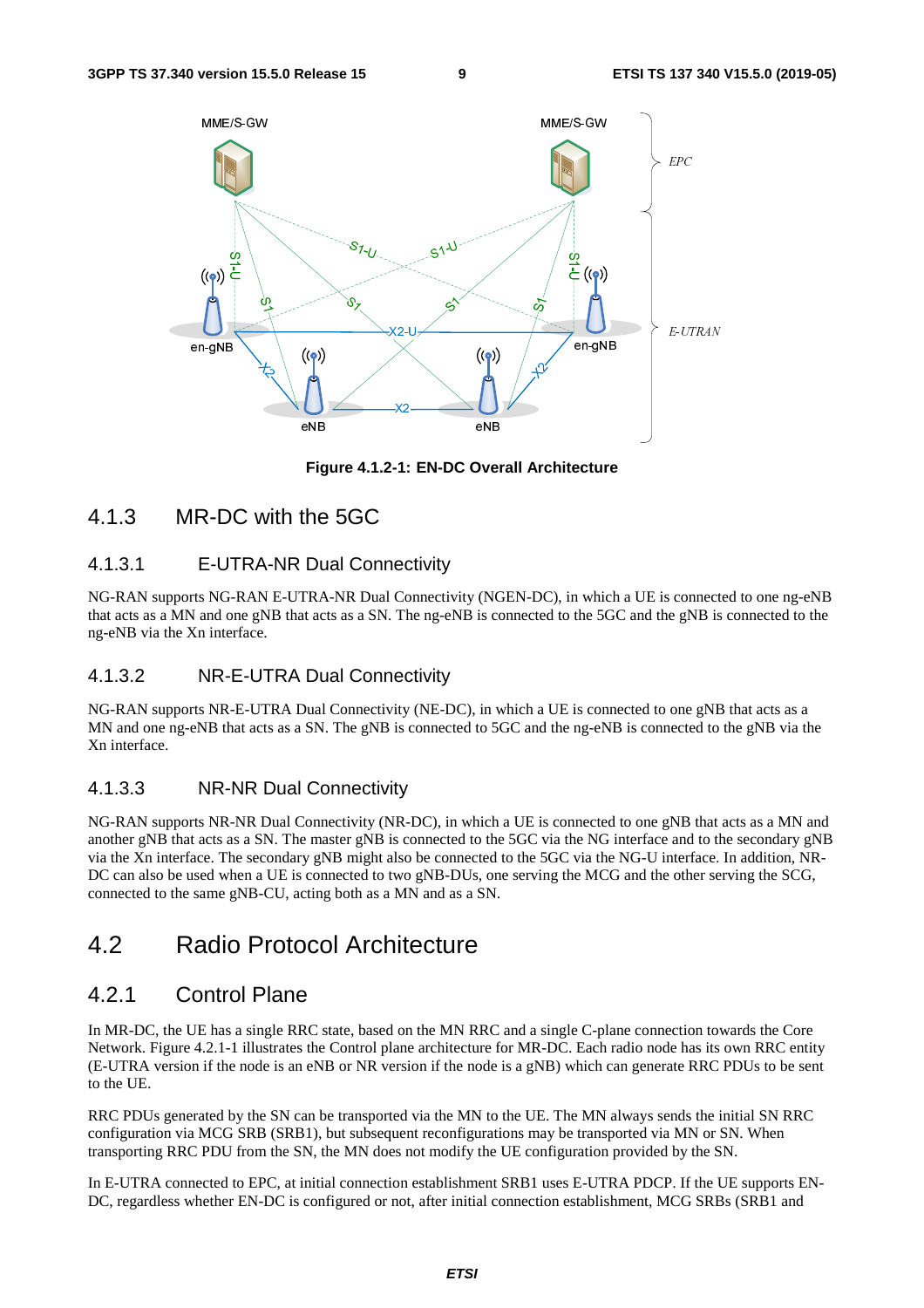SRB2) can be configured by the network to use either E-UTRA PDCP or NR PDCP (either SRB1 and SRB2 are both configured with E-UTRA PDCP, or they are both configured with NR PDCP). Change from E-UTRA PDCP to NR PDCP (or vice-versa) is supported via a handover procedure (reconfiguration with mobility) or, for the initial change of SRB1 from E-UTRA PDCP to NR PDCP, with a reconfiguration without mobility before the initial security activation.

If the SN is a gNB (i.e. for EN-DC, NGEN-DC and NR-DC), the UE can be configured to establish a SRB with the SN (SRB3) to enable RRC PDUs for the SN to be sent directly between the UE and the SN. RRC PDUs for the SN can only be transported directly to the UE for SN RRC reconfiguration not requiring any coordination with the MN. Measurement reporting for mobility within the SN can be done directly from the UE to the SN if SRB3 is configured.

Split SRB is supported for all MR-DC options, allowing duplication of RRC PDUs generated by the MN, via the direct path and via the SN. Split SRB uses NR PDCP. This version of the specification does not support the duplication of RRC PDUs generated by the SN via the MN and SN paths.

In EN-DC, the SCG configuration is kept in the UE during suspension. The UE releases the SCG configuration (but not the radio bearer configuration) during resumption initiation.

In MR-DC with 5GC, the UE stores the PDCP/SDAP configuration when moving to RRC Inactive but it releases the SCG configuration.



**Figure 4.2.1-1: Control plane architecture for EN-DC (left) and MR-DC with 5GC (right).** 

### 4.2.2 User Plane

In MR-DC, from a UE perspective, three bearer types exist: MCG bearer, SCG bearer and split bearer. These three bearer types are depicted in Figure 4.2.2-1 for MR-DC with EPC (EN-DC) and in Figure 4.2.2-2 for MR-DC with 5GC (NGEN-DC, NE-DC and NR-DC).

For EN-DC, the network can configure either E-UTRA PDCP or NR PDCP for MN terminated MCG bearers while NR PDCP is always used for all other bearers.

In MR-DC with 5GC, NR PDCP is always used for all bearer types. In NGEN-DC, E-UTRA RLC/MAC is used in the MN while NR RLC/MAC is used in the SN. In NE-DC, NR RLC/MAC is used in the MN while E-UTRA RLC/MAC is used in the SN. In NR-DC, NR RLC/MAC is used in both MN and SN.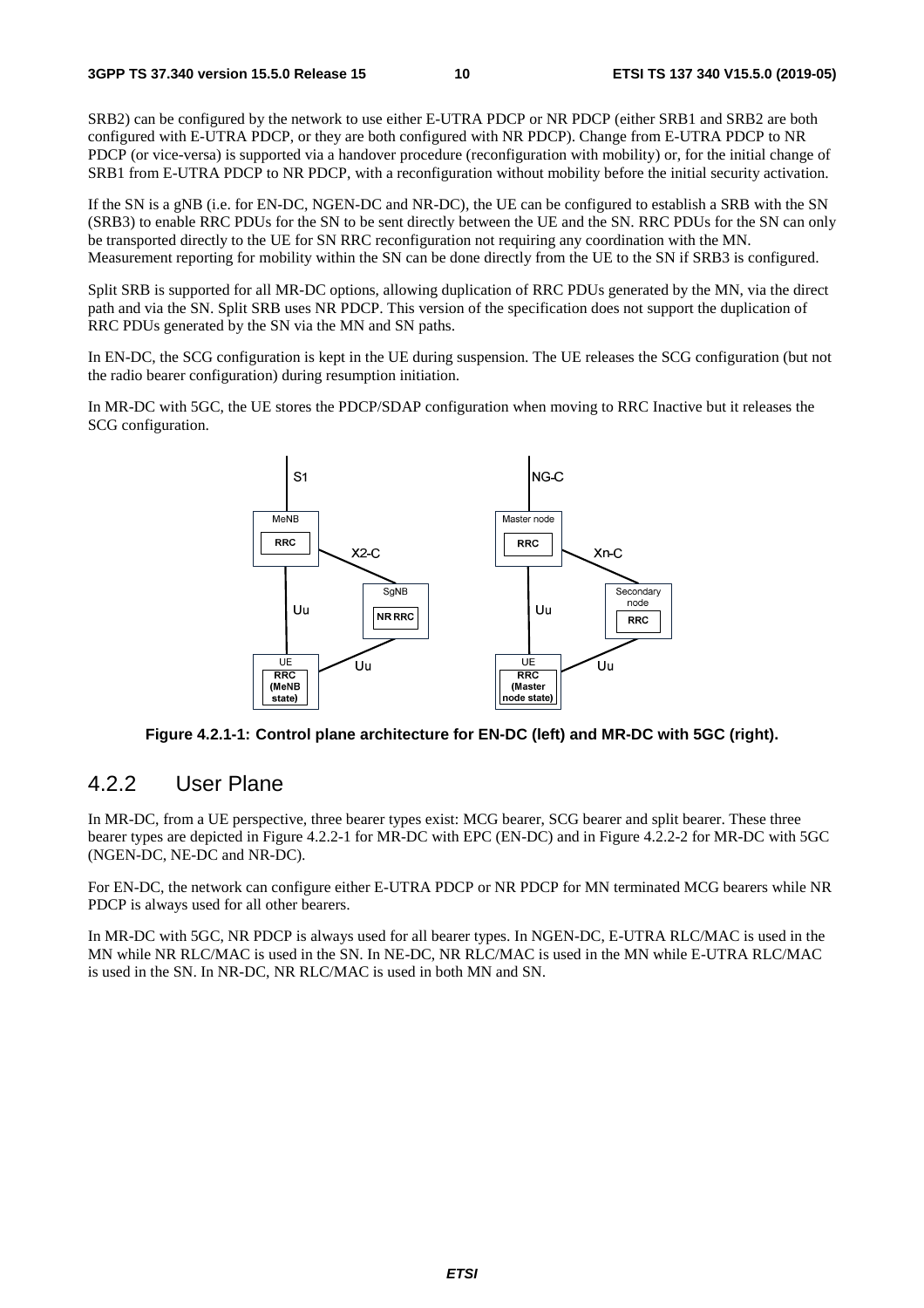

#### **Figure 4.2.2-1: Radio Protocol Architecture for MCG, SCG and split bearers from a UE perspective in MR-DC with EPC (EN-DC)**



#### **Figure 4.2.2-2: Radio Protocol Architecture for MCG, SCG and split bearers from a UE perspective in MR-DC with 5GC (NGEN-DC, NE-DC and NR-DC).**

From a network perspective, each bearer (MCG, SCG and split bearer) can be terminated either in MN or in SN. Network side protocol termination options are shown in Figure 4.2.2-3 for MR-DC with EPC (EN-DC) and in Figure 4.2.2-4 for MR-DC with 5GC (NGEN-DC, NE-DC and NR-DC).

- NOTE 1: Even if only SCG bearers are configured for a UE, for SRB1 and SRB2 the logical channels are always configured at least in the MCG, i.e. this is still an MR-DC configuration and a Pcell always exists.
- NOTE 2: If only MCG bearers are configured for a UE, i.e. there is no SCG, this is still considered an MR-DC configuration, as long as at least one of the bearers is terminated in the SN.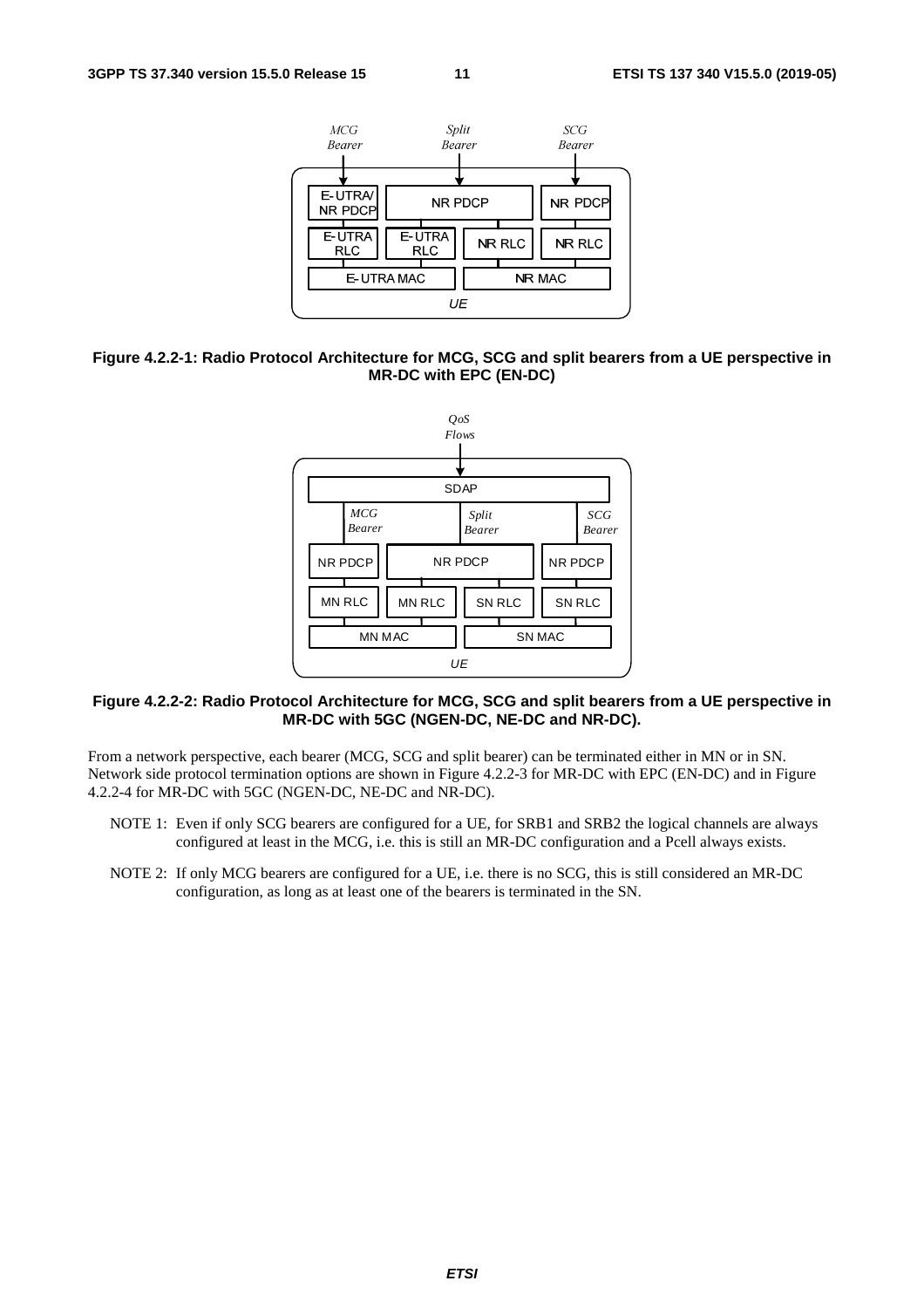

**Figure 4.2.2-3: Network side protocol termination options for MCG, SCG and split bearers in MR-DC with EPC (EN-DC).** 



**Figure 4.2.2-4: Network side protocol termination options for MCG, SCG and split bearers in MR-DC with 5GC (NGEN-DC, NE-DC and NR-DC).** 

- 4.3 Network interfaces
- 4.3.1 Control Plane
- 4.3.1.1 Common MR-DC principles

In MR-DC, there is an interface between the MN and the SN for control plane signalling and coordination. For each MR-DC UE, there is also one control plane connection between the MN and a corresponding CN entity. The MN and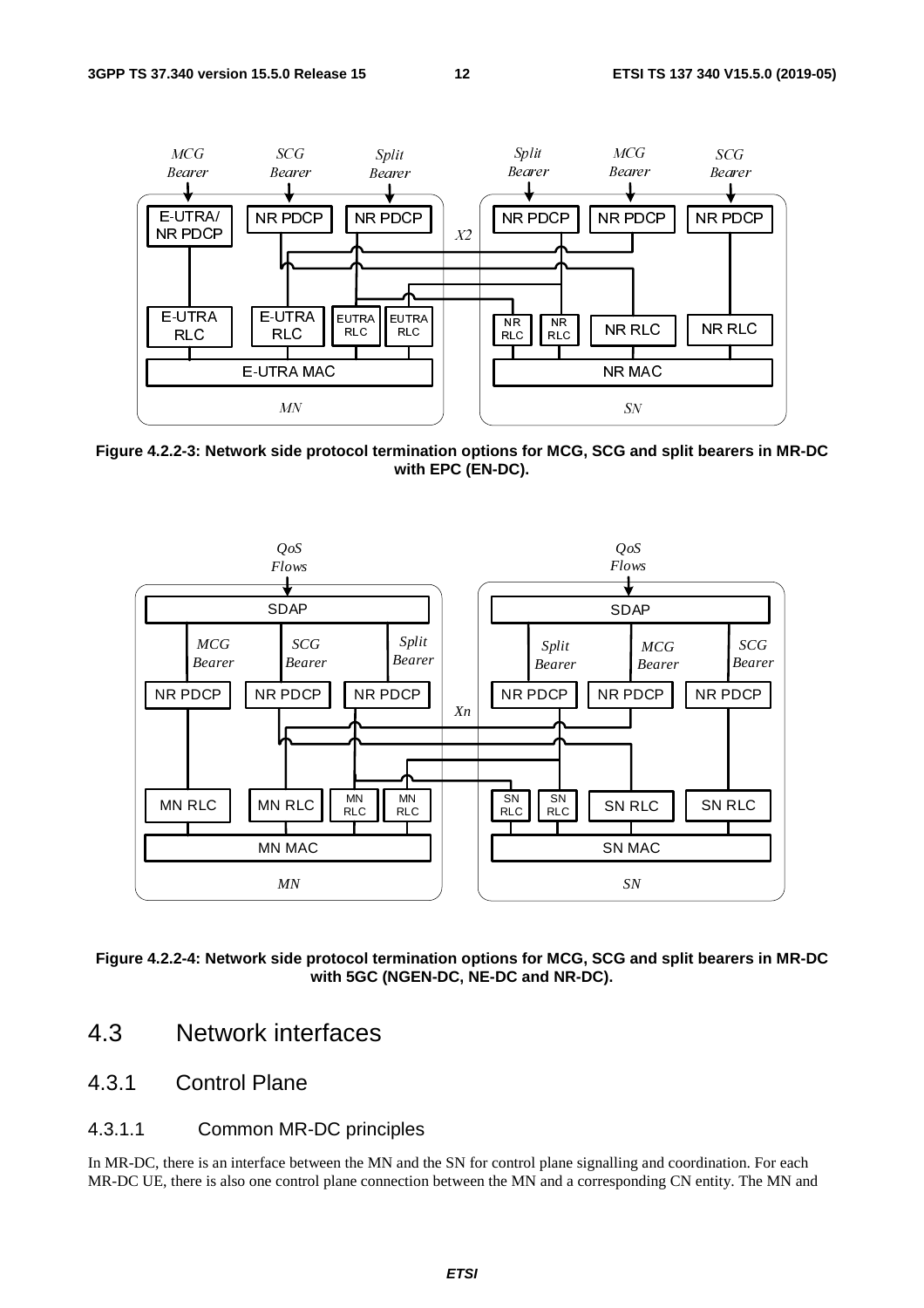the SN involved in MR-DC for a certain UE control their radio resources and are primarily responsible for allocating radio resources of their cells.

Figure 4.3.1.1-1 shows C-plane connectivity of MN and SN involved in MR-DC for a certain UE.



#### **Figure 4.3.1.1-1: C-Plane connectivity for EN-DC (left) and MR-DC with 5GC (right).**

#### 4.3.1.2 MR-DC with EPC

In MR-DC with EPC (EN-DC), the involved core network entity is the MME. S1-MME is terminated in MN and the MN and the SN are interconnected via X2-C.

### 4.3.1.3 MR-DC with 5GC

In MR-DC with 5GC (NGEN-DC, NE-DC and NR-DC), the involved core network entity is the AMF. NG-C is terminated in the MN and the MN and the SN are interconnected via Xn-C.

### 4.3.2 User Plane

#### 4.3.2.1 Common MR-DC principles

There are different U-plane connectivity options of the MN and SN involved in MR-DC for a certain UE, as shown in Figure 4.3.2.1-1. The U-plane connectivity depends on the bearer option configured:

- For *MN terminated bearers*, the user plane connection to the CN entity is terminated in the MN;
- For *SN terminated bearers*, the user plane connection to the CN entity is terminated in the SN;
- The transport of user plane data over the Uu either involves MCG or SCG radio resources or both:
	- For *MCG bearers*, only MCG radio resources are involved;
	- For *SCG bearers*, only SCG radio resources are involved;
	- For *split bearers*, both MCG and SCG radio resources are involved.
- For split bearers, *MN terminated SCG bearers* and *SN terminated MCG bearers*, PDCP data is transferred between the MN and the SN via the MN-SN user plane interface.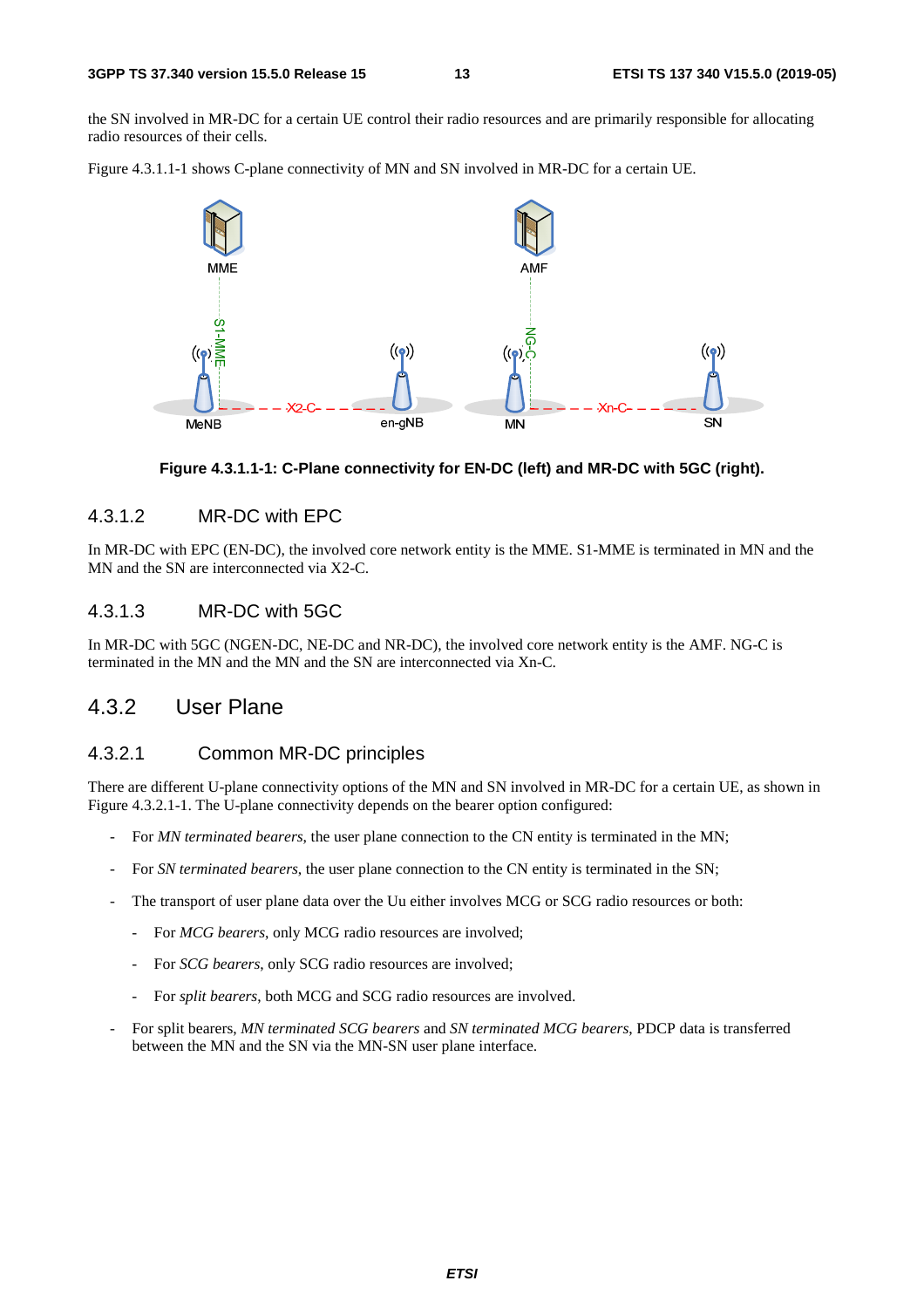

**Figure 4.3.2.1-1: U-Plane connectivity for EN-DC (left) and MR-DC with 5GC (right).** 

#### 4.3.2.2 MR-DC with EPC

For MR-DC with EPC (EN-DC), X2-U interface is the user plane interface between MN and SN, and S1-U is the user plane interface between the MN, the SN or both and the S-GW.

#### 4.3.2.3 MR-DC with 5GC

For MR-DC with 5GC (NGEN-DC, NE-DC and inter-gNB NR-DC), Xn-U interface is the user plane interface between MN and SN, and NG-U is the user plane interface between the MN, the SN or both and the UPF.

# 5 Layer 1 related aspects

In MR-DC, two or more Component Carriers (CCs) may be aggregated over two cell groups. A UE may simultaneously receive or transmit on multiple CCs depending on its capabilities. The maximum number of configured CCs for a UE is 32 for DL and UL. Depending on UE's capabilities, up to 31 CCs can be configured for an E-UTRA cell group when the NR cell group is configured. For the NR cell group, the maximum number of configured CCs for a UE is 16 for DL and 16 for UL.

A gNB may configure the same Physical Cell ID (PCI) to more than one NR cell it serves. To avoid PCI confusion for MR-DC, NR PCIs should be allocated in a way that an NR cell is uniquely identifyable by a PCell identifier. This Pcell is in the coverage area of an NR cell included in the MR-DC operation. In addtion, NR PCIs should only be re-used in NR cells on the same SSB frequency sufficiently distant from each other. X2-C/Xn-C signalling supports disambiguation of NR PCIs by including the CGI of the PCell in respective X2AP/XnAP messages (e.g. SGNB ADDITION REQUEST/S-NODE ADDITION REQUEST) and by providing neighbour cell relationship via non-UE associated signaling (e.g. via the Xn Setup procedure or the NG-RAN node Configuration Update procedure).

### 6 Layer 2 related aspects

### 6.1 MAC Sublayer

In MR-DC, the UE is configured with two MAC entities: one MAC entity for the MCG and one MAC entity for the SCG.

In MR-DC, semi-persistent scheduling (SPS) resources can be configured on both Pcell and PSCell.

In MR-DC, the BSR configuration, triggering and reporting are independently performed per cell group. For split bearers, the PDCP data is considered in BSR in the cell group(s) configured by RRC.

In EN-DC, separate DRX configurations are provided for MCG and SCG.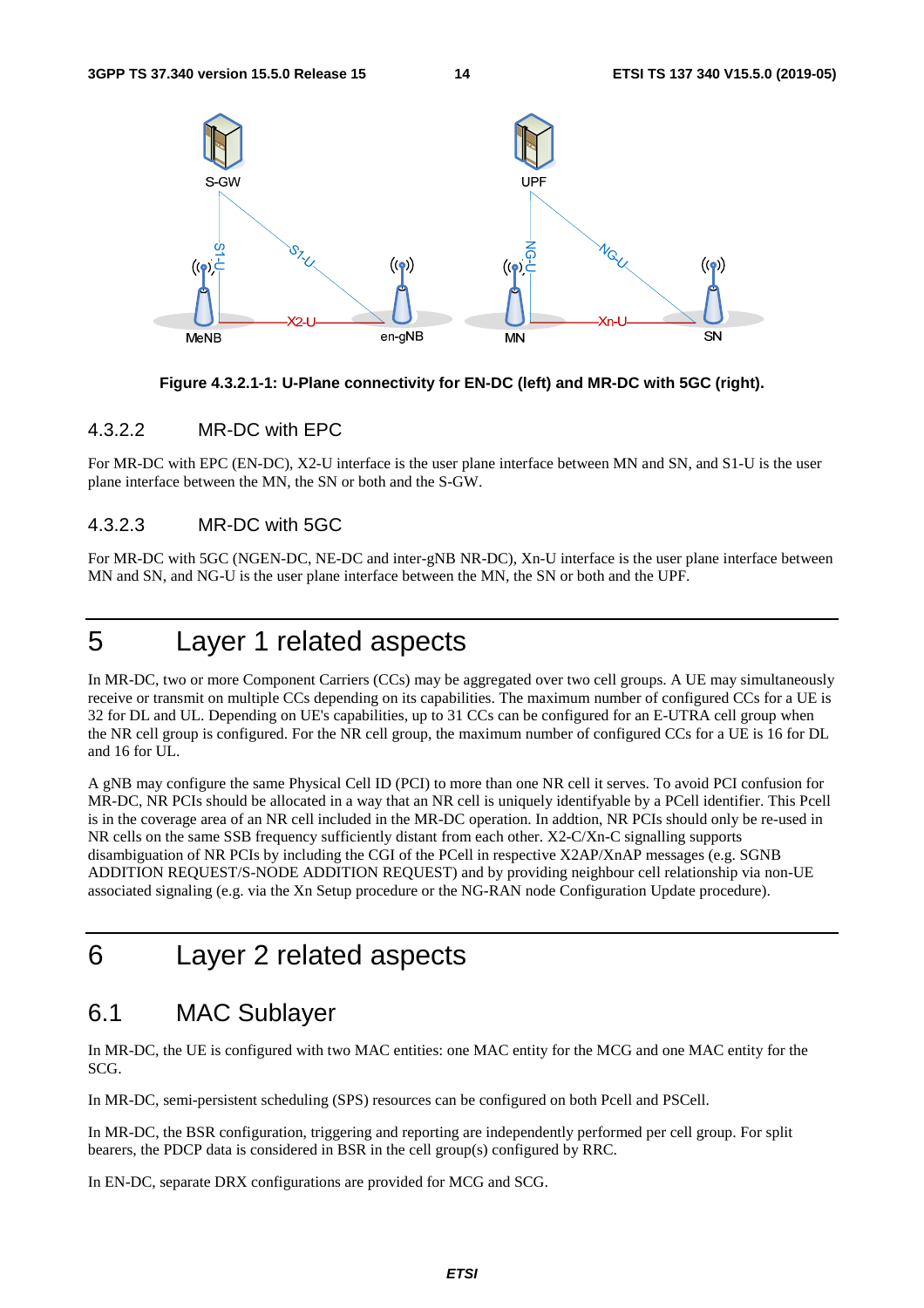# 6.2 RLC Sublayer

Both RLC AM and UM can be configured for MR-DC, for all bearer types (MCG, SCG and split bearers).

### 6.3 PDCP Sublayer

In EN-DC, CA packet duplication (see [3]) can be applied to CA in the MN and in the SN, but MCG bearer CA packet duplication can be configured only in combination with E-UTRAN PDCP and MCG DRB CA duplication can be configured only if DC packet duplication is not configured for any split DRB.

In NGEN-DC, CA packet duplication can only be configured for SCG bearer. In NE-DC, CA packet duplication can only be configured for MCG bearer. In NR-DC, CA packet duplication can be configured for both MCG and SCG bearers.

In EN-DC, RoHC can be configured for all the bearer types.

### 6.4 SDAP Sublayer

In MR-DC with 5GC, the network may host up to two SDAP protocol entities for each individual PDU session, one for MN and another one for SN (see subclause 8.1). The UE is configured with one SDAP protocol entity per PDU session.

# 7 RRC related aspects

# 7.1 System information handling

In MR-DC, the SN is not required to broadcast system information other than for radio frame timing and SFN. System information for initial configuration is provided to the UE by dedicated RRC signalling via the MN. The UE acquires, at least, radio frame timing and SFN of SCG from the PSS/SSS and MIB (if the SN is an eNB) / NR-PSS/SSS and PBCH (if the SN is a gNB) of the PSCell.

Additionally, upon change of the relevant system information of a configured Scell, the network releases and subsequently adds the concerned Scell (with updated system information), via one or more *RRC reconfiguration* messages sent on SRB1 or SRB3, if configured.

# 7.2 Measurements

If the measurement is configured to the UE in preparation for the Secondary Node Addition procedure described in subclause 10.2, the Master node should configure the measurement to the UE.

In case of the intra-secondary node mobility described in sub-clause 10.3, the SN should configure the measurement to the UE in coordination with the MN, if required.

The Secondary Node Change procedure described in sub-clause 10.5 can be triggered by both the MN (only for interfrequency secondary node change) and the SN. For secondary node changes triggered by the SN, the RRM measurement configuration is maintained by the SN which also processes the measurement reporting, without providing the measurement results to the MN.

Measurements can be configured independently by the MN and by the SN (intra-RAT measurements on serving and non-serving frequencies). The MN indicates the maximum number of frequency layers and measurement identities that can be used in the SN to ensure that UE capabilities are not exceeded. If MN and SN both configure measurements on the same carrier frequency then the configurations need to be consistent (if the network wants to ensure these are considered as a single measurement layer). Each node (MN and SN) can configure independently a threshold for the SpCell quality: when the PCell quality is above the threshold configured by the MN, the UE is still required to perform inter-RAT measurements configured by the MN on the SN RAT (while it's not required to perform intra-RAT measurements); when the PSCell quality is above the threshold configured by the SN, the UE is not required to perform measurements configured by the SN.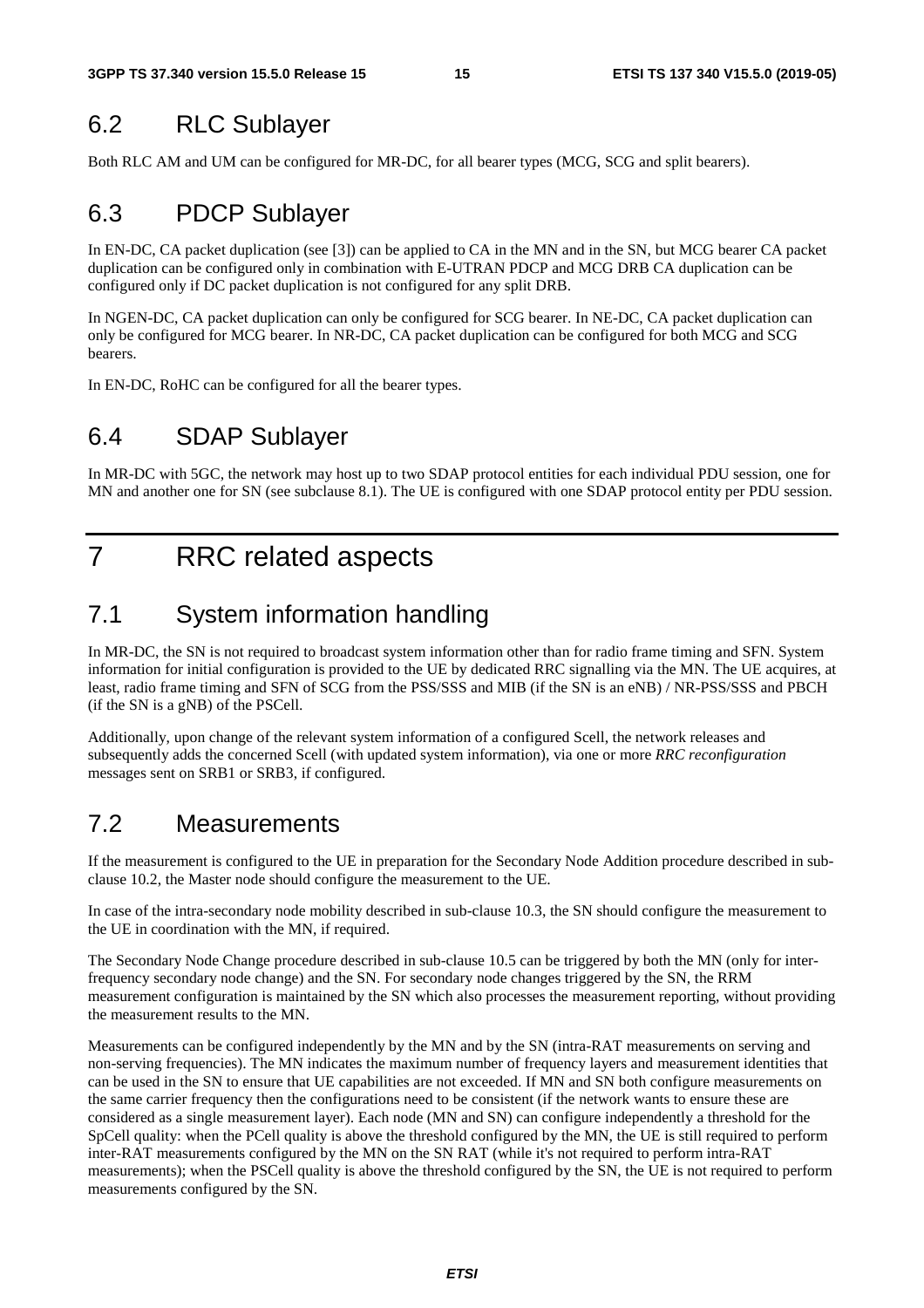NOTE: The SN cannot renegotiate the number of frequency layers allocated by the MN in this version of the protocol.

When SRB3 is not configured, reports for measurements configured by the SN are sent on SRB1. When SRB3 is configured, reports for measurements configured by the SN are sent on SRB3.

Measurement results related to the target SN can be provided by MN to target SN at MN initiated SN change procedure. Measurement results of target SN can be forwarded from source SN to target SN via MN at SN initiated SN change procedure. Measurement results related to the target SN can be provided by source MN to target MN at Inter-MN handover with/without SN change procedure.

Measurement results according to measurement configuration from the MN are encoded according to SN RRC when they are provided by MN to SN in *SgNB Addition Request* message / *SN Addition Request* message. During SN initiated SN change procedure, measurement results according to measurement configuration from SN are encoded according to SN RRC when they are provided by MN to SN in *SgNB Addition Request* message / *SN Addition Request* message.

Per-UE or per-FR measurement gaps can be configured, depending on UE capability to support independent FR measurement and network preference. Per-UE gap applies to both FR1 (E-UTRA and NR) and FR2 (NR) frequencies. For per-FR gap, two independent gap patterns (i.e. FR1 gap and FR2 gap) are configured for FR1 and FR2 respectively. The UE may also be configured with a per-UE gap sharing configuration (applying to per-UE gap) or with two separate gap sharing configurations (applying to FR1 and FR2 measurement gaps respectively) [8].

In the following scenarios, a measurement gap configuration is always provided in the following scenarios:

- For UEs configured with E-UTRA inter-frequency measurements;
- For UEs that support either per-UE or per-FR gaps, when the conditions to measure SSB based inter-frequency measurement or SSB based intra-frequency measurement as described in section 9.2.4 in TS38.300 [3] are met;

If per-UE gap is used, the MN decides the gap pattern and the related gap sharing configuration. If per-FR gap is used, in EN-DC and NGEN-DC, the MN decides the FR1 gap pattern and the related gap sharing configuration for FR1, while the SN decides the FR2 gap pattern and the related gap sharing configuration for FR2; in NE-DC and NR-DC, the MN decides both the FR1 and FR2 gap patterns and the related gap sharing configurations.

In EN-DC and NGEN-DC, the measurement gap configuration from the MN to the UE indicates if the configuration from the MN is a per-UE gap or an FR1 gap configuration. The MN also indicates the configured per-UE or FR1 measurement gap pattern and the gap purpose (per-UE or per-FR1) to the SN. Measurement gap configuration assistance information can be exchanged between the MN and the SN. For the case of per-UE gap, the SN indicates to the MN the list of SN configured frequencies in FR1 and FR2 measured by the UE. For the per-FR gap case, the SN indicates to the MN the list of SN configured frequencies in FR1 measured by the UE and the MN indicates to the SN the list of MN configured frequencies in FR2 measured by the UE.

In NE-DC, the MN indicates the configured per-UE or FR1 measurement gap pattern to the SN. The SN can provide a gap request to the MN, without indicating any list of frequencies.

In NR-DC, the MN indicates the configured per-UE, FR1 or FR2 measurement gap pattern and the gap purpose to the SN. The SN can indicate to the MN the list of SN configured frequencies in FR1 and FR2 measured by the UE.

### 7.3 UE capability coordination

The capabilities of a UE supporting MR-DC are carried by different capability containers. Some MR-DC related capabilities are in the MR-DC container e.g. MR-DC band combinations, while other MR-DC related capabilities are contained in the E-UTRA and NR capability containers e.g. feature sets. The MR-DC capabilities in the MR-DC container need to be visible to both MN and SN, while the capabilities in the E-UTRA and NR containers only need to be visible to the node of the concerned RAT.

When retrieving MR-DC related capabilities, the MN shall provide an MR-DC filter that affects the MR-DC related capabilities in MR-DC, E-UTRA and NR capability containers. When using different *UE capability enquiry* messages to retrieve the different containers, the MN shall employ the same MR-DC filter in all enquiry messages. In the E-UTRA RRC UE capability enquiry, the MR-DC filter is also used for retrieval of NR capabilities i.e. there is in fact one MR-DC/NR filter (while there is a separate filter for E-UTRA capabilities). Furthermore, the MN stores the retrieved capabilities and the corresponding filter, used to retrieve those capabilities, in the core network for later use.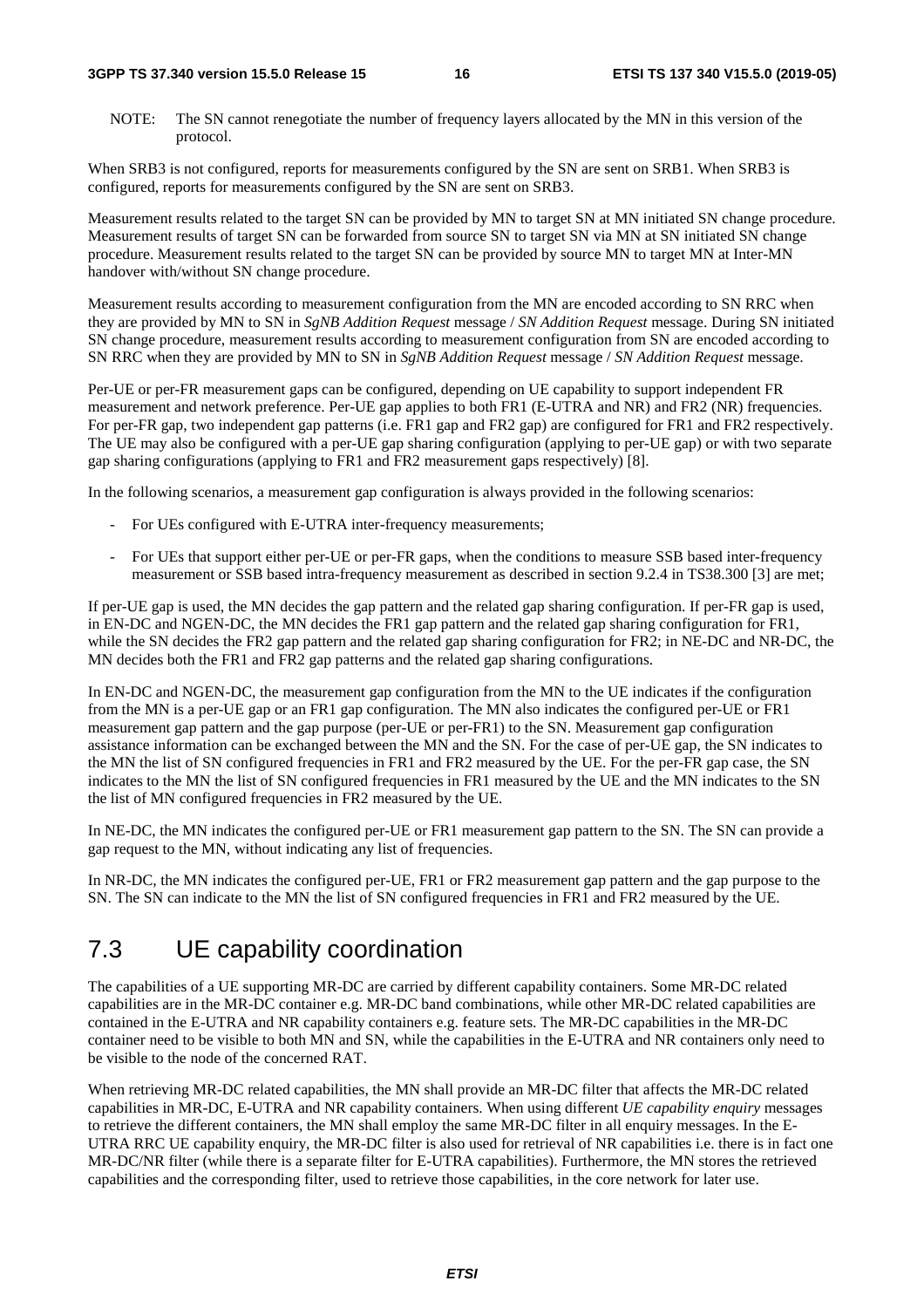For the UE capabilities requiring coordination between E-UTRA and NR (i.e. band combinations, baseband processing capabilities and the maximum power for FR1 the UE can use in SCG), it is up to the MN to decide on how to resolve the dependency between MN and SN configurations. The MN then provides the resulting UE capabilities usable for SCG configuration to the SN. As part of an SN initiated SN modification, the SN may indicate the desired UE capabilities usable for SCG configuration, and it is up to the MN to make the final decision whether to accept or reject the request.

### 7.4 Handling of combined MN/SN RRC messages

When both MCG and SCG reconfiguration is required due to the need for coordination with the MN, the *SN RRC reconfiguration* message is encapsulated in an MN RRC message that also carries the corresponding MCG reconfiguration that ensures that the combined configuration can be jointly processed by the UE. If the MN terminates a bearer using NR PDCP, the NR PDCP configuration is generated by the MN itself. If the SN terminates the bearer, the SN generates the NR PDCP configuration and sends it to the MN as a separate container.

The UE uses a joint success/failure procedure for messages in an encapsulating MN RRC message. A failure of the MN RRC messages, including one encapsulated SN RRC message with or without any MCG reconfiguration fields, triggers a re-establishment procedure. Each *SN RRC reconfiguration* message should have its own RRC response message even when the SN RRC message is encapsulated in an MN RRC message. The SN RRC response message is forwarded over X2/Xn to the SN. If a *SN RRC reconfiguration* message is contained in a MN RRC message, the UE sends a MN RRC response message that encapsulates the SN RRC response message.

NOTE: If the MN RRC message does not encapsulate an *SN RRC reconfiguration* message (i.e. an SCG configuration) but only information elements generated by the SN (e.g. the PDCP configuration for an SN terminated bearer), the UE will not send an SN RRC response message.

### 7.5 SRB3

SRB3 is supported in EN-DC, NGEN-DC and NR-DC, but not in NE-DC.

The decision to establish SRB3 is taken by the SN, which provides the SRB3 configuration using an SN RRC message. SRB3 establishment and release can be done at Secondary Node Addition and Secondary Node Change. SRB3 reconfiguration can be done at Secondary Node Modification procedure.

SRB3 may be used to send *SN RRC Reconfiguration*, *SN RRC Reconfiguration Complete* and *SN Measurement Report* messages, only in procedures where the MN is not involved. *SN RRC Reconfiguration Complete* messages are mapped to the same SRB as the message initiating the procedure. *SN Measurement Report* messages are mapped to SRB3, if configured, regardless of whether the configuration is received directly from the SN or via the MN. No MN RRC messages are mapped to SRB3.

SRB3 is modelled as one of the SRBs defined in TS 38.331 [4] and uses the NR-DCCH logical channel type. RRC PDUs on SRB3 are ciphered and integrity protected using NR PDCP, with security keys derived from  $S-K<sub>gNB</sub>$ . The SN selects ciphering and integrity protection algorithms for the SRB3 and provides them to the MN within the SCG Configuration for transmission to the UE.

NOTE: A NR SCG RRC message sent via E-UTRA MCG SRB is protected by E-UTRA MCG SRB security (NR security is not used in this case).

SRB3 is of higher scheduling priority than all DRBs. The default scheduling priorities of split SRB1 and SRB3 are the same.

There is no requirement on the UE to perform any reordering of RRC messages between SRB1 and SRB3.

When SCG is released, SRB3 is released.

### 7.6 Split SRB

Split SRB is supported for both SRB1 and SRB2 (split SRB is not supported for SRB0 and SRB3) in all MR-DC cases. RRC PDUs on split SRB are ciphered and integrity protected using NR PDCP.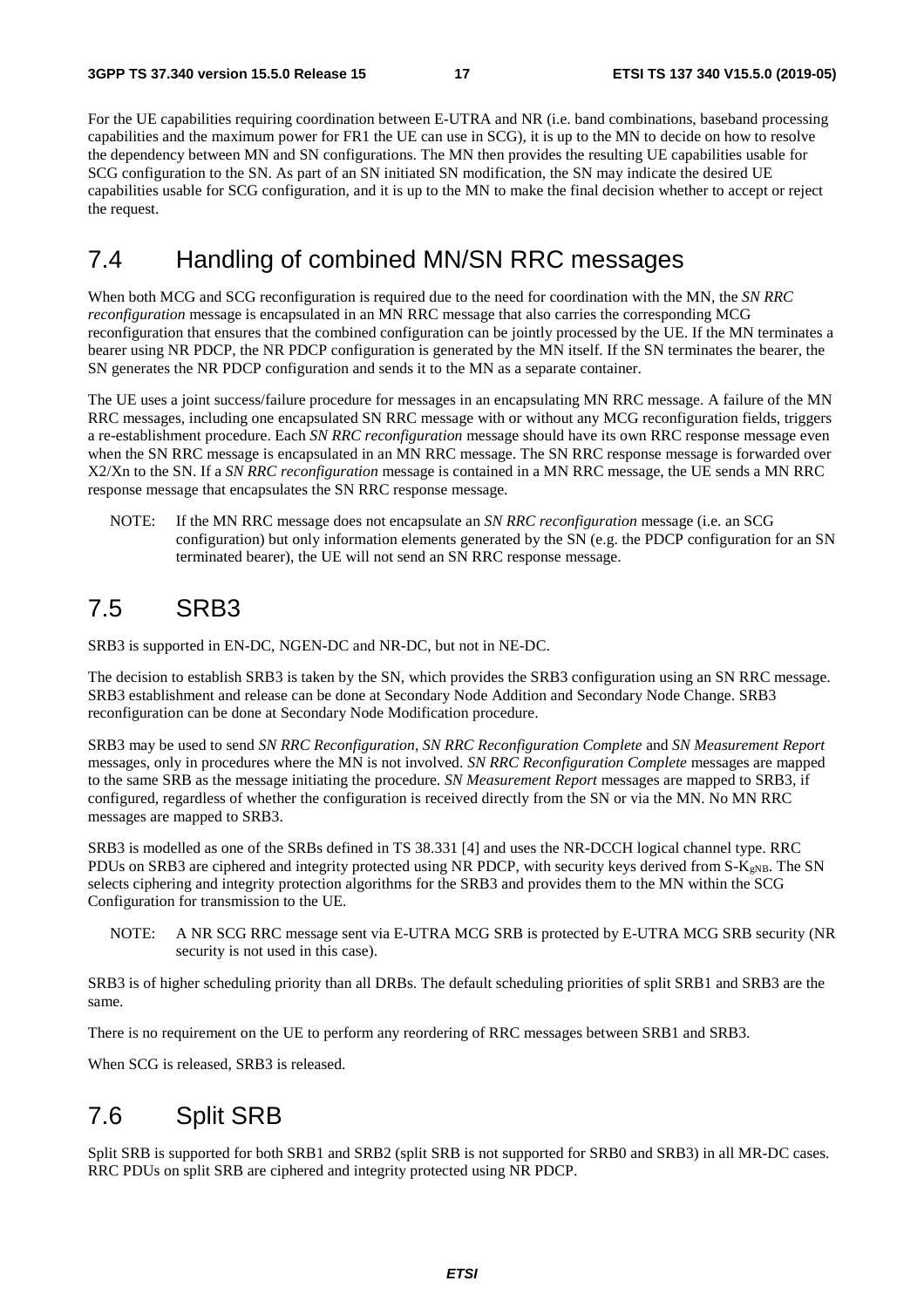Split SRB can be configured by the MN in Secondary Node Addition and/or Modification procedure, with SN configuration part provided by the SN. A UE can be configured with both split SRB and SRB3 simultaneously. SRB3 and the SCG leg of split SRB can be independently configured.

For the split SRB, the selection of transmission path in downlink depends on network implementation. For uplink, the UE is configured via MN RRC signalling whether to use MCG path or duplicate the transmission on both MCG and SCG.

### 7.7 SCG/MCG failure handling

RLF is declared separately for the MCG and for the SCG.

If radio link failure is detected for MCG, the UE initiates the RRC connection re-establishment procedure.

The following SCG failure cases are supported:

- SCG RLF;
- SN change failure;
- For EN-DC, NGEN-DC and NR-DC, SCG configuration failure (only for messages on SRB3);
- For EN-DC, NGEN-DC and NR-DC, SCG RRC integrity check failure (on SRB3).

Upon SCG failure the UE suspends SCG transmissions for all radio bearers and reports the SCG Failure Information to the MN, instead of triggering re-establishment.

In all SCG failure cases, the UE maintains the current measurement configurations from both the MN and the SN and the UE continues measurements based on configuration from the MN and the SN if possible. The SN measurements configured to be routed via the MN will continue to be reported after the SCG failure.

NOTE: UE may not continue measurements based on configuration from the SN after SCG failure in certain cases (e.g. UE can not maintain the timing of PSCell).

The UE includes in the *SCG Failure Information* message the measurement results available according to current measurement configuration of both the MN and the SN. The MN handles the *SCG Failure Information* message and may decide to keep, change, or release the SN/SCG. In all the cases, the measurement results according to the SN configuration and the SCG failure type may be forwarded to the old SN and/or to the new SN.

### 7.8 UE identities

In MR-DC, two C-RNTIs are independently allocated to the UE: one for MCG, and one for SCG.

### 7.9 Inter-node Resource Coordination

For EN-DC operation, MN and SN may coordinate their UL and DL radio resources in semi-static manner via UE associated signalling.

# 8 Bearer handling aspects

### 8.1 QoS aspects

In EN-DC, the E-UTRAN QoS framework defined in TS 36.300 [2] applies:

- An S1-U bearer is established between the EPC and the SN for SN terminated bearers;
- An X2-U bearer is established between the MN and the SN for split bearers, MN terminated SCG bearers and SN terminated MCG bearers;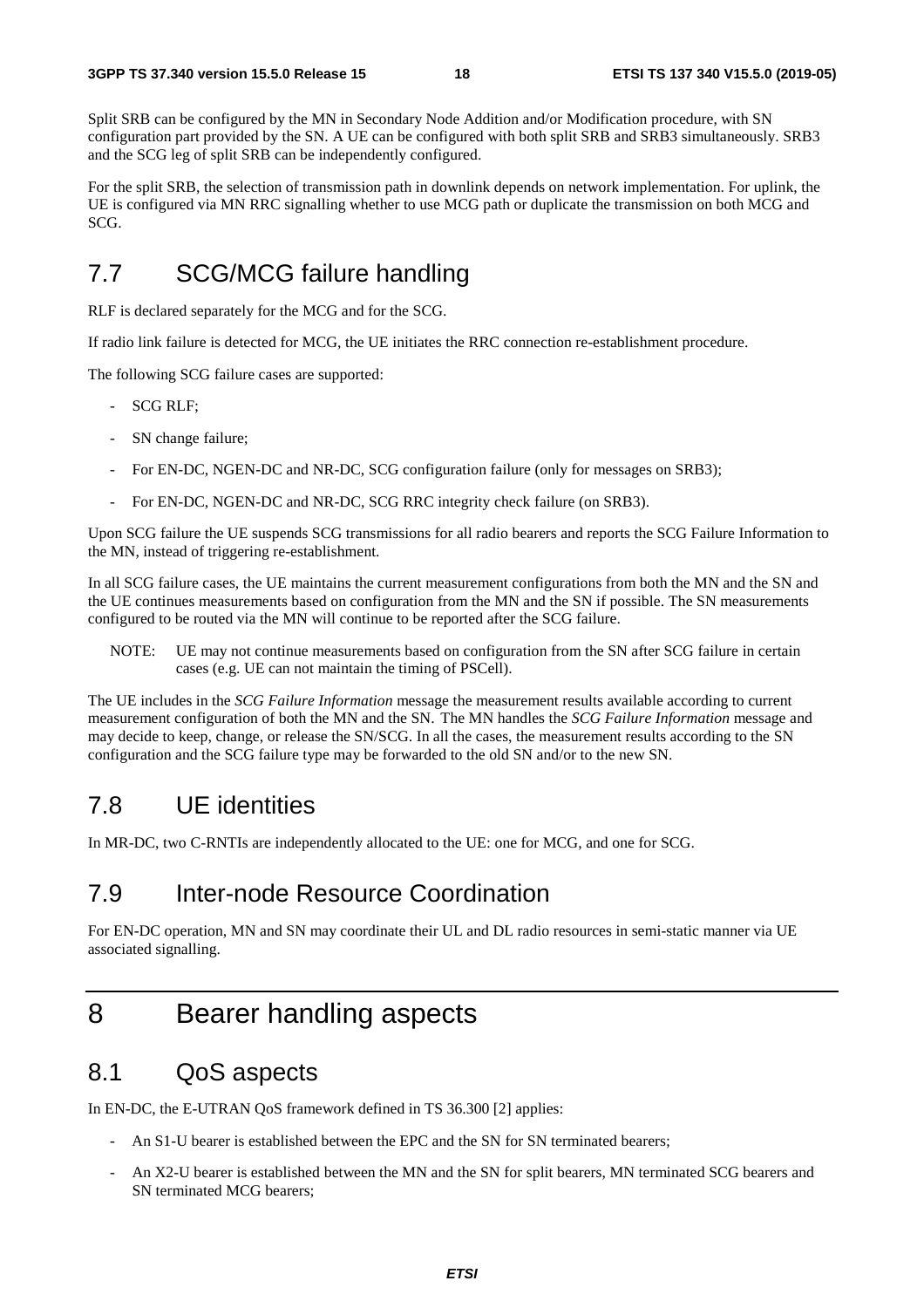MN terminated and SN terminated bearers may have either MCG or SCG radio resources or both, MCG and SCG radio resources, established;

In MR-DC with 5GC:

- The NG-RAN QoS framework defined in TS 38.300 [3] applies;
- QoS flows belonging to the same PDU session may be mapped to different bearer types (see subclause 4.2.2) and as a result there may be two different SDAP entities for the same PDU session: one at the MN and another one at the SN, in which case the MN decides which QoS flows are assigned to the SDAP entity in the SN. If the SN decides that its SDAP entity cannot host a given QoS flow any longer, the SN informs the MN and the MN cannot reject the request. If the MN decides that its SDAP entity can host a given QoS flow which has already been relocated to SN, the MN informs the SN;
- The MN or SN node that hosts the SDAP entity for a given QoS flow decides how to map the QoS flow to DRBs:
- If the SDAP entity for a given QoS flow is hosted by the MN and the MN decides that SCG resources are to be configured it provides to the SN
	- DRB QoS flow level QoS parameters, which the SN may reject, and
	- QoS flow to DRB mapping information and the respective per QoS flow information;
- If the SDAP entity for a given QoS flow is hosted by the SN and the SN configures MCG resources, based on offered MCG resource information from the MN, the SN provides to the MN
	- DRB QoS flow level QoS parameters, which the MN may reject, and
	- QoS flow to DRB mapping information and the respective per QoS flow information.
- If the SDAP entity for a given QoS flow is hosted by the SN, the MN provides sufficient QoS related information to enable the SN to configure appropriate SCG resources and to request the configuration of appropriate MCG resources. The MN may offer MCG resources to the SN and may indicate for GBR QoS flows the amount offered to the SN on a per QoS flow level. The SN may request the MN to release QoS flows from the SDAP entity hosted by the SN that the MN cannot reject.
- MN decides the DL PDU session AMBR and UL PDU session AMBR limits to be assigned to the SN, and indicates these to the SN:
	- The PDCP entity at the SN applies the received DL PDU session AMBR limi t to the set of all bearers for which the SN hosts PDCP for the UE;
	- The MAC entity at the SN applies the received UL PDU session AMBR limit to the scheduled uplink radio traffic at the SN for the UE.

In all MR-DC cases:

- The MN decides the DL UE AMBR and UL UE AMBR limits to be assigned to the SN, and indicates these to the SN:
	- The PDCP entity at the SN applies the received DL UE AMBR limit to the set of all bearers for which the SN hosts PDCP for the UE;
	- The MAC entity at the SN applies the received UL UE AMBR limit to the scheduled uplink radio traffic at the SN for the UE.

To support PDU sessions mapped to different bearer types, MR-DC with 5GC provides the possibility for the MN to request the 5GC:

- For some PDU sessions of a UE: Direct the User Plane traffic of the whole PDU session either to the MN or to the SN. In that case, there is a single NG-U tunnel termination at the NG-RAN for such PDU session.
	- The MN may request to change this assignment during the life time of the PDU session.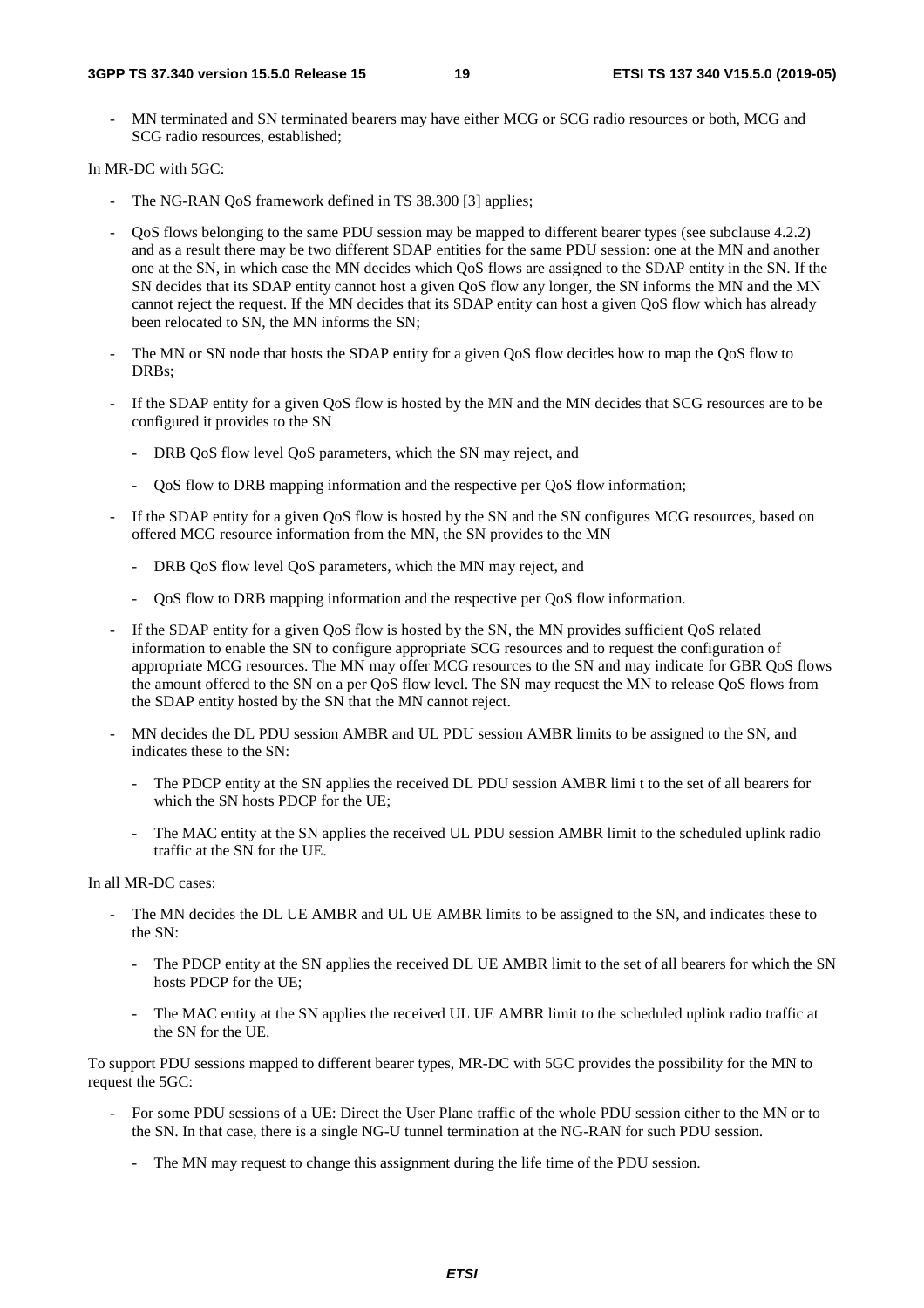- For some other PDU sessions of a UE: Direct the User Plane traffic of a subset of the QoS flows of the PDU session to the SN (respectively MN) while the rest of the QoS flows of the PDU session is directed to the MN (respectively SN). In that case, there are two NG-U tunnel terminations at the NG-RAN for such PDU session.
	- The MN may request to change this assignment during the life time of the PDU session.

To support notification control indication for GBR QoS flows along the QoS framework specified in 38.300 [3] for MR-DC with 5GC, SN and MN may mutually indicate whenever OoS requirements for GBR OoS flows cannot be fulfilled anymore or can be fulfilled again.

### 8.2 Bearer type selection

In EN-DC, for each radio bearer the MN decides the location of the PDCP entity and in which cell group(s) radio resources are to be configured. Once an SN terminated split bearer is established, e.g. by means of the Secondary Node Addition procedure or MN initiated Secondary Node Modification procedure, the SN may removeSCG resources for the respective E-RAB, as long as the QoS for the respective E-RAB is guaranteed.

In MR-DC with 5GC, the following principles apply:

- The MN decides per PDU session the location of the SDAP entity, i.e. whether it shall be hosted by the MN or the SN or by both (split PDU session);
- If the MN decides to host an SDAP entity it may decide some of the related OoS flows to be realized as MCG bearer, some as SCG bearer, and others to be realized as split bearer;
- If the MN decides that an SDAP entity shall be hosted in the SN, some of the related QoS flows may be realized as SCG bearer, some as MCG bearer, while others may be realized as split bearer. The SN is responsible to assign the corresponding DRB IDs, based on the DRB IDs indicated by the MN. The SN may remove or add SCG resources for the respective QoS flows, as long as the QoS for the respective QoS flow is guaranteed
- For each PDU session, including split PDU sessions, at most one default DRB may be configured (see [3]).

### 8.3 Bearer type change

In MR-DC, all the possible bearer type change options are supported:

- MCG bearer to/from split bearer;
- MCG bearer to/from SCG bearer;
- SCG bearer to/from split bearer.

Bearer termination point change is supported for all bearer types, and can be performed with or without bearer type change:

- MN terminated bearer to/from SN terminated bearer.

#### For MR-DC:

- when the security key is changed for a bearer, the associated PDCP and RLC entities are re-established, while MAC behavior might depend on the solution selected by the network, e.g. MAC reset, change of LCID, etc. (see Annex A);
- for MCG bearer, split bearer and SCG bearer, during handover MCG/SCG PDCP and RLC are re-established and MCG/SCG MAC is reset;
- if a bearer type change happens through handover procedure then for MCG bearer, split bearer and SCG bearer, MCG/SCG PDCP/RLC are re-established and MCG/SCG MAC is reset;

*Editor's note: It is FFS whether the term "handover" needs to be replaced by a different terminology.*

if a bearer type change happens through SN change procedure, then SN terminated PDCP /RLC are reestablished and SCG MAC is reset;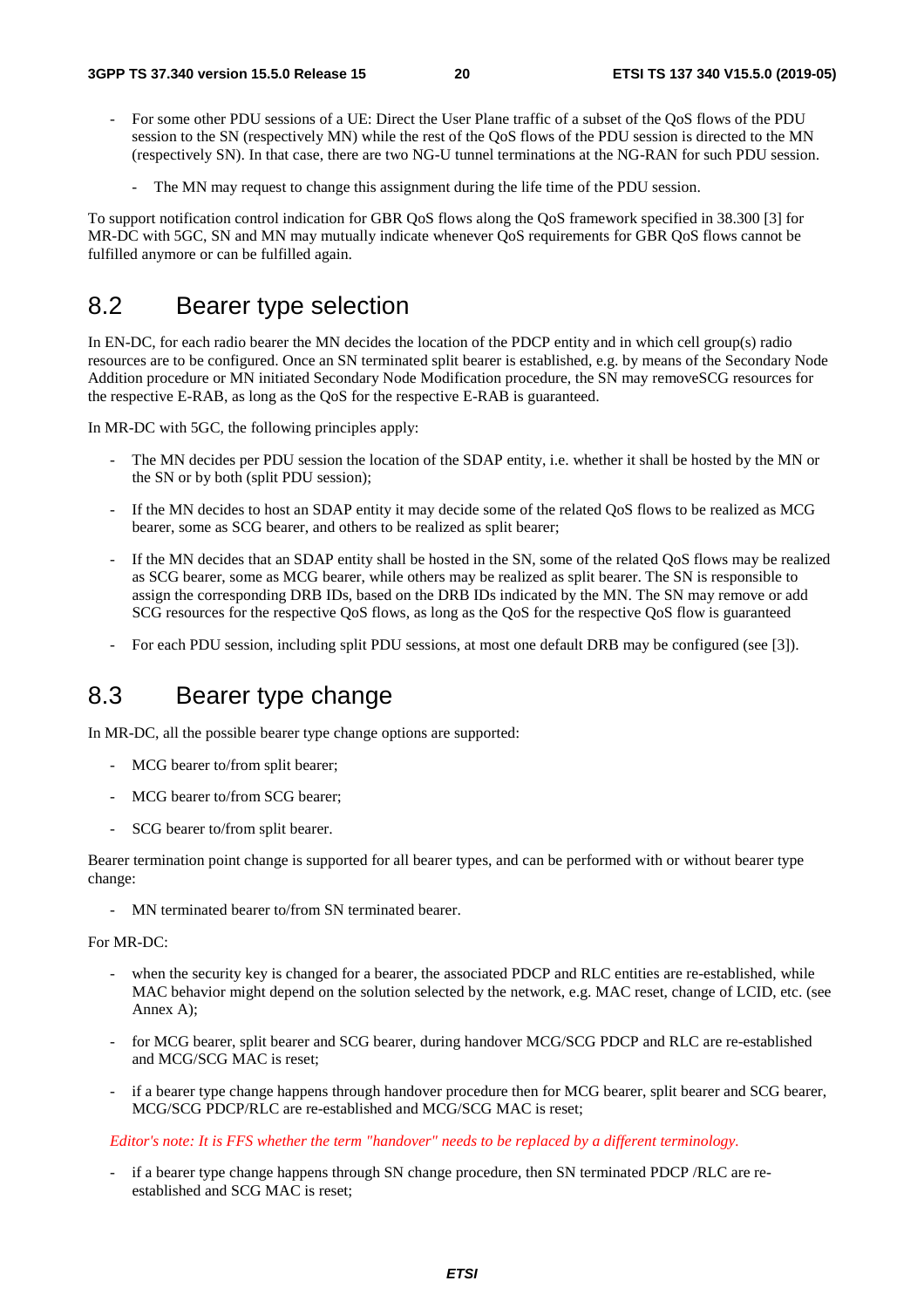- one step (direct) bearer type change between MN terminated bearer types without using the handover procedure is supported;
- one step (direct) bearer type change between SN terminated bearer types without using the handover or SN change procedure is supported;
- one step (direct) bearer type change from/to MN terminated bearer to/from SN terminated bearer without using the handover procedure is supported;
- PDCP version change for DRB (only applicable for EN-DC) or PDCP SN length change for an AM DRB or RLC mode change for DRB is performed using a release and add of the DRBs (in a single message) or full configuration;
- One step (direct) bearer type change with PDCP version change (only applicable for EN-DC) is supported.
- NOTE: L2 handling for bearer type change in MR-DC is also summarized in Annex A (the table does not consider the cases that PDCP SN length is changed and avoiding reuse of COUNT).

# 8.4 User data forwarding

Upon EN-DC specific activities, user data forwarding may be performed for E-RABs for which the bearer type change from/to MN terminated bearer to/from SN terminated bearer is performed. The behaviour of the node from which data is forwarded is the same as specified for the "source eNB" for handover, the behaviour of the node to which data is forwarded is the same as specified for the "target eNB" for handover.

For MR-DC with 5GC, user data forwarding may be performed between NG-RAN nodes whenever the logical node hosting the PDCP entity changes. The behaviour of the node from which data is forwarded is the same as specified for the "source NG-RAN node" for handover, the behaviour of the node to which data is forwarded is the same as specified for the "target NG-RAN node" for handover.

For mobility scenarios which involve more than two RAN nodes, either direct or indirect data forwarding may be applied.

# 9 Security related aspects

MR-DC can only be configured after security activation in the MN.

In EN-DC and NGEN-DC, for bearers terminated in the MN the network configures the UE with  $K_{eNB}$ ; for bearers terminated in the SN the network configures the UE with S-K<sub>gNB</sub>. In NE-DC, for bearers terminated in the MN the network configures the UE with  $K_{gNB}$ ; for bearers terminated in the SN the network configures the UE with S- $K_{eNB}$ . In NR-DC, for bearers terminated in the MN the network configures the UE with  $K_{\rm gNB}$ ; for bearers terminated in the SN the network configures the UE with  $S-K_{eNB}$ .

In NE-DC and NR-DC, a PCell change without  $K_{gNB}$  change does not require a S- $K_{eNB}$  change (NE-DC case) or a S- $K_{gNB}$  change (NR-DC case).

In EN-DC, NGEN-DC and NR-DC, for a PSCell change that does not require a  $K_{eNB}$  change (i.e. no simultaneous Pcell handover in EN-DC and NGEN-DC) or a  $K_{gNB}$  change (in NR-DC), S- $K_{gNB}$  key refresh is not required if the PDCP termination point of the SN is not changed. In NE-DC, a PSCell change always requires a  $S-K_{eNB}$  change.

In EN-DC, the UE supports the NR security algorithms corresponding to the E-UTRA security algorithms signalled at NAS level and the UE NR AS Security capability is not signalled to the MN over RRC. Mapping from E-UTRA security algorithms to the corresponding NR security algorithms, where necessary, is performed at the MN.

For MR-DC with 5GC, UP integrity protection can be configured on a per radio bearer basis. All DRBs which belong to the same PDU session always have the same UP integrity protection activation, i.e., either on or off:

- For NR-DC: MN and/or SN terminated DRBs of a PDU session can have UP integrity protection activation either on or off.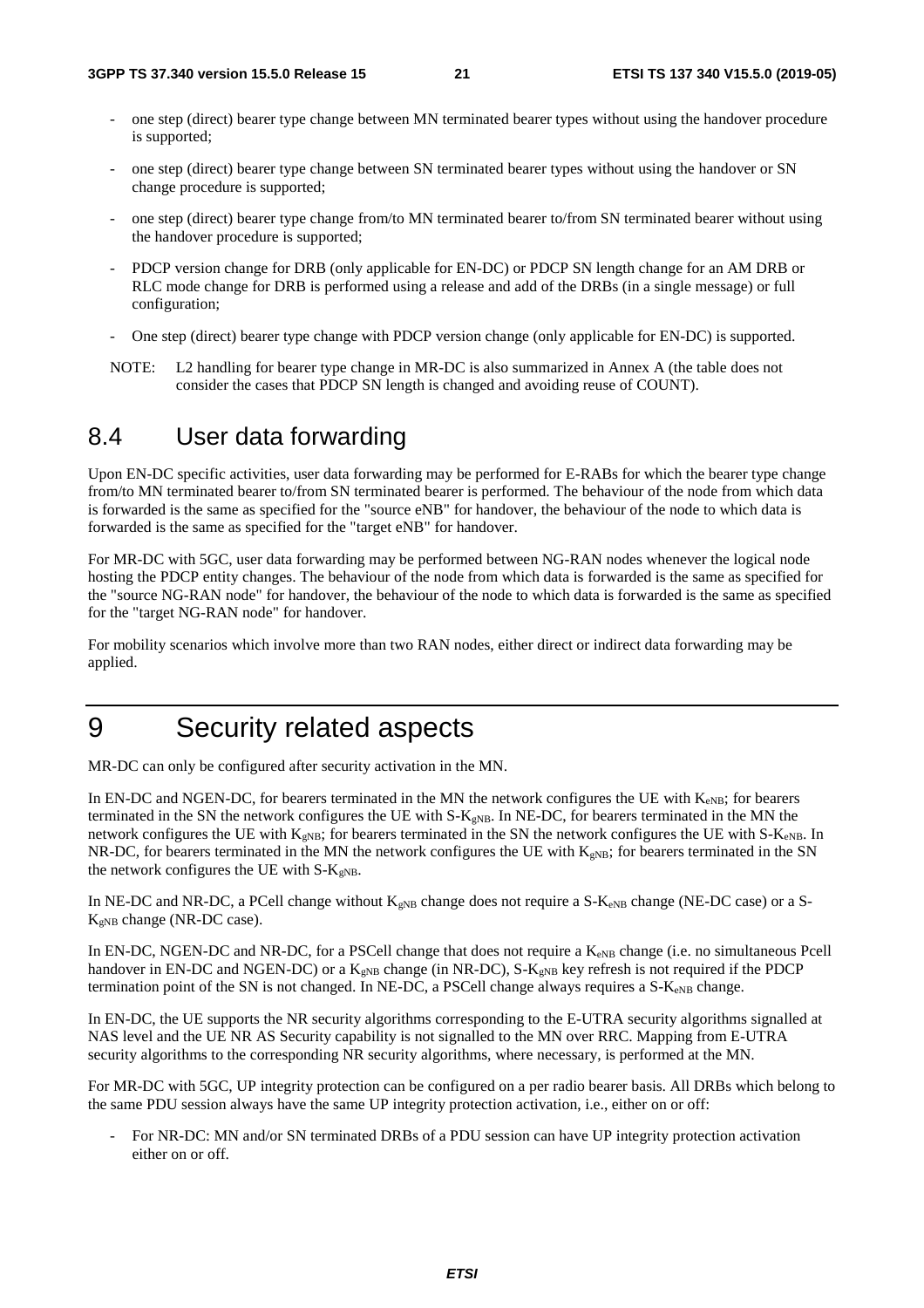- For NE-DC: MN terminated DRBs of a PDU session can have UP integrity protection activation on; however, in this case, the MN will not at any point offload any DRB of such PDU session to the SN. SN terminated DRBs of a PDU session always have UP integrity protection activation off.
- For NGEN-DC: Both MN terminated and SN terminated DRBs of a PDU session always have UP integrity protection activation off.

# 10 Multi-Connectivity operation related aspects

### 10.1 General

Similar procedures as defined under section 10.1.2.8 (Dual Connectivity operation) in TS 36.300 [2] apply for MR-DC.

### 10.2 Secondary Node Addition

### 10.2.1 EN-DC

The Secondary Node Addition procedure is initiated by the MN and is used to establish a UE context at the SN to provide resources from the SN to the UE. For bearers requiring SCG radio resources, this procedure is used to add at least the first cell of the SCG. This procedure can also be used to configure an SN terminated MCG bearer (where no SCG configuration is needed). Figure 10.2.1-1 shows the Secondary Node Addition procedure.



**Figure 10.2.1-1: Secondary Node Addition procedure** 

1. The MN decides to request the SN to allocate resources for a specific E-RAB, indicating E-RAB characteristics (E-RAB parameters, TNL address information corresponding to bearer type). In addition, for bearers requiring SCG radio resources, MN indicates the requested SCG configuration information, including the entire UE capabilities and the UE capability coordination result. In this case, the MN also provides the latest measurement results for SN to choose and configure the SCG cell(s). The MN may request the SN to allocate radio resources for split SRB operation. The MN always provides all the needed security information to the SN (even if no SN terminated bearers are setup) to enable SRB3 to be setup based on SN decision. In case of bearer options that require X2-U resources between the MN and the SN, the MN provides X2-U TNL address information for the respective E-RAB, X2-U DL TNL address information for SN terminated bearers, X2-U UL TNL address information for MN terminated bearers. In case of SN terminated split bearers the MN provides the maximum QoS level that it can support. The SN may reject the request.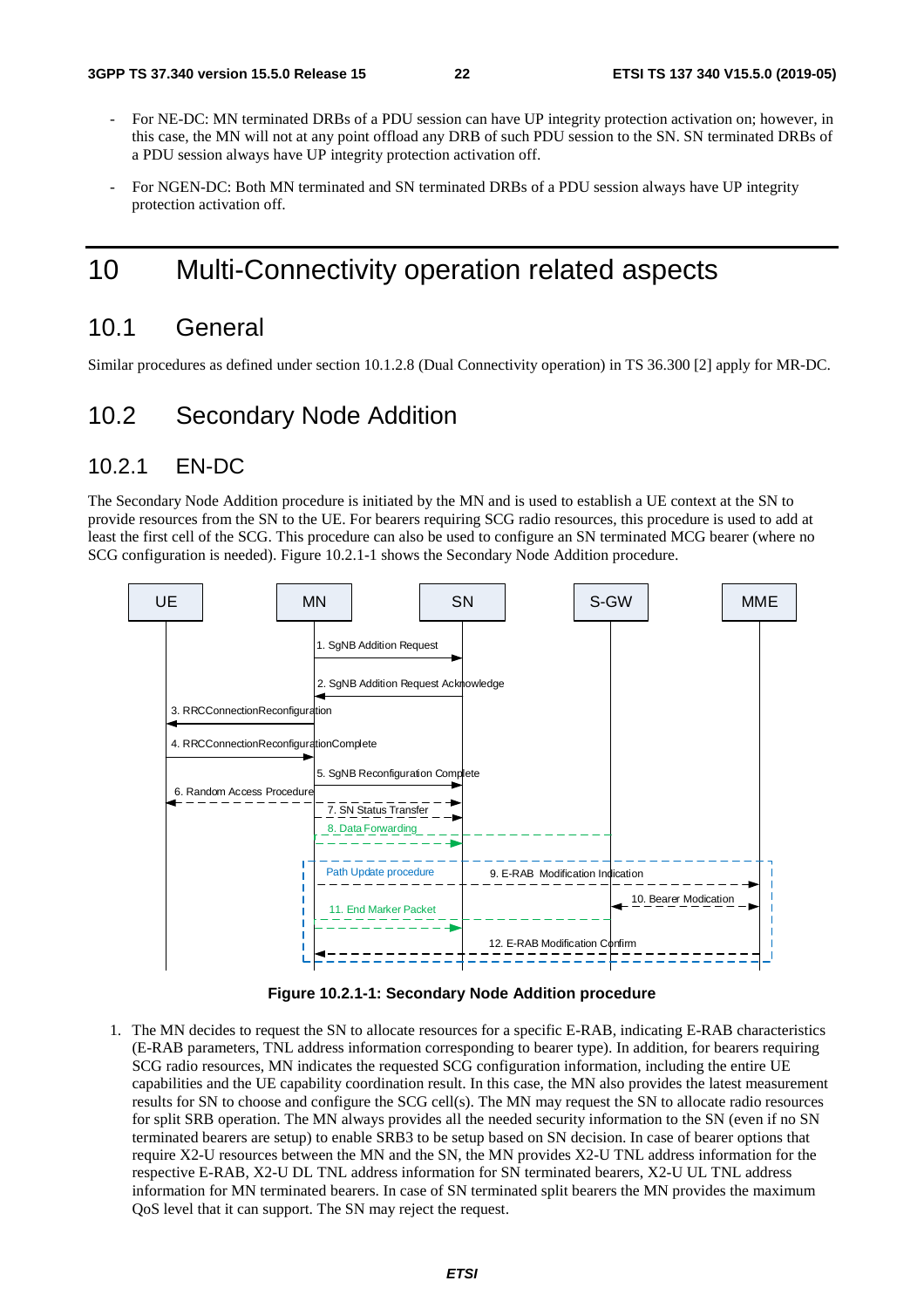- NOTE 1: For split bearers, MCG and SCG resources may be requested of such an amount, that the QoS for the respective E-RAB is guaranteed by the exact sum of resources provided by the MCG and the SCG together, or even more. For MN terminated split bearers, the MNs decision is reflected in step 1 by the E-RAB parameters signalled to the SN, which may differ from E-RAB parameters received over S1.
- NOTE 2: For a specific E-RAB, the MN may request the direct establishment of an SCG or a split bearer, i.e., without first having to establish an MCG bearer. It is also allowed that all E-RABs can be configured as SN terminated bearers, i.e. there is no E-RAB established as an MN terminated bearer.
- 2. If the RRM entity in the SN is able to admit the resource request, it allocates respective radio resources and, dependent on the bearer option, respective transport network resources. For bearers requiring SCG radio resources, the SN triggers Random Access so that synchronisation of the SN radio resource configuration can be performed. The SN decides the PSCell and other SCG SCells and provides the new SCG radio resource configuration to the MN in a *NR RRC configuration* message contained in the *SgNB Addition Request Acknowledge* message. In case of bearer options that require X2-U resources between the MN and the SN, the SN provides X2-U TNL address information for the respective E-RAB, X2-U UL TNL address information for SN terminated bearers, X2-U DL TNL address information for MN terminated bearers. For SN terminated bearers, the SN provides the S1-U DL TNL address information for the respective E-RAB and security algorithm. If SCG radio resources have been requested, the SCG radio resource configuration is provided.
- NOTE 3: For the SN terminated split bearer option, the SN may either decide to request resources from the MN of such an amount, that the QoS for the respective E-RAB is guaranteed by the exact sum of resources provided by the MN and the SN together, or even more. The SNs decision is reflected in step 2 by the E-RAB parameters signalled to the MN, which may differ from E-RAB parameters received in step 1. The QoS level requested from the MN shall not exceed the level that the MN offered when setting up the split bearer in step 1.
- NOTE 4: In case of MN terminated bearers, transmission of user plane data may take place after step 2.

NOTE 5: In case of SN terminated bearers , data forwarding and the SN Status Transfer may take place after step 2.

- 3. The MN sends to the UE the *RRCConnectionReconfiguration* message including the NR RRC configuration message, without modifying it.
- 4. The UE applies the new configuration and replies to MN with *RRCConnectionReconfigurationComplete* message, including a NR RRC response message, if needed. In case the UE is unable to comply with (part of) the configuration included in the *RRCConnectionReconfiguration* message, it performs the reconfiguration failure procedure.
- 5. The MN informs the SN that the UE has completed the reconfiguration procedure successfully via *SgNB ReconfigurationComplete* message, including the encoded NR RRC response message, if received from the UE.
- 6. If configured with bearers requiring SCG radio resources, the UE performs synchronisation towards the PSCell of the SN. The order the UE sends the *RRCConnectionReconfigurationComplete* message and performs the Random Access procedure towards the SCG is not defined. The successful RA procedure towards the SCG is not required for a successful completion of the RRC Connection Reconfiguration procedure.
- 7. In case of SN terminated bearers using RLC AM, the MN sends SN Status Transfer.
- 8. In case of SN terminated bearers using RLC AM, and dependent on the bearer characteristics of the respective E-RAB, the MN may take actions to minimise service interruption due to activation of EN-DC (Data forwarding).
- 9-12. For SN terminated bearers, the update of the UP path towards the EPC is performed.

### 10.2.2 MR-DC with 5GC

The Secondary Node (SN) Addition procedure is initiated by the MN and is used to establish a UE context at the SN in order to provide resources from the SN to the UE. For bearers requiring SCG radio resources, this procedure is used to add at least the initial SCG serving cell of the SCG. This procedure can also be used to configure an SN terminated MCG bearer (where no SCG configuration is needed). Figure 10.2.2-1 shows the SN Addition procedure.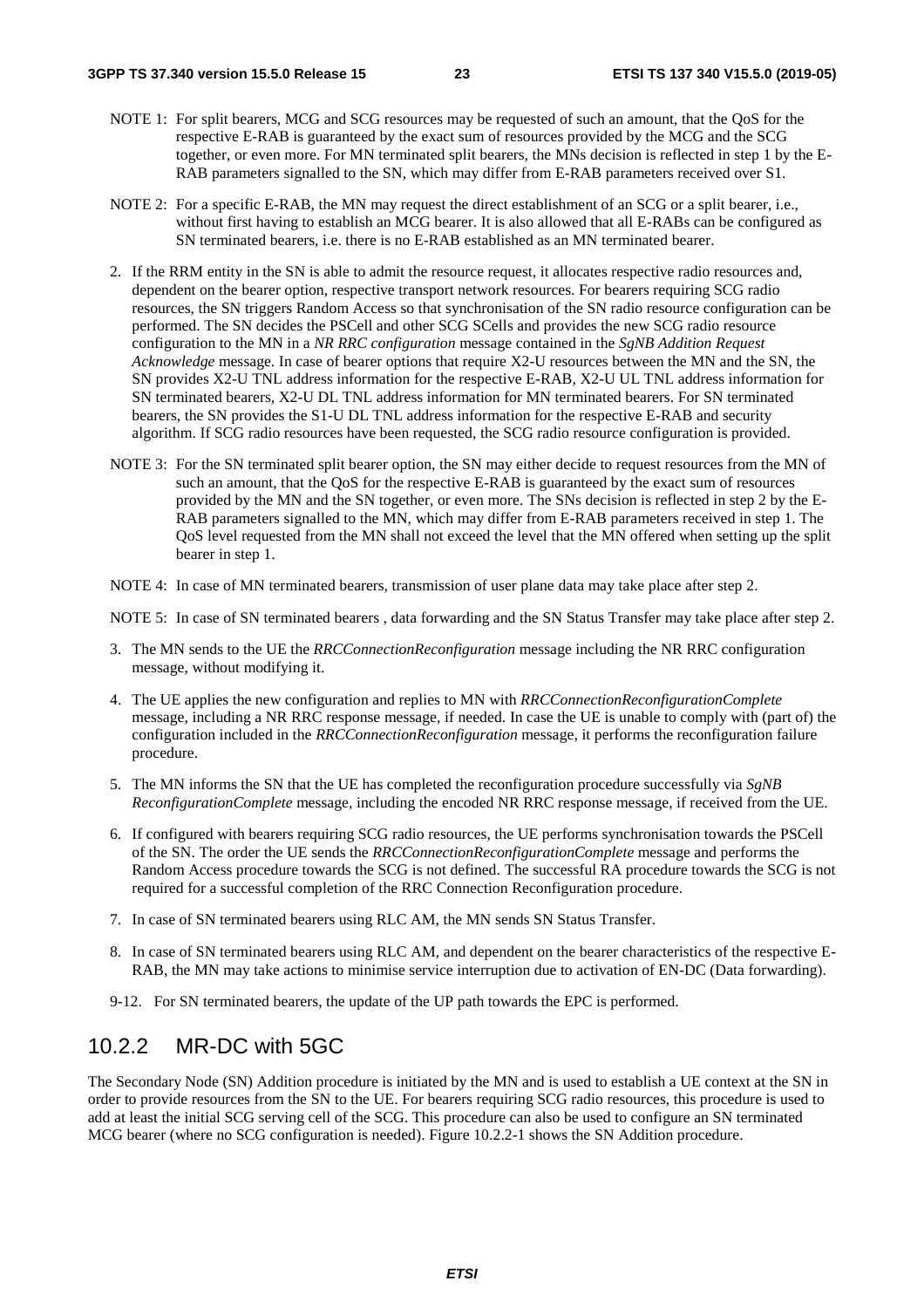

**Figure 10.2.2-1: SN Addition procedure** 

1. The MN decides to request the target SN to allocate resources for one or more specific PDU Sessions/QoS Flows, indicating QoS Flows characteristics (QoS Flow Level QoS parameters, PDU session level TNL address information, and PDU session level Network Slice info). In addition, for bearers requiring SCG radio resources, MN indicates the requested SCG configuration information, including the entire UE capabilities and the UE capability coordination result. In this case, the MN also provides the latest measurement results for SN to choose and configure the SCG cell(s). The MN may request the SN to allocate radio resources for split SRB operation. In NGEN-DC and NR-DC, the MN always provides all the needed security information to the SN (even if no SN terminated bearers are setup) to enable SRB3 to be setup based on SN decision.

 For MN terminated bearer options that require Xn-U resources between the MN and the SN, the MN provides Xn-U UL TNL address information. For SN terminated bearers, the MN provides a list of available DRB IDs. The S-NG-RAN node shall store this information and use it when establishing SN terminated bearers. The SN may reject the request.

 For SN terminated bearer options that require Xn-U resources between the MN and the SN, the MN provides in step 1 a list of QoS flows per PDU Sessions for which SCG resources are requested to be setup upon which the SN decides how to map QoS flows to DRB.

- NOTE 1: For split bearers, MCG and SCG resources may be requested of such an amount, that the QoS for the respective QoS Flow is guaranteed by the exact sum of resources provided by the MCG and the SCG together, or even more. For MN terminated split bearers, the MN decision is reflected in step 1 by the QoS Flow parameters signalled to the SN, which may differ from QoS Flow parameters received over NG.
- NOTE 2: For a specific OoS flow, the MN may request the direct establishment of SCG and/or split bearers, i.e. without first having to establish MCG bearers. It is also allowed that all QoS flows can be mapped to SN terminated bearers, i.e. there is no QoS flow mapped to an MN terminated bearer.
- 2. If the RRM entity in the SN is able to admit the resource request, it allocates respective radio resources and, dependent on the bearer type options, respective transport network resources. For bearers requiring SCG radio resources the SN triggers UE Random Access so that synchronisation of the SN radio resource configuration can be performed. The SN decides for the PSCell and other SCG SCells and provides the new SCG radio resource configuration to the MN within an SN RRC configuration message contained in the *SN Addition Request Acknowledge* message. In case of bearer options that require Xn-U resources between the MN and the SN, the SN provides Xn-U TNL address information for the respective DRB, Xn-U UL TNL address information for SN terminated bearers, Xn-U DL TNL address information for MN terminated bearers. For SN terminated bearers, the SN provides the NG-U DL TNL address information for the respective PDU Session and security algorithm. If SCG radio resources have been requested, the SCG radio resource configuration is provided.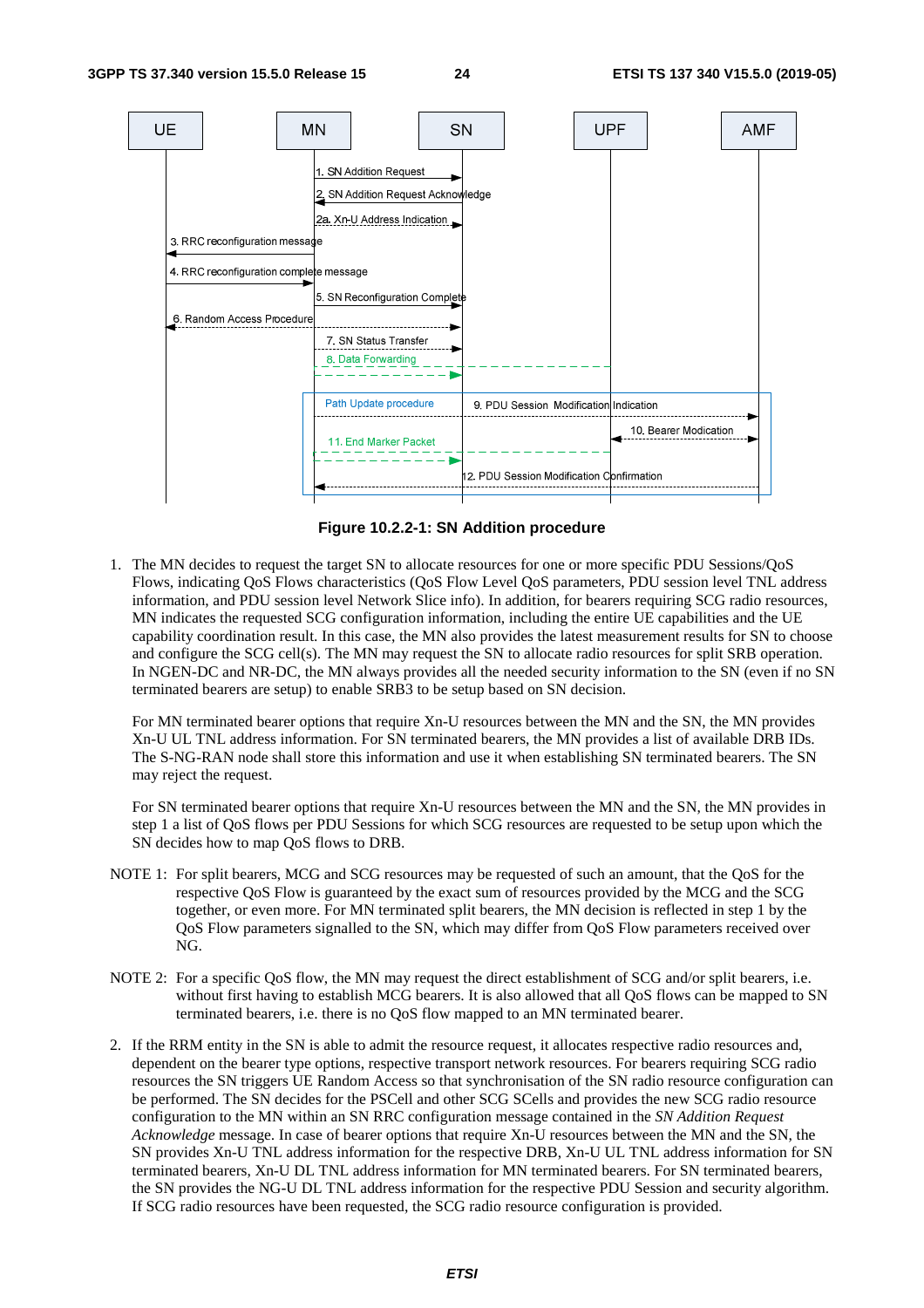- NOTE 3: In case of MN terminated bearers, transmission of user plane data may take place after step 2.
- NOTE 4: In case of SN terminated bearers, data forwarding and the SN Status Transfer may take place after step 2.
- NOTE 5: For MN terminated NR SCG bearers for which PDCP duplication with CA is configured the MN allocates 2 separate Xn-U bearers.

 For SN terminated NR MCG bearers for which PDCP duplication with CA is configured the SN allocates 2 separate Xn-U bearers.

- 2a. For SN terminated bearers using MCG resources, the MN provides Xn-U DL TNL address information in the *Xn-U Address Indication* message.
- 3. The MN sends the *MN RRC reconfiguration* message to the UE including the SN RRC configuration message, without modifying it.
- 4. The UE applies the new configuration and replies to MN with *MN RRC reconfiguration complete* message, including an SN RRC response message for SN, if needed. In case the UE is unable to comply with (part of) the configuration included in the *MN RRC reconfiguration* message, it performs the reconfiguration failure procedure.
- 5. The MN informs the SN that the UE has completed the reconfiguration procedure successfully via *SN Reconfiguration Complete* message, including the SN RRC response message, if received from the UE.
- 6. If configured with bearers requiring SCG radio resources, the UE performs synchronisation towards the PSCell configured by the SN. The order the UE sends the *MN RRC reconfiguration complete* message and performs the Random Access procedure towards the SCG is not defined. The successful RA procedure towards the SCG is not required for a successful completion of the RRC Connection Reconfiguration procedure.
- 7. In case of SN terminated bearers using RLC AM, the MN sends SN Status Transfer.
- 8. In case of SN terminated bearers using RLC AM, and dependent on the bearer characteristics of the respective QoS Flows, the MN may take actions to minimise service interruption due to activation of MR-DC (Data forwarding).
- 9-12. For SN terminated bearers, the update of the UP path towards the 5GC is performed via PDU Session Path Update procedure*.*

### 10.3 Secondary Node Modification (MN/SN initiated)

### 10.3.1 EN-DC

The Secondary Node Modification procedure may be initiated either by the MN or by the SN and be used to modify, establish or release bearer contexts, to transfer bearer contexts to and from the SN or to modify other properties of the UE context within the same SN. It may also be used to transfer an NR RRC message from the SN to the UE via the MN and the response from the UE via MN to the SN (e.g. when SRB3 is not used).

The Secondary Node modification procedure does not necessarily need to involve signalling towards the UE.

#### **MN initiated SN Modification**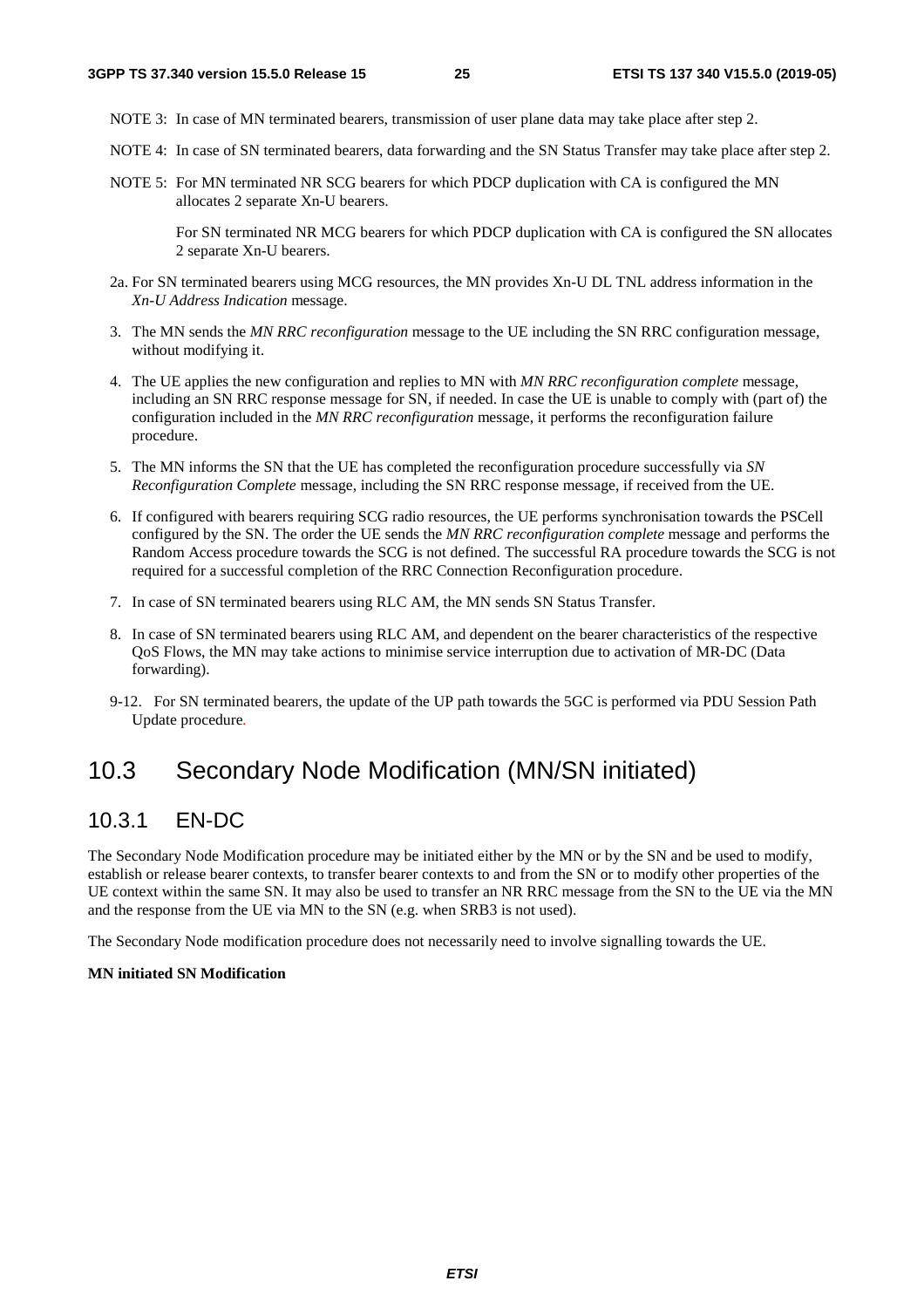

**Figure 10.3.1-1: SN Modification procedure - MN initiated** 

The MN uses the procedure to initiate configuration changes of the SCG within the same SN, e.g. the addition, modification or release of SCG bearer(s) and the SCG RLC bearer of split bearer(s), as well as configuration changes for SN terminated MCG bearers. Bearer termination point change is realized by adding the new bearer configuration and releasing the old bearer configuration within a single MN initiated SN Modification procedure for the respective E-RAB. The MN uses this procedure to perform handover within the same MN while keeping the SN. The MN also uses the procedure to query the current SCG configuration, e.g. when delta configuration is applied in a MN initiated SN change. The MN also uses the procedure to provide the S-RLF related information to the SN. The MN may not use the procedure to initiate the addition, modification or release of SCG SCells. The SN may reject the request, except if it concerns the release of SN terminated bearer(s) or the SCG RLC bearer of MN terminated bearer(s), or if it is used to perform handover within the same MN while keeping the SN. Figure 10.3.1-1 shows an example signalling flow for a MN initiated SN Modification procedure.

- 1. The MN sends the *SgNB Modification Request* message, which may contain bearer context related or other UE context related information, data forwarding address information (if applicable) and the requested SCG configuration information, including the UE capability coordination result to be used as basis for the reconfiguration by the SN. In case a security key update in the SN is required, a new *SgNB Security Key* is included. In case of SCG RLC re-establishment for E-RABs configured with an MN terminated bearer with an SCG RLC bearer for which no bearer type change is performed, the MN provides a new UL GTP TEID to the SN. The SN shall continue sending UL PDCP PDUs to the MN with the previous UL GTP TEID until it reestablishes the RLC and use the new UL GTP TEID after re-establishment. In case of PDCP re-establishment for E-RABs configured with an SN terminated bearer with an MCG RLC bearer for which no bearer type change is performed, the MN provides a new DL GTP TEID to the SN. The SN shall continue sending DL PDCP PDUs to the MN with the previous DL GTP TEID until it performs PDCP re-establishment and use the new DL GTP TEID starting with the PDCP re-establishment.
- 2. The SN responds with the *SgNB Modification Request Acknowledge* message, which may contain SCG radio resource configuration information within a NR RRC configuration message and data forwarding address information (if applicable). In case of a security key update (with or without PSCell change), for E-RABs configured with the MN terminated bearer option that require X2-U resources between the MN and the SN, for which no bearer type change is performed, the SN provides a new DL GTP TEID to the MN. The MN shall continue sending DL PDCP PDUs to the SN with the previous DL GTP TEID until it performs PDCP reestablishment or PDCP data recovery, and use the new DL GTP TEID starting with the PDCP re-establishment or data recovery. In case of a security key update (with or without PSCell change), for E-RABs configured with the SN terminated bearer option that require X2-U resources between the MN and the SN, for which no bearer type change is performed, the SN provides a new UL GTP TEID to the MN. The MN shall continue sending UL PDCP PDUs to the SN with the previous UL GTP TEID until it re-establishes the RLC and use the new UL GTP TEID after re-establishment.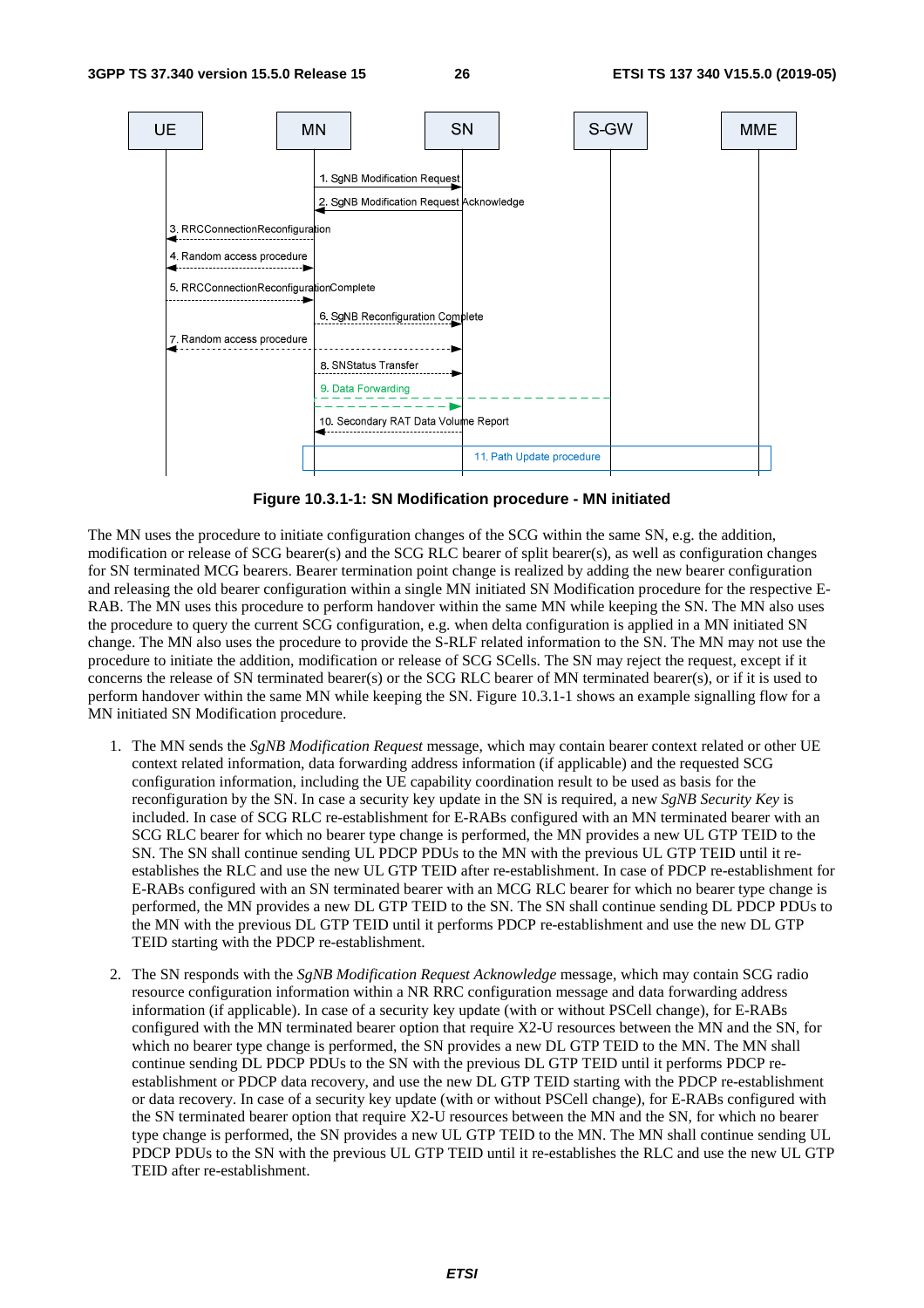- 3-5. The MN initiates the RRC connection reconfiguration procedure, including the NR RRC configuration message. The UE applies the new configuration, synchronizes to the MN (if instructed, in case of intra-MN handover) and replies with *RRCConnectionReconfigurationComplete*, including a NR RRC response message, if needed. In case the UE is unable to comply with (part of) the configuration included in the *RRCConnectionReconfiguration* message, it performs the reconfiguration failure procedure.
- 6. Upon successful completion of the reconfiguration, the success of the procedure is indicated in the *SgNB Reconfiguration Complete* message.
- 7. If instructed, the UE performs synchronisation towards the PSCell of the SN as described in SgNB addition procedure. Otherwise, the UE may perform UL transmission after having applied the new configuration.
- 8. If PDCP termination point is changed for bearers using RLC AM, and when RRC full configuration is not used, the MN sends the SN Status transfer.
- 9. If applicable, data forwarding between MN and the SN takes place (Figure 10.3.1-1 depicts the case where a bearer context is transferred from the MN to the SN).
- 10. The SN sends the *Secondary RAT Data Volume Report* message to the MN and includes the data volumes delivered to the UE over the NR radio for the E-RABs to be released and for the E-RABs for which the S1 UL GTP Tunnel endpoint was requested to be modified.
- NOTE 1: The order the SN sends the *Secondary RAT Data Volume Report* message and performs data forwarding with MN is not defined. The SN may send the report when the transmission of the related bearer is stopped.
- 11. If applicable, a path update is performed.

#### **SN initiated SN Modification with MN involvement**



#### **Figure 10.3.1-2: SN Modification procedure - SN initiated with MN involvement**

The SN uses the procedure to perform configuration changes of the SCG within the same SN, e.g. to trigger the release of SCG bearer(s) and the SCG RLC bearer of split bearer(s) (upon which the MN may release the bearer or maintain current bearer type or reconfigure it to an MCG bearer, either MN terminated or SN terminated), and to trigger PSCell change (e.g. when a new security key is required or when the MN needs to perform PDCP data recovery). The MN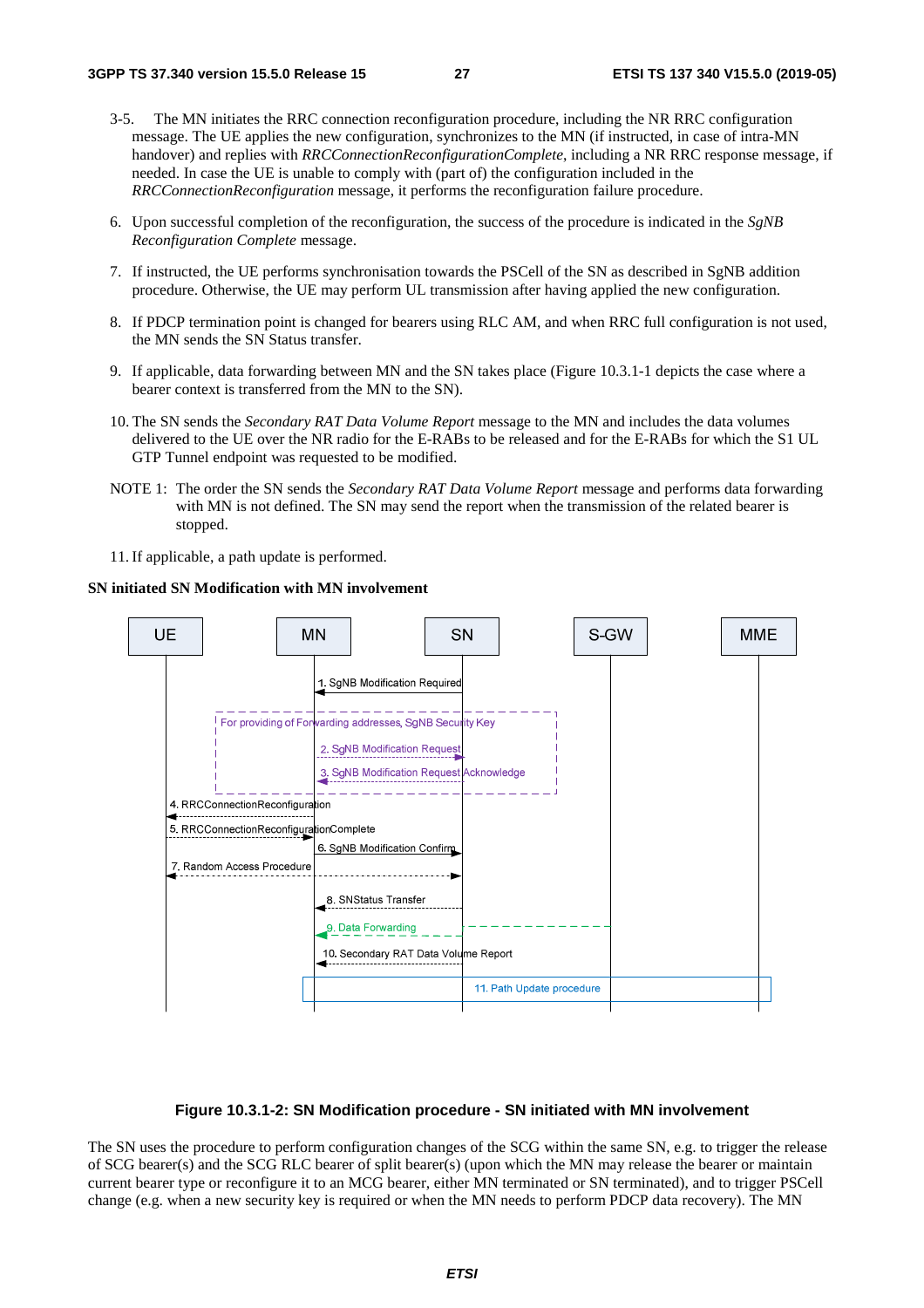cannot reject the release request of SCG bearer and the SCG RLC bearer of a split bearer. Figure 10.3.1-2 shows an example signalling flow for an SN initiated SgNB Modification procedure, with MN involvement.

1. The SN sends the *SgNB Modification Required* message including a NR RRC configuration message, which may contain bearer context related, other UE context related information and the new SCG radio resource configuration. For bearer release or modification, a corresponding E-RAB list is included in the *SgNB Modification Required* message. In case of change of security key, the *PDCP Change Indication* indicates that a S-KgNB update is required. In case the MN needs to perform PDCP data recovery, the *PDCP Change Indication* indicates that PDCP data recovery is required.

The SN can decide whether the change of security key is required.

- 2/3. The MN initiated SN Modification procedure may be triggered by the *SN Modification Required* message (e.g. to provide information such as data forwarding addresses, new SN security key, measurement gap, etc...)
- NOTE 2: If only SN security key is provided in step 2, the MN does not need to wait for the reception of step 3 to initiate the RRC connection reconfiguration procedure.
- 4. The MN sends the *RRCConnectionReconfiguration* message including a NR RRC configuration message to the UE including the new SCG radio resource configuration.
- 5. The UE applies the new configuration and sends the *RRCConnectionReconfigurationComplete* message, including an encoded NR RRC response message, if needed. In case the UE is unable to comply with (part of) the configuration included in the *RRCConnectionReconfiguration* message, it performs the reconfiguration failure procedure.
- 6. Upon successful completion of the reconfiguration, the success of the procedure is indicated in the *SgNB Modification Confirm* message containing the encoded NR RRC response message, if received from the UE.
- 7. If instructed, the UE performs synchronisation towards the PSCell of the SN as described in SN addition procedure. Otherwise, the UE may perform UL transmission after having applied the new configuration.
- 8. If PDCP termination point is changed for bearers using RLC AM, and when RRC full configuration is not used, the SN sends the MN Status transfer.
- 9. If applicable, data forwarding between MN and the SN takes place (Figure 10.3.1-2 depicts the case where a bearer context is transferred from the SN to the MN).
- 10. The SN sends the *Secondary RAT Data Volume Report* message to the MN and includes the data volumes delivered to the UE over the NR radio for the E-RABs to be released.
- NOTE 3: The order the SN sends the *Secondary RAT Data Volume Report* message and performs data forwarding with MN is not defined. The SN may send the report when the transmission of the related bearer is stopped.
- 11. If applicable, a path update is performed.

#### **SN initiated SN Modification without MN involvement**



**Figure 10.3.1-3: SN modification - SN initiated without MN involvement**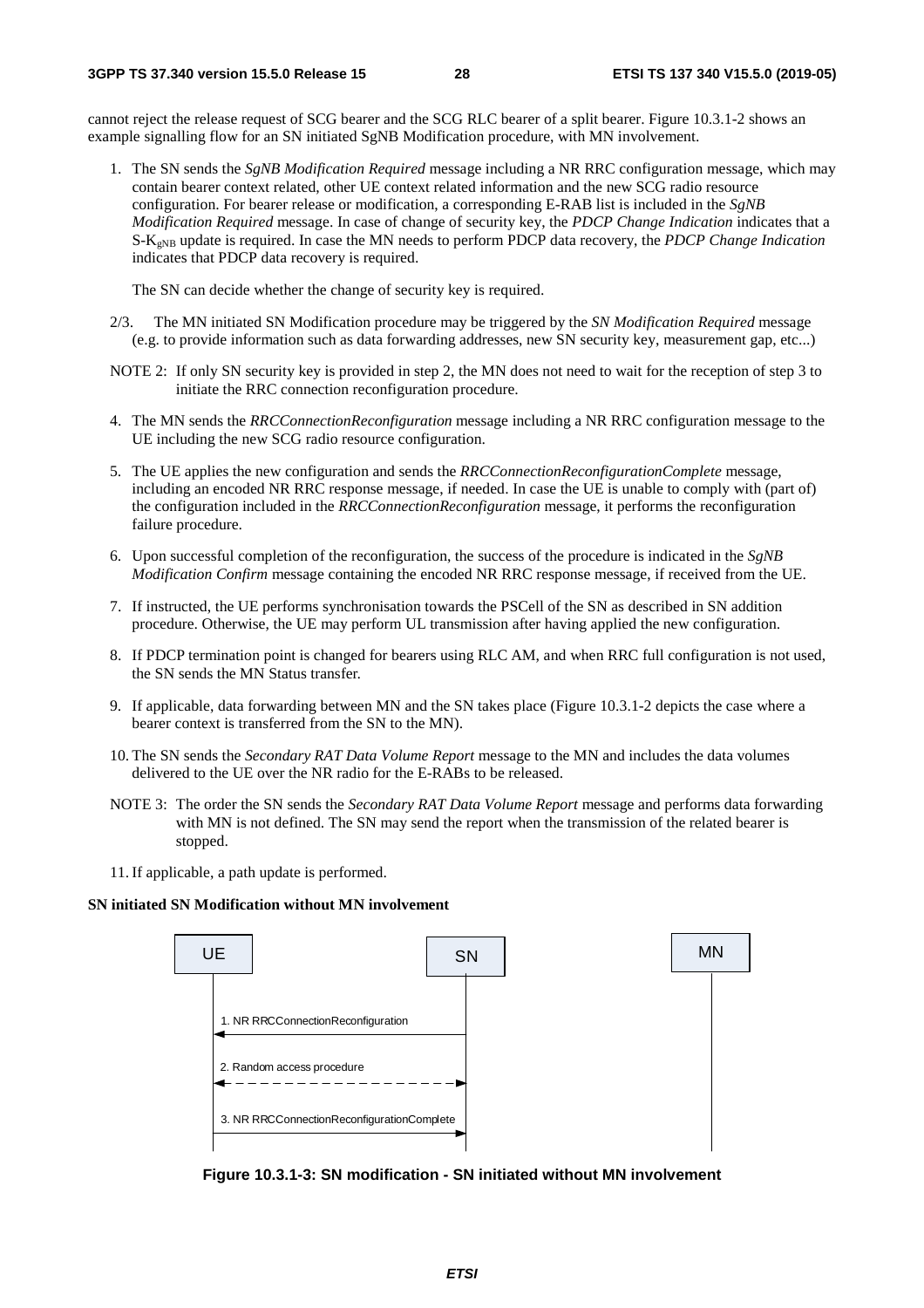The SN initiated modification without MN involved procedure is used to modify the configuration within SN in case no coordination with MN is required, including the addition/modification/release of SCG Scell and PSCell change (e.g. when the security key does not need to be changed and the MN does not need to be involved in PDCP recovery). Figure 10.3.1- 3 shows an example signalling flow for SN initiated SN modification procedure, without MN involvement. The SN can decide whether the Random Access procedure is required.

- 1. The SN sends the *RRCConnectionReconfiguration* message to the UE through SRB3. The UE applies the new configuration. In case the UE is unable to comply with (part of) the configuration included in the *RRCConnectionReconfiguration* message, it performs the reconfiguration failure procedure.
- 2. If instructed, the UE performs synchronisation towards the PSCell of the SN.
- 3. The UE replies with the *RRCConnectionReconfigurationComplete* message.

#### **Transfer of an NR RRC message to/from the UE (when SRB3 is not used)**



**Figure 10.3.1-4: Transfer of an NR RRC message to/from the UE** 

The SN initiates the procedure when it needs to transfer an NR RRC message to the UE and SRB3 is not used.

- 1. The SN initiates the procedure by sending the SgNB Modification Required to the MN.
- 2. The MN forwards the NR RRC message to the UE in the *RRCConnectionReconfiguration* message.
- 3. The UE applies the new configuration and replies with the *RRCConnectionReconfigurationComplete* message.
- 4. The MN forwards the NR RRC response message, if received from the UE, to the SN in the *SgNB Modification Confirm* message.
- 5. If instructed, the UE performs synchronisation towards the PSCell of the SN as described in SgNB Addition procedure. Otherwise the UE may perform UL transmission after having applied the new configuration.

### 10.3.2 MR-DC with 5GC

The SN Modification procedure may be initiated either by the MN or by the SN and be used to modify the current user plane resource configuration (e.g. related to PDU session, QoS flow or DRB) or to modify other properties of the UE context within the same SN. It may also be used to transfer an RRC message from the SN to the UE via the MN and the response from the UE via MN to the SN (e.g. when SRB3 is not used). In NGEN-DC and NR-DC, the RRC message is an NR message (i.e., *RRCReconfiguration*) whereas in NE-DC it is an E-UTRA message (i.e., *RRCConnectionReconfiguration*).

The SN modification procedure does not necessarily need to involve signalling towards the UE.

#### **MN initiated SN Modification**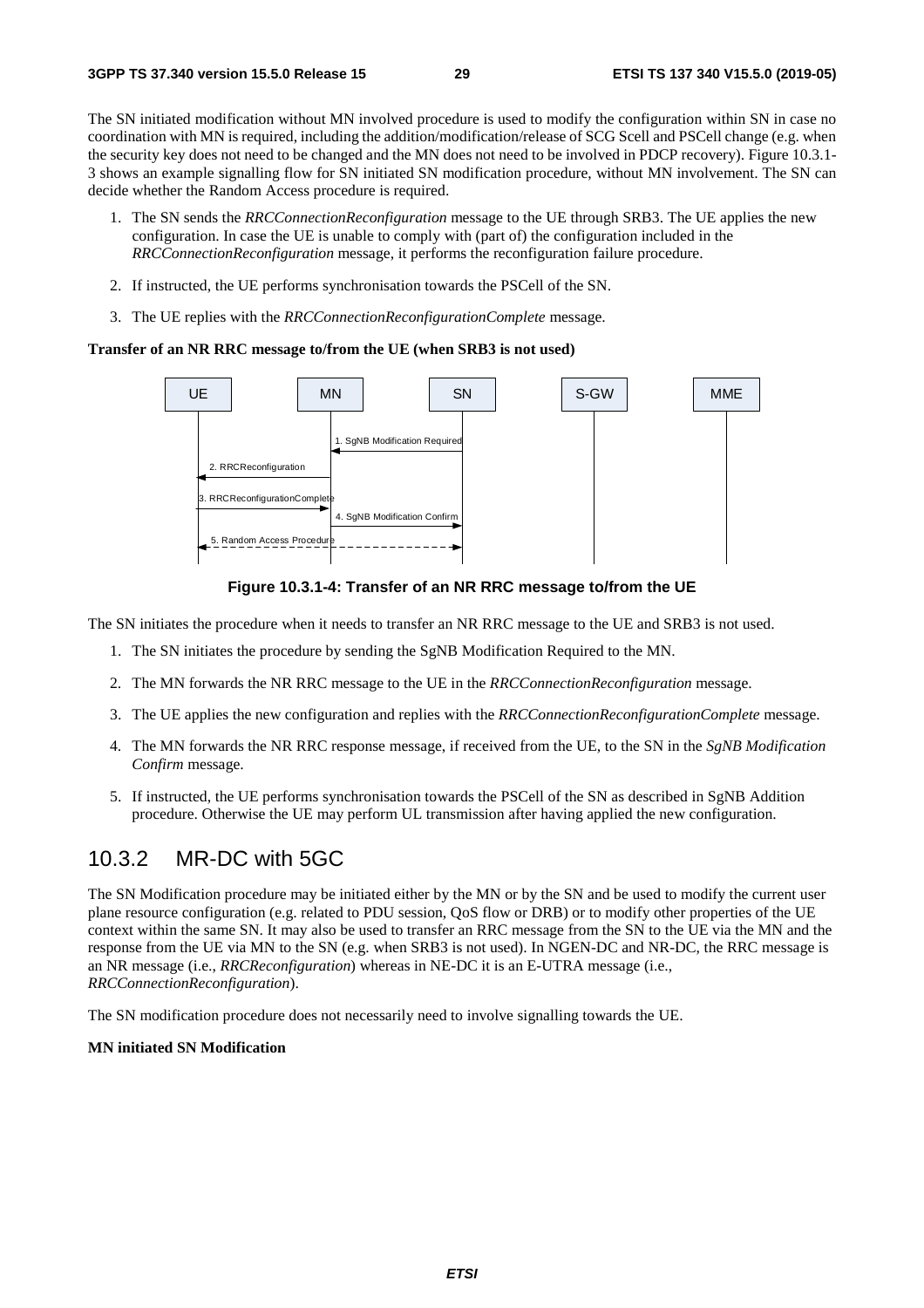

**Figure 10.3.2-1: SN Modification procedure - MN initiated** 

The MN uses the procedure to initiate configuration changes of the SCG within the same SN, including addition, modification or release of the user plane resource configuration. The MN uses this procedure to perform handover within the same MN while keeping the SN, when the SN needs to be involved (i.e. in NGEN-DC). The MN also uses the procedure to query the current SCG configuration, e.g. when delta configuration is applied in a MN initiated SN change. The MN also uses the procedure to provide the S-RLF related information to the SN or to provide additional available DRB IDs to be used for SN terminated bearers. The MN may not use the procedure to initiate the addition, modification or release of SCG SCells. The SN may reject the request, except if it concerns the release of the user plane resource configuration, or if it is used to perform handover within the same MN while keeping the SN. Figure 10.3.2-1 shows an example signalling flow for a MN initiated SN Modification procedure.

- 1. The MN sends the *SN Modification Request* message, which may contain user plane resource configuration related or other UE context related information, data forwarding address information (if applicable), PDU session level Network Slice info and the requested SCG configuration information, including the UE capabilities coordination result to be used as basis for the reconfiguration by the SN. In case a security key update in the SN is required, a new *SN Security Key* is included.
- 2. The SN responds with the *SN Modification Request Acknowledge* message, which may contain new SCG radio configuration information within an SN RRC reconfiguration message*,* and data forwarding address information (if applicable).
- NOTE 1: For MN terminated NR SCG bearers to be setup for which PDCP duplication with CA is configured the MN allocates 2 separate Xn-U bearers

 For SN terminated NR MCG bearers to be setup for which PDCP duplication with CA is configured the SN allocates 2 separate Xn-U bearers.

- 2a. For SN terminated MCG bearers, the MN provides Xn-U DL TNL address information in the *Xn-U Address Indication* message.
- 3/4. The MN initiates the RRC reconfiguration procedure, including an *SN RRC reconfiguration* message. The UE applies the new configuration, synchronizes to the MN (if instructed, in case of intra-MN handover) and replies with *MN RRC reconfiguration complete* message, including an SN RRC response message, if needed. In case the UE is unable to comply with (part of) the configuration included in the *MN RRC reconfiguration* message, it performs the reconfiguration failure procedure.
- 5. Upon successful completion of the reconfiguration, the success of the procedure is indicated in the *SN Reconfiguration Complete* message.
- 6. If instructed, the UE performs synchronisation towards the PSCell of the SN as described in SN addition procedure. Otherwise, the UE may perform UL transmission after having applied the new configuration.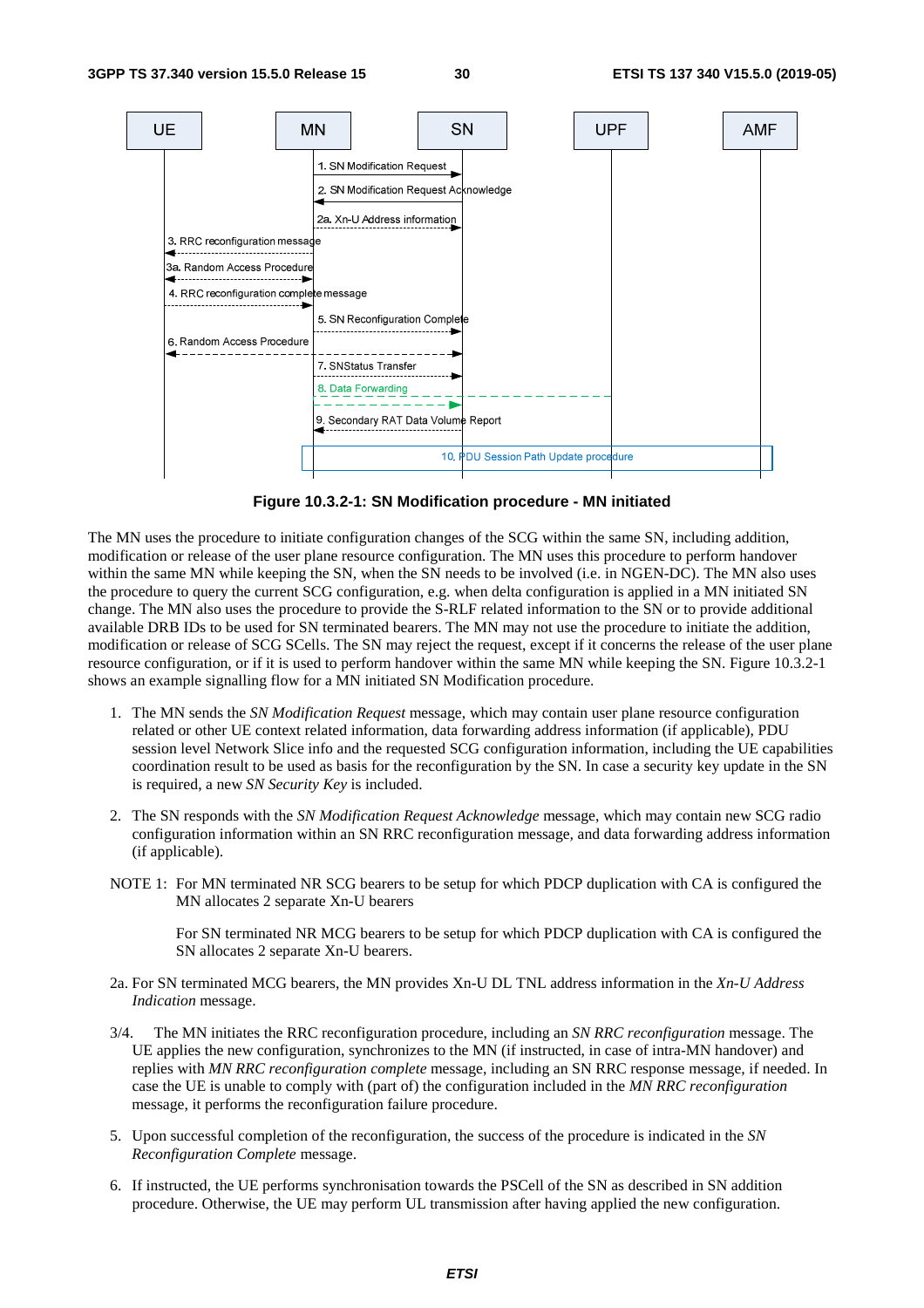- 7. If PDCP termination point is changed for bearers using RLC AM, and when RRC full configuration is not used, the MN sends the SN Status transfer.
- 8. If applicable, data forwarding between MN and the SN takes place (Figure 10.3.2-1 depicts the case where a user plane resource configuration related context is transferred from the MN to the SN).
- 9. The SN sends the *Secondary RAT Data Volume Report* message to the MN and includes the data volumes delivered to the UE as described in section 10.11.2.
- NOTE 2: The order the SN sends the *Secondary RAT Data Volume Report* message and performs data forwarding with MN is not defined. The SN may send the report when the transmission of the related QoS flow is stopped.
- 10. If applicable, a PDU Session path update procedure is performed.

#### **SN initiated SN Modification with MN involvement**



**Figure 10.3.2-2: SN Modification procedure - SN initiated with MN involvement** 

The SN uses the procedure to perform configuration changes of the SCG within the same SN, e.g. to trigger the modification/release of the user plane resource configuration and to trigger PSCell changes (e.g. when a new security key is required or when the MN needs to perform PDCP data recovery). The MN cannot reject the release request of PDU session/QoS flows. The SN also uses the procedure to request the MN to provide more DRB IDs to be used for SN terminated bearers or to return DRB IDs used for SN terminated bearers that are not needed any longer. Figure 10.3.2-2 shows an example signalling flow for SN initiated SN Modification procedure.

1. The SN sends the *SN Modification Required* message including an SN RRC reconfiguration message, which may contain user plane resource configuration related context, other UE context related information and the new radio resource configuration of SCG. In case of change of security key, the *PDCP Change Indication* indicates that an SN security key update is required. In case the MN needs to perform PDCP data recovery, the *PDCP Change Indication* indicates that PDCP data recovery is required.

The SN can decide whether the change of security key is required.

- 2/3. The MN initiated SN Modification procedure may be triggered by *SN Modification Required* message, e.g. when an SN security key change needs to be applied.
- NOTE 3: For SN terminated NR MCG bearers to be setup for which PDCP duplication with CA is configured the SN allocates 2 separate Xn-U bearers.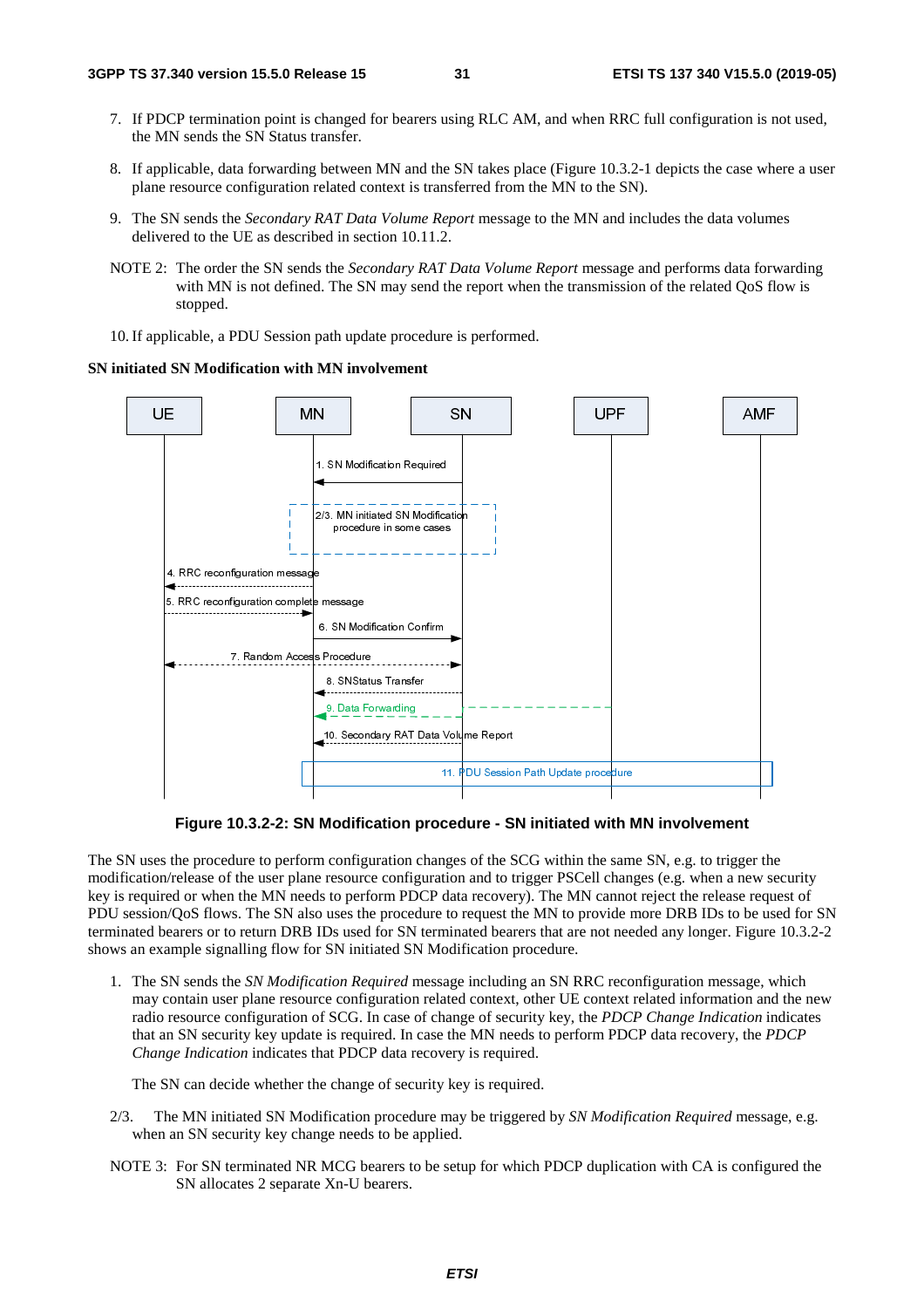- 4. The MN sends the *MN RRC reconfiguration* message to the UE including the SN RRC reconfiguration message with the new SCG radio resource configuration.
- 5. The UE applies the new configuration and sends the *MN RRC reconfiguration complete* message, including an SN RRC response message, if needed. In case the UE is unable to comply with (part of) the configuration included in the *MN RRC reconfiguration* message, it performs the reconfiguration failure procedure.
- 6. Upon successful completion of the reconfiguration, the success of the procedure is indicated in the *SN Modification Confirm* message including the SN RRC response message, if received from the UE.
- 7. If instructed, the UE performs synchronisation towards the PSCell configured by the SN as described in SN Addition procedure. Otherwise, the UE may perform UL transmission directly after having applied the new configuration.
- 8. If PDCP termination point is changed for bearers using RLC AM, and when RRC full configuration is not used, the SN sends the MN Status transfer.
- 9. If applicable, data forwarding between MN and the SN takes place (Figure 10.3.2-2 depicts the case where a user plane resource configuration related context is transferred from the SN to the MN).
- 10. The SN sends the *Secondary RAT Data Volume Report* message to the MN and includes the data volumes delivered to the UE as described in section 10.11.2.
- NOTE 4: The order the SN sends the *Secondary RAT Data Volume Report* message and performs data forwarding with MN is not defined. The SN may send the report when the transmission of the related QoS flow is stopped.
- 11. If applicable, a PDU Session path update procedure is performed.

#### **SN initiated SN Modification without MN involvement**

This procedure is not supported for NE-DC.



**Figure 10.3.2-3: SN Modification – SN initiated without MN involvement** 

The SN initiated SN modification procedure without MN involvement is used to modify the configuration within SN in case no coordination with MN is required, including the addition/modification/release of SCG Scell and PSCell change (e.g. when the security key does not need to be changed and the MN does not need to be involved in PDCP recovery). Figure 10.3.2-3 shows an example signalling flow for SN initiated SN modification procedure without MN involvement. The SN can decide whether the Random Access procedure is required.

- 1. The SN sends the *SN RRC reconfiguration* message to the UE through SRB3.
- 2. The UE applies the new configuration and replies with the *SN RRC reconfiguration complete* message. In case the UE is unable to comply with (part of) the configuration included in the *SN RRC reconfiguration* message, it performs the reconfiguration failure procedure.
- 3. If instructed, the UE performs synchronisation towards the PSCell of the SN as described in SN Addition procedure. Otherwise the UE may perform UL transmission after having applied the new configuration.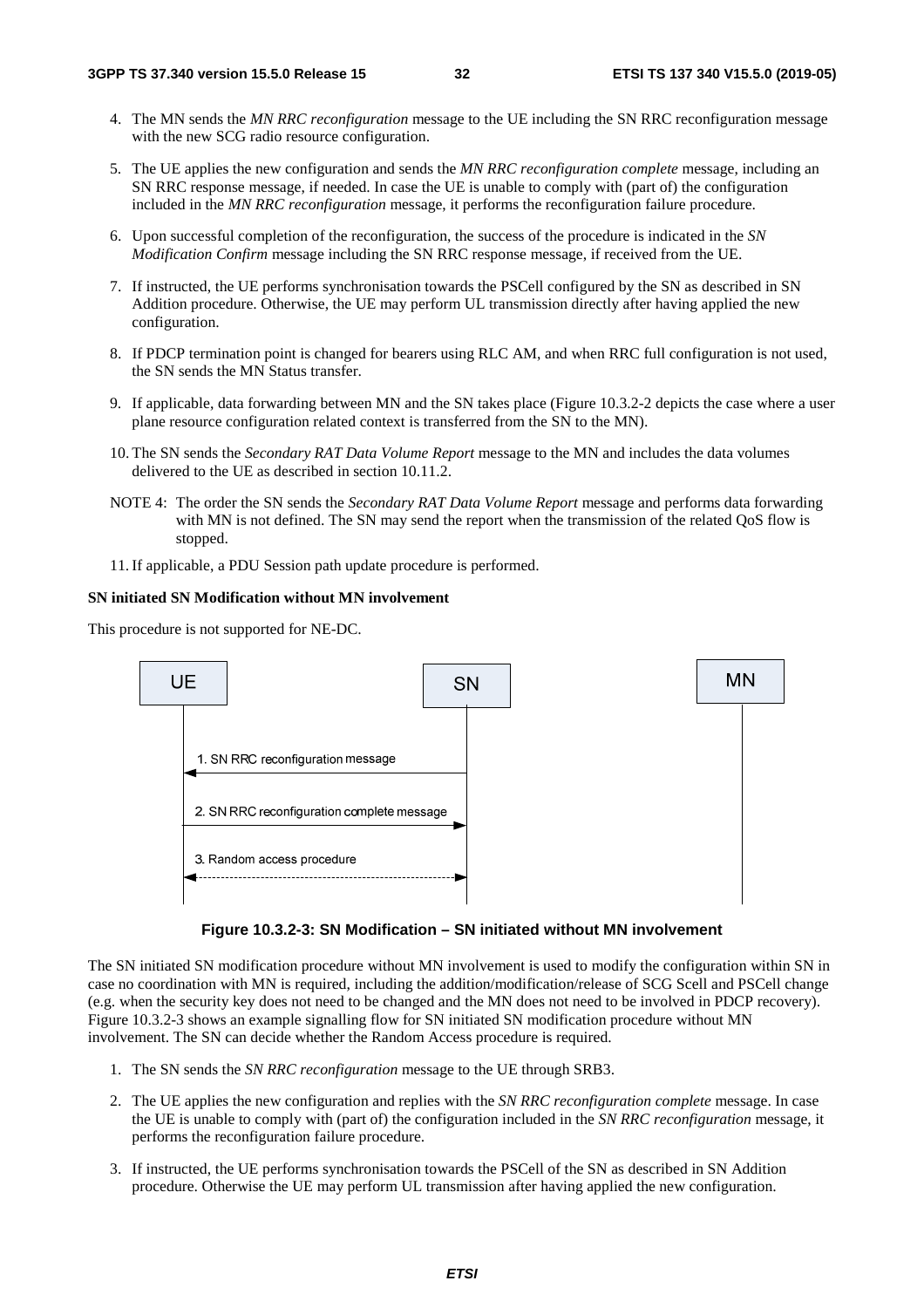#### **Transfer of an NR RRC message to/from the UE (when SRB3 is not used)**

This procedure is supported for all the MR-DC options.



**Figure 10.3.2-4: Transfer of an NR RRC message to/from the UE** 

The SN initiates the procedure when it needs to transfer an NR RRC message to the UE and SRB3 is not used.

- 1. The SN initiates the procedure by sending the *SN Modification Required* to the MN including the SN RRC reconfiguration message.
- 2. The MN forwards the SN RRC reconfiguration message to the UE including it in the *RRC reconfiguration*  message.
- 3. The UE applies the new configuration and replies with the *RRC reconfiguration complete* message by including the SN RRC reconfiguration complete message.
- 4. The MN forwards the SN RRC response message, if received from the UE, to the SN by including it in the *SN Modification Confirm* message.
- 5. If instructed, the UE performs synchronisation towards the PSCell of the SN as described in SN Addition procedure. Otherwise the UE may perform UL transmission after having applied the new configuration.

### 10.4 Secondary Node Release (MN/SN initiated)

### 10.4.1 EN-DC

The Secondary Node Release procedure may be initiated either by the MN or by the SN and is used to initiate the release of the UE context at the SN. The recipient node of this request can reject it, e.g., if a SN change procedure is triggered by the SN.

It does not necessarily need to involve signalling towards the UE, e.g., in case of the RRC connection re-establishment due to Radio Link Failure in MN.

#### **MN initiated SN Release**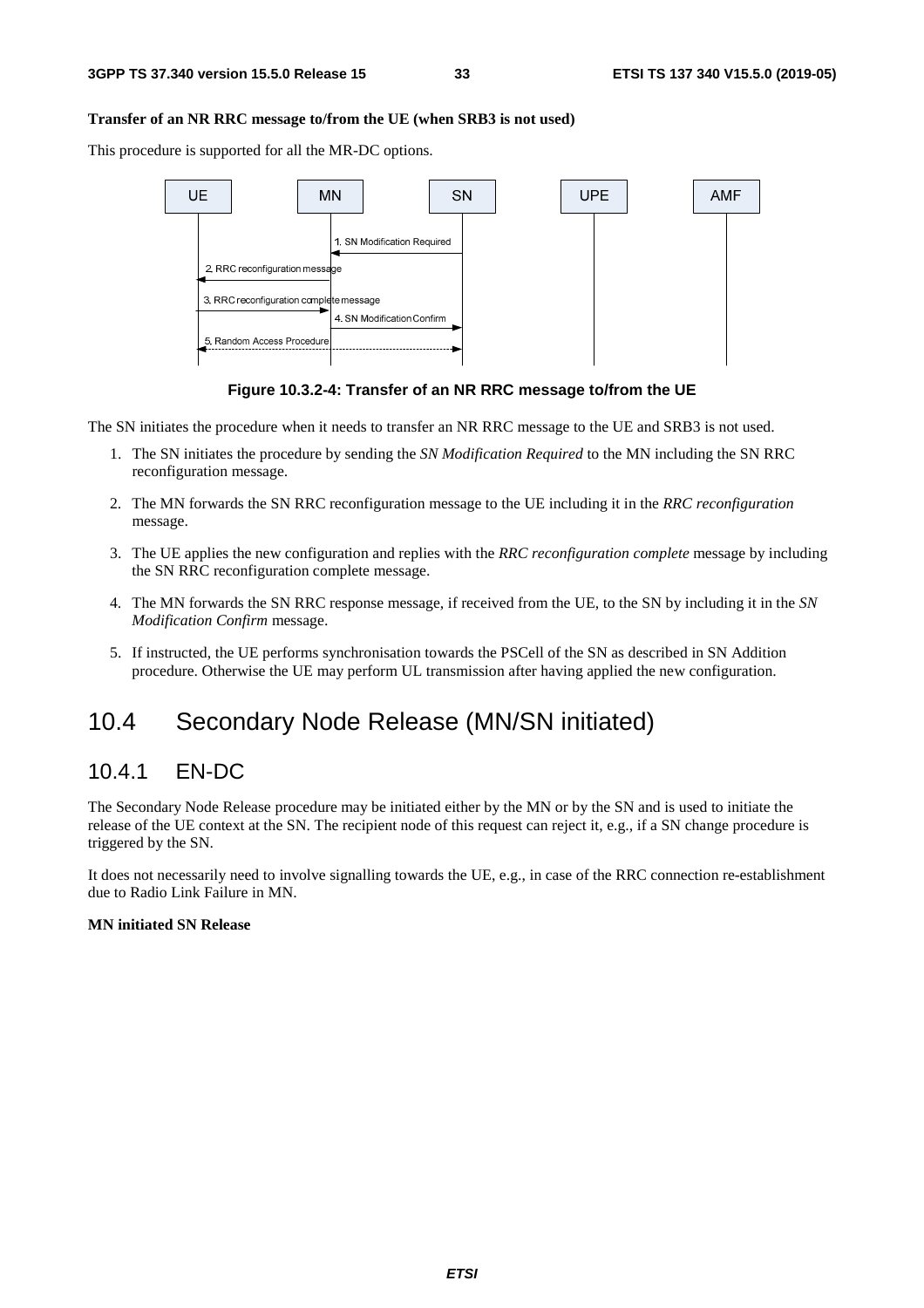

**Figure 10.4.1-1: SN Release procedure – MN initiated** 

Figure 10.4.1-1 shows an example signalling flow for the MN initiated Secondary Node Release procedure when SN Release is confirmed by SN.

- 1. The MN initiates the procedure by sending the *SgNB Release Request* message. If data forwarding is requested, the MN provides data forwarding addresses to the SN.
- 2. The SN confirms SN Release by sending the *SgNB Release Request Acknowledge* message. If appropriate, the SN may reject SN Release, e.g. if the SN change procedure is triggered by the SN.
- 3/4. If required, the MN indicates in the *RRCConnectionReconfiguration* message towards the UE that the UE shall release the entire SCG configuration. In case the UE is unable to comply with (part of) the configuration included in the *RRCConnectionReconfiguration* message, it performs the reconfiguration failure procedure.
- NOTE 1: If data forwarding is applied, timely coordination between steps 1 and 2 may minimize gaps in service provision, this is however regarded to be an implementation matter.
- 5. If the released bearers use RLC AM, the SN sends the SN Status transfer.
- 6. Data forwarding from the SN to the MN takes place.
- 7. The SN sends the *Secondary RAT Data Volume Report* message to the MN and includes the data volumes delivered to the UE over the NR radio for the related E-RABs.
- NOTE 2: The order the SN sends the *Secondary RAT Data Volume Report* message and performs data forwarding with MN is not defined. The SN may send the report when the transmission of the related bearer is stopped.
- 8. If applicable, the path update procedure is initiated.
- 9. Upon reception of the *UE Context Release* message, the SN can release radio and C-plane related resource associated to the UE context. Any ongoing data forwarding may continue.

#### **SN initiated SN Release**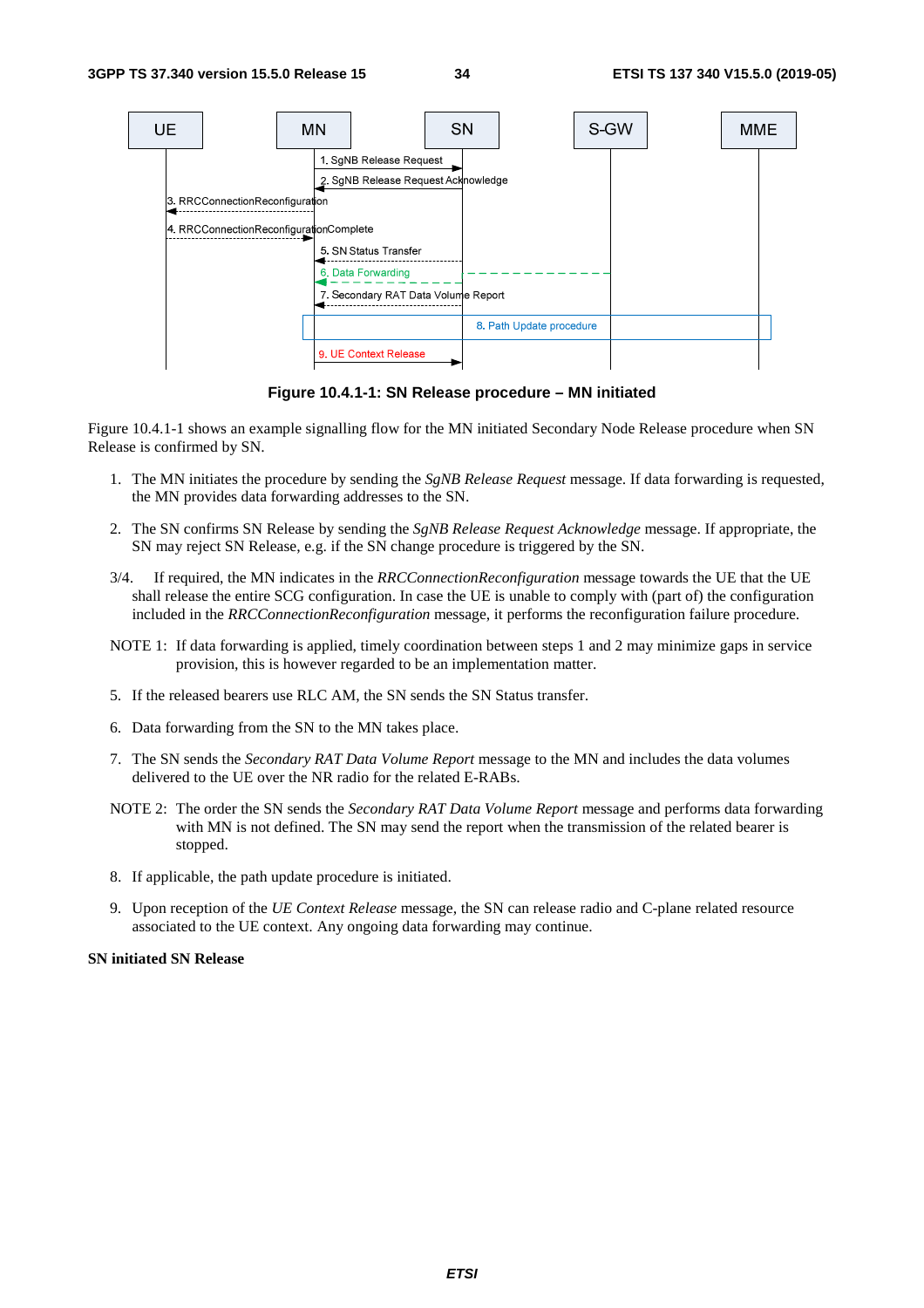

**Figure 10.4.1-2: SN Release procedure – SN initiated** 

Figure 10.4.1-2 shows an example signalling flow for the SN initiated Secondary Node Release procedure.

- 1. The SN initiates the procedure by sending the *SgNB Release Required* message which does not contain internode message.
- 2. If data forwarding is requested, the MN provides data forwarding addresses to the SN in the *SgNB Release Confirm* message. The SN may start data forwarding and stop providing user data to the UE as early as it receives the *SgNB Release Confirm* message.
- 3/4. If required, the MN indicates in the *RRCConnectionReconfiguration* message towards the UE that the UE shall release the entire SCG configuration. In case the UE is unable to comply with (part of) the configuration included in the *RRCConnectionReconfiguration* message, it performs the reconfiguration failure procedure.
- NOTE 3: If data forwarding is applied, timely coordination between steps 2 and 3 may minimize gaps in service provision. This is however regarded to be an implementation matter.
- 5. If the released bearers use RLC AM, the SN sends the SN Status transfer.
- 6. Data forwarding from the SN to the MN takes place.
- 7. The SN sends the *Secondary RAT Data Volume Report* message to the MN and includes the data volumes delivered to the UE over the NR radio for the related E-RABs.
- NOTE 4: The order the SN sends the *Secondary RAT Data Volume Report* message and performs data forwarding with MN is not defined. The SN may send the report when the transmission of the related bearer is stopped.
- 8. If applicable, the path update procedure is initiated.
- 9. Upon reception of the *UE Context Release* message, the SN can release radio and C-plane related resource associated to the UE context. Any ongoing data forwarding may continue.

### 10.4.2 MR-DC with 5GC

The SN Release procedure may be initiated either by the MN or by the SN and is used to initiate the release of the UE context and relevant resources at the SN. The recipient node of this request can reject it, e.g., if an SN change procedure is triggered by the SN.

#### **MN initiated SN Release**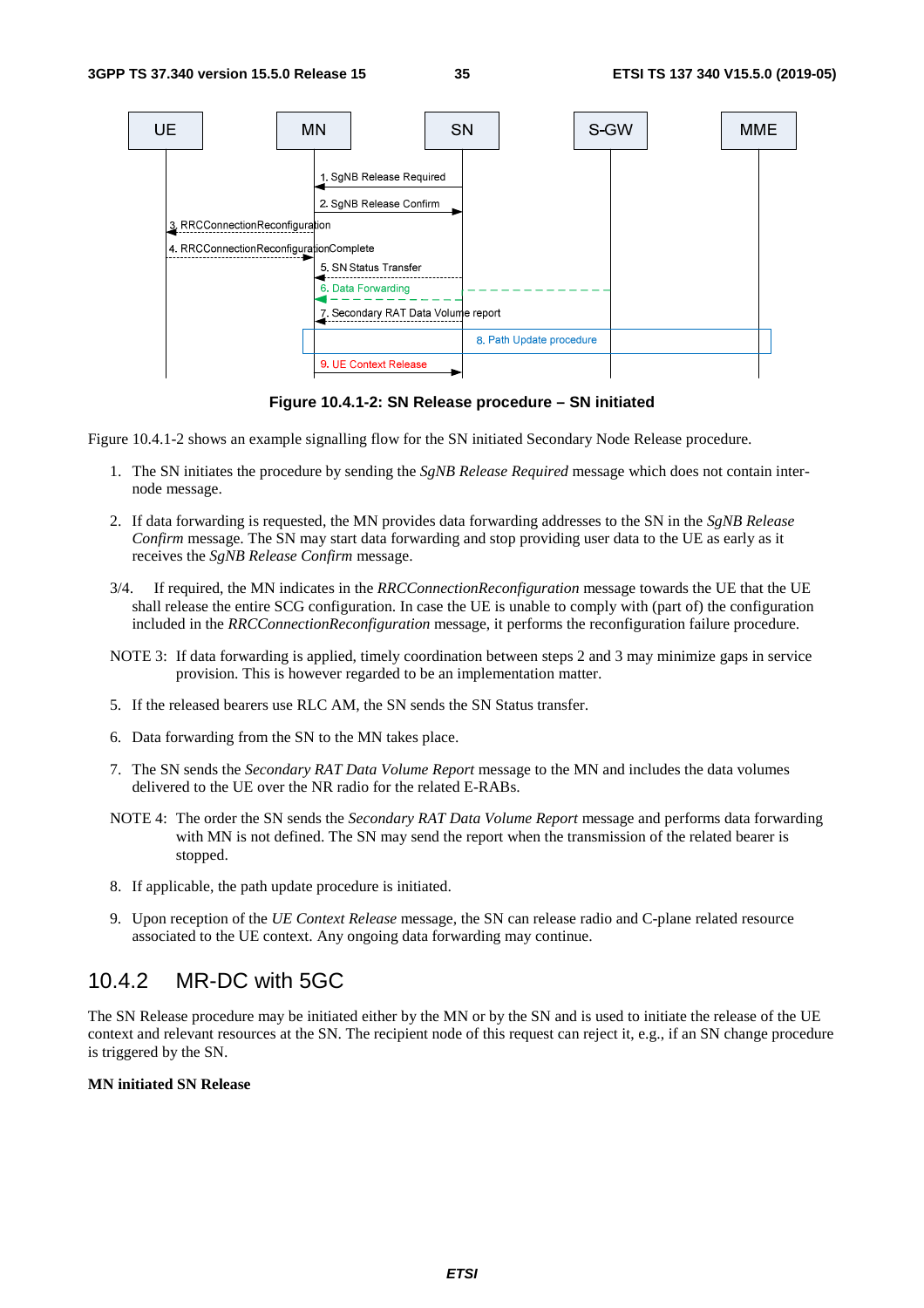

**Figure 10.4.2-1: SN release procedure - MN initiated** 

Figure 10.4.2-1 shows an example signalling flow for the MN initiated SN Release procedure.

- 1. The MN initiates the procedure by sending the *SN Release Request* message.
- 2. The SN confirms SN Release by sending the *SN Release Request Acknowledge* message. If appropriate, the SN may reject SN Release, e.g., if the SN change procedure is triggered by the SN.

2a. When applicable, the MN provides forwarding address information to the SN.

- NOTE 0: The MN may send the *Data Forwarding Address Indication* message to provide forwarding address information before step 2.
- 3/4. If required, the MN indicates in the *MN RRC reconfiguration* message towards the UE that the UE shall release the entire SCG configuration. In case the UE is unable to comply with (part of) the configuration included in the *MN RRC reconfiguration* message, it performs the reconfiguration failure procedure.
- NOTE 1: If data forwarding is applied, timely coordination between steps 1 and 2 may minimize gaps in service provision, this is however regarded to be an implementation matter.
- 5. If the released bearers use RLC AM, the SN sends the SN Status transfer.
- 6. Data forwarding from the SN to the MN takes place.
- 7. The SN sends the *Secondary RAT Data Volume Report* message to the MN and includes the data volumes delivered to the UE as described in section 10.11.2.
- NOTE 1a: The order the SN sends the *Secondary RAT Data Volume Report* message and performs data forwarding with MN is not defined. The SN may send the report when the transmission of the related QoS flow is stopped.
- 8. If applicable, the PDU Session path update procedure is initiated.
- 9. Upon reception of the *UE Context Release* message, the SN can release radio and C-plane related resource associated to the UE context. Any ongoing data forwarding may continue.

#### **SN initiated SN Release**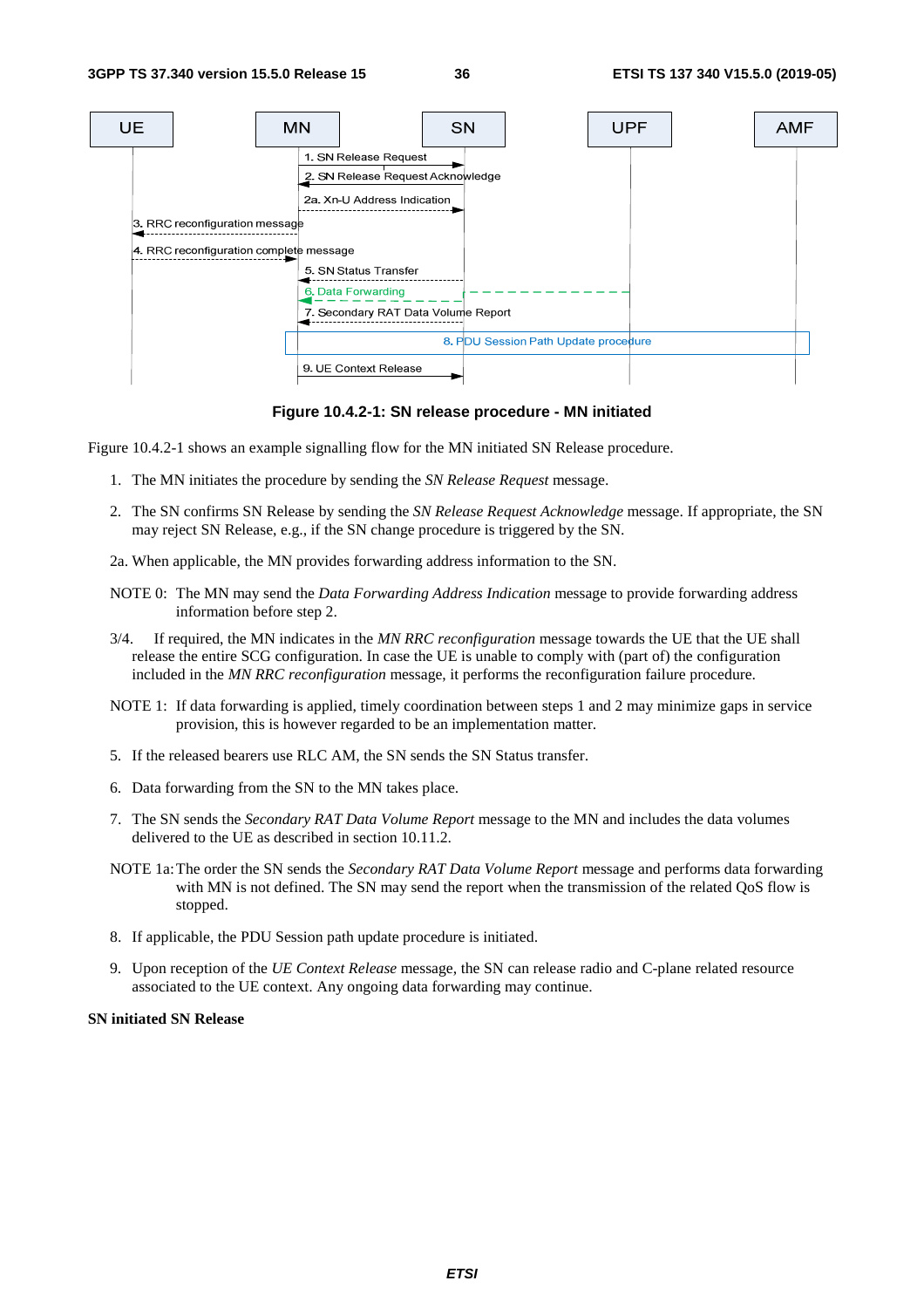

**Figure 10.4.2-2: SN release procedure - SN initiated** 

Figure 10.4.2-2 shows an example signalling flow for the SN initiated SN Release procedure.

- 1. The SN initiates the procedure by sending the *SN Release Required* message which does not contain any internode message.
- 2. If data forwarding is requested, the MN provides data forwarding addresses to the SN in the *SN Release Confirm* message. The SN may start data forwarding and stop providing user data to the UE as early as it receives the *SN Release Confirm* message.
- 3/4. If required, the MN indicates in the *MN RRC reconfiguration* message towards the UE that the UE shall release the entire SCG configuration. In case the UE is unable to comply with (part of) the configuration included in the *MN RRC reconfiguration* message, it performs the reconfiguration failure procedure.
- NOTE 2: If data forwarding is applied, timely coordination between steps 2 and 3 may minimize gaps in service provision. This is however regarded to be an implementation matter.
- 5. If the released bearers use RLC AM, the SN sends the *SN Status transfer*.
- 6. Data forwarding from the SN to the MN takes place.
- 7. The SN sends the *Secondary RAT Data Volume Report* message to the MN and includes the data volumes delivered to the UE as described in section 10.11.2.
- NOTE 3: The order the SN sends the *Secondary RAT Data Volume Report* message and performs data forwarding with MN is not defined. The SN may send the report when the transmission of the related QoS flow is stopped.
- 8. If applicable, the PDU Session path update procedure is initiated.
- 9. Upon reception of the *UE Context Release* message, the SN can release radio and C-plane related resource associated to the UE context. Any ongoing data forwarding may continue.

### 10.5 Secondary Node Change (MN/SN initiated)

### 10.5.1 EN-DC

The Secondary Node Change procedure is initiated either by MN or SN and used to transfer a UE context from a source SN to a target SN and to change the SCG configuration in UE from one SN to another.

NOTE 1: Inter-RAT SN change procedure with single RRC reconfiguration is not supported in this version of the protocol (i.e. no transition from EN-DC to DC).

The Secondary Node Change procedure always involves signalling over MCG SRB towards the UE.

#### **MN initiated SN Change**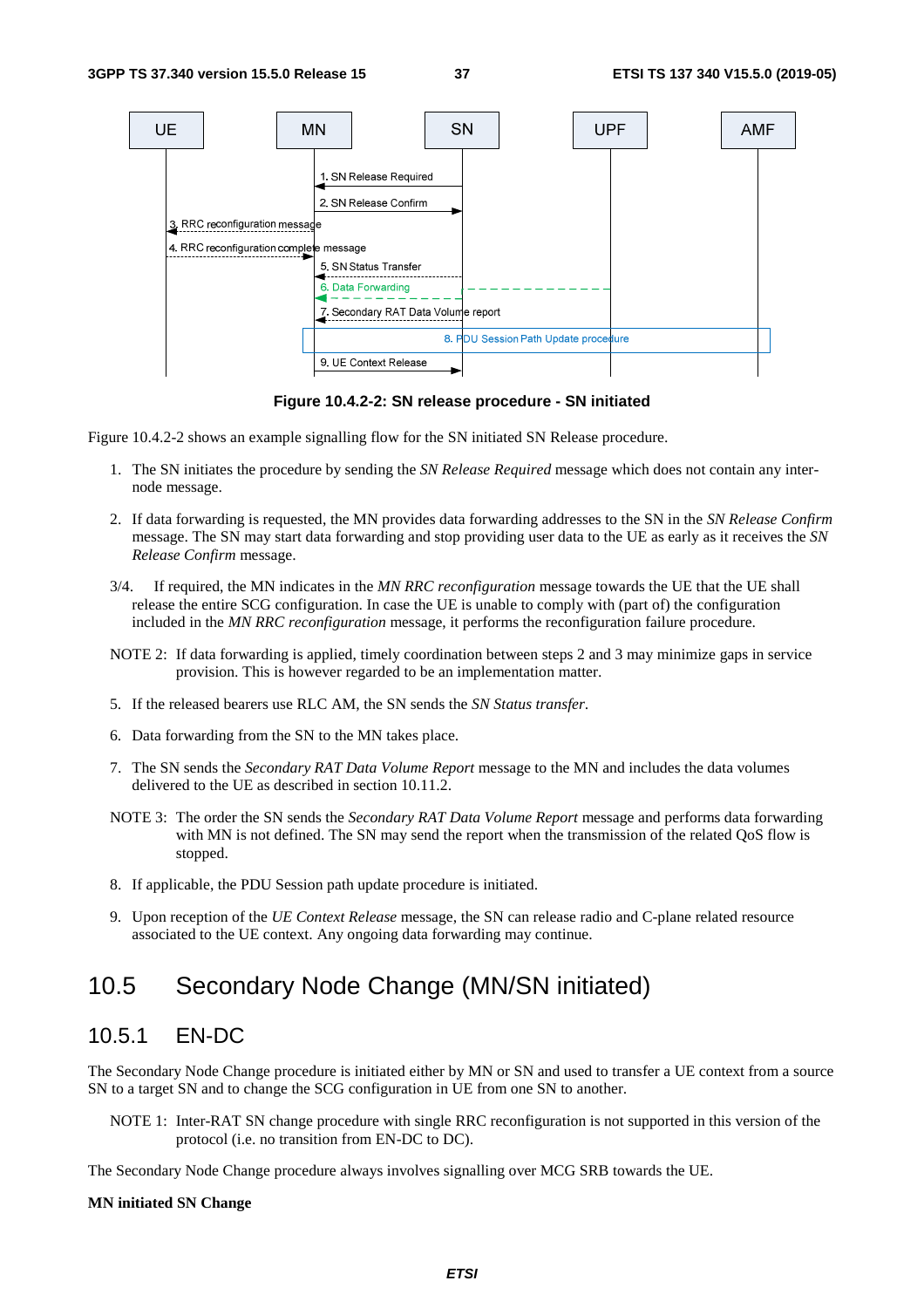

**Figure 10.5.1-1: SN Change – MN initiated** 

Figure 10.5.1-1 shows an example signalling flow for the MN initiated Secondary Node Change:

- 1/2. The MN initiates the SN change by requesting the target SN to allocate resources for the UE by means of the SgNB Addition procedure. The MN may include measurement results related to the target SN. If forwarding is needed, the target SN provides forwarding addresses to the MN. The target SN includes the indication of the full or delta RRC configuration.
- NOTE 2: The MN may send the *SgNB Modification Request* message (to the source SN) to request the current SCG configuration before step 1.
- 3. If the allocation of target SN resources was successful, the MN initiates the release of the source SN resources including a Cause indicating SCG mobility. The Source SN may reject the release. If data forwarding is needed the MN provides data forwarding addresses to the source SN. If direct data forwarding is used for SN terminated bearers, the MN provides data forwarding addresses as received from the target SN to source SN. Reception of the *SgNB Release Request* message triggers the source SN to stop providing user data to the UE and, if applicable, to start data forwarding.
- 4/5. The MN triggers the UE to apply the new configuration. The MN indicates to the UE the new configuration in the *RRCConnectionReconfiguration* message including the NR RRC configuration message generated by the target SN. The UE applies the new configuration and sends the *RRCConnectionReconfigurationComplete* message, including the encoded NR RRC response message for the target SN, if needed. In case the UE is unable to comply with (part of) the configuration included in the *RRCConnectionReconfiguration* message, it performs the reconfiguration failure procedure.
- 6. If the RRC connection reconfiguration procedure was successful, the MN informs the target SN via *SgNBReconfigurationComplete* message with the encoded NR RRC response message for the target SN, if received from the UE.
- 7. If configured with bearers requiring SCG radio resources, the UE synchronizes to the target SN.
- 8. For SN terminated bearers using RLC AM, the source SN sends the SN Status transfer, which the MN sends then to the target SN.
- 9. If applicable, data forwarding from the source SN takes place. It may be initiated as early as the source SN receives the *SgNB Release Request* message from the MN.
- 10. The source SN sends the *Secondary RAT Data Volume Report* message to the MN and includes the data volumes delivered to the UE over the NR radio for the related E-RABs.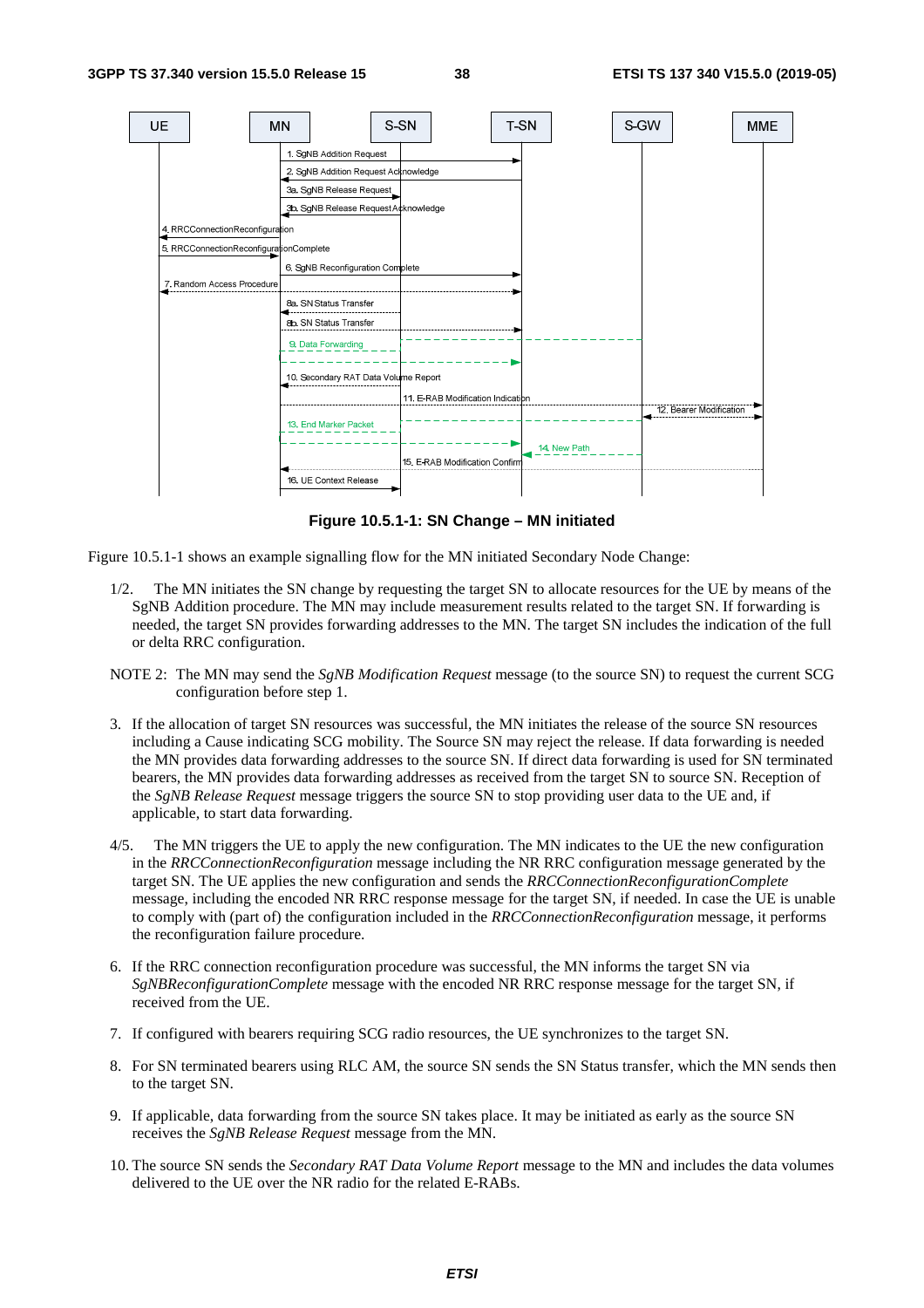- NOTE 3: The order the SN sends the *Secondary RAT Data Volume Report* message and performs data forwarding with MN is not defined. The SN may send the report when the transmission of the related bearer is stopped.
- 11-15. If one of the bearer was terminated at the source SN, path update is triggered by the MN.
- 16. Upon reception of the *UE Context Release* message, the source SN can release radio and C-plane related resource associated to the UE context. Any ongoing data forwarding may continue.

#### **SN initiated SN Change**



**Figure 10.5.1-2: SN Change – SN initiated** 

Figure 10.5.1-2 shows an example signalling flow for the Secondary Node Change initiated by the SN:

- 1. The source SN initiates the SN change procedure by sending *SgNB Change Required* message which contains target SN ID information and may include the SCG configuration (to support delta configuration) and measurement results related to the target SN.
- 2/3. The MN requests the target SN to allocate resources for the UE by means of the SgNB Addition procedure, including the measurement results related to the target SN received from the source SN. If forwarding is needed, the target SN provides forwarding addresses to the MN. The target SN includes the indication of the full or delta RRC configuration.
- 4/5. The MN triggers the UE to apply the new configuration. The MN indicates the new configuration to the UE in the *RRCConnectionReconfiguration* message including the NR RRC configuration message generated by the target SN. The UE applies the new configuration and sends the *RRCConnectionReconfigurationComplete* message, including the encoded NR RRC response message for the target SN, if needed. In case the UE is unable to comply with (part of) the configuration included in the *RRCConnectionReconfiguration* message, it performs the reconfiguration failure procedure.
- 6. If the allocation of target SN resources was successful, the MN confirms the release of the source SN resources. If data forwarding is needed the MN provides data forwarding addresses to the source SN. If direct data forwarding is used for SN terminated bearers, the MN provides data forwarding addresses as received from the target SN to source SN. Reception of the *SgNB Change Confirm* message triggers the source SN to stop providing user data to the UE and, if applicable, to start data forwarding.
- 7. If the RRC connection reconfiguration procedure was successful, the MN informs the target SN via *SgNB Reconfiguration Complete* message with the encoded NR RRC response message for the target SN, if received from the UE.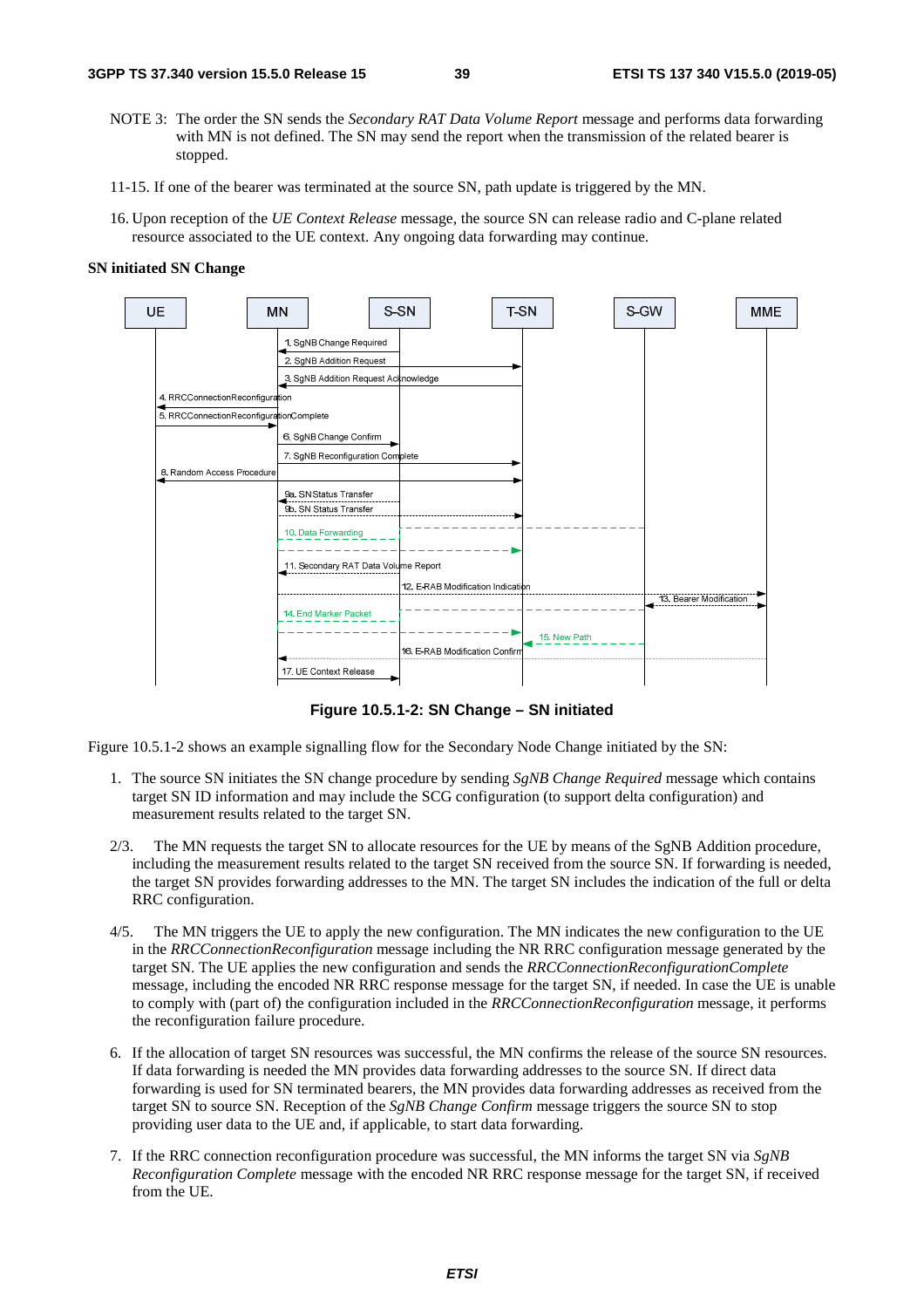- 8. The UE synchronizes to the target SN.
- 9. For SN terminated bearers using RLC AM, the source SN sends the SN Status transfer, which the MN sends then to the target SN.
- 10. If applicable, data forwarding from the source SN takes place. It may be initiated as early as the source SN receives the *SgNB Change Confirm* message from the MN.
- 11. The source SN sends the *Secondary RAT Data Volume Report* message to the MN and includes the data volumes delivered to the UE over the NR radio for the related E-RABs.
- NOTE 4: The order the source SN sends the *Secondary RAT Data Volume Report* message and performs data forwarding with MN/target SN is not defined. The SgNB may send the report when the transmission of the related bearer is stopped.
- 12-16. If one of the bearer was terminated at the source SN, path update is triggered by the MN.
- 17. Upon reception of the *UE Context Release* message, the source SN can release radio and C-plane related resource associated to the UE context. Any ongoing data forwarding may continue.

### 10.5.2 MR-DC with 5GC

#### **MN initiated SN Change**

The MN initiated SN change procedure is used to transfer a UE context from the source SN to a target SN and to change the SCG configuration in UE from one SN to another.

The Secondary Node Change procedure always involves signalling over MCG SRB towards the UE.



#### **Figure 10.5.2-1: SN change procedure - MN initiated**

Figure 10.5.2-1 shows an example signalling flow for the SN Change initiated by the MN:

- 1/2. The MN initiates the SN change by requesting the target SN to allocate resources for the UE by means of the SN Addition procedure. The MN may include measurement results related to the target SN. If data forwarding is needed, the target SN provides data forwarding addresses to the MN. The target SN includes the indication of the full or delta RRC configuration.
- NOTE 1: The MN may send the *SN Modification Request* message (to the source SN) to request the current SCG configuration before step 1.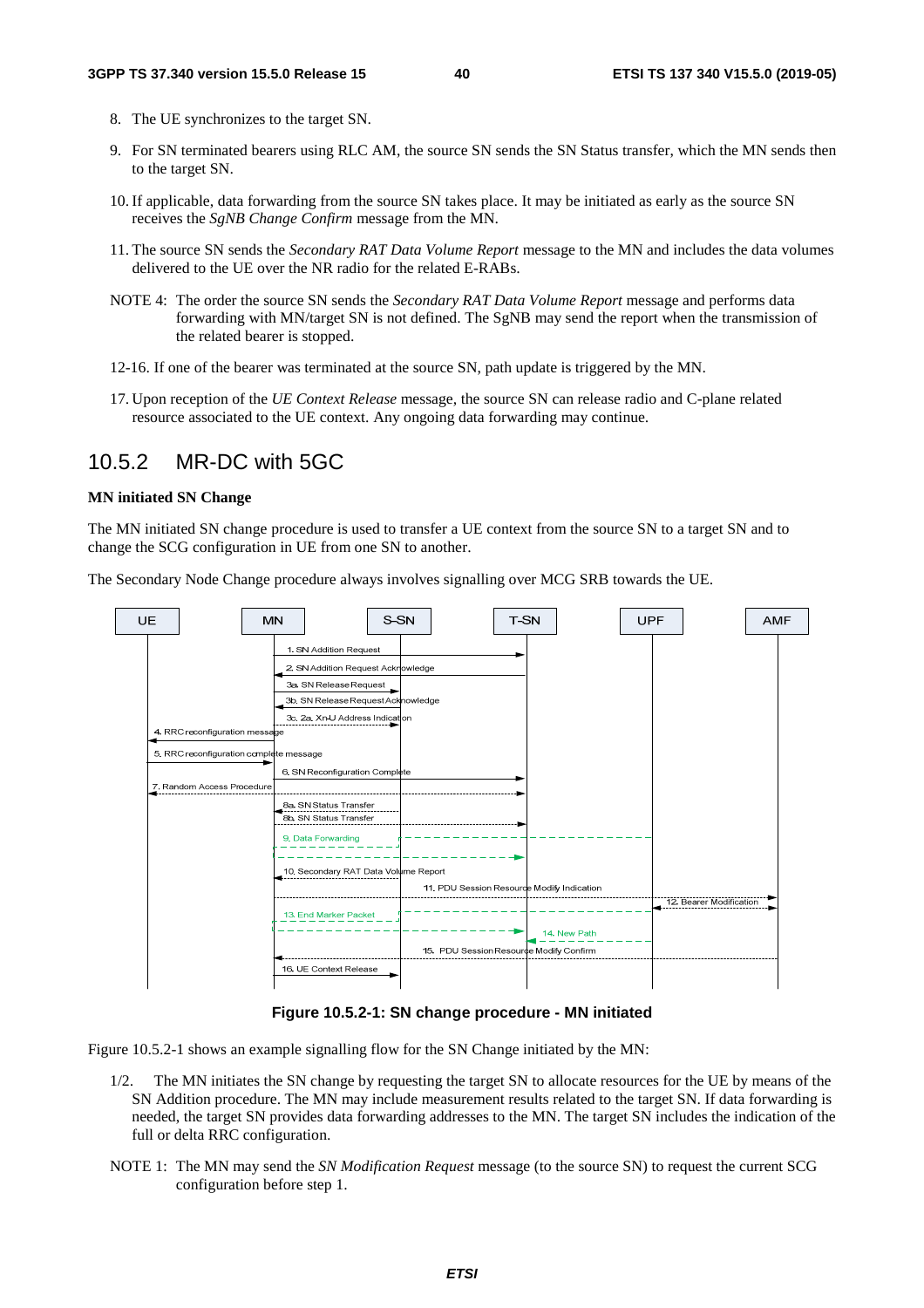- 3. If the allocation of target SN resources was successful, the MN initiates the release of the source SN resources including a Cause indicating SCG mobility. The Source SN may reject the release. If data forwarding is needed the MN provides data forwarding addresses to the source SN. If direct data forwarding is used for SN terminated bearers, the MN provides data forwarding addresses as received from the target SN to source SN. Reception of the *SN Release Request* message triggers the source SN to stop providing user data to the UE and, if applicable, to start data forwarding.
- 4/5. The MN triggers the UE to apply the new configuration. The MN indicates the new configuration to the UE in the *MN RRC reconfiguration message* including the target SN RRC reconfiguration message. The UE applies the new configuration and sends the *MN RRC reconfiguration complete* message, including the SN RRC response message for the target SN, if needed. In case the UE is unable to comply with (part of) the configuration included in the *MN RRC reconfiguration* message, it performs the reconfiguration failure procedure.
- 6. If the RRC connection reconfiguration procedure was successful, the MN informs the target SN via *SN Reconfiguration Complete* message with the included SN RRC response message for the target SN, if received from the UE.
- 7. If configured with bearers requiring SCG radio resources the UE synchronizes to the target SN.
- 8. For SN terminated bearers using RLC AM, the source SN sends the SN Status transfer, which the MN sends then to the target SN.
- 9. If applicable, data forwarding from the source SN takes place. It may be initiated as early as the source SN receives the *SN Release Request* message from the MN.
- 10. The source SN sends the *Secondary RAT Data Volume Report* message to the MN and includes the data volumes delivered to the UE as described in section 10.11.2.
- NOTE 2: The order the SN sends the *Secondary RAT Data Volume Report* message and performs data forwarding with MN is not defined. The SN may send the report when the transmission of the related OoS flow is stopped.
- 11-15. If the user plane resource configuration was terminated at the source SN, path update procedure is triggered by the MN.
- 16. Upon reception of the *UE Context Release* message, the source SN can release radio and C-plane related resource associated to the UE context. Any ongoing data forwarding may continue

#### **SN initiated SN Change**

The SN initiated SN change procedure is used to transfer a UE context from the source SN to a target SN and to change the SCG configuration in UE from one SN to another.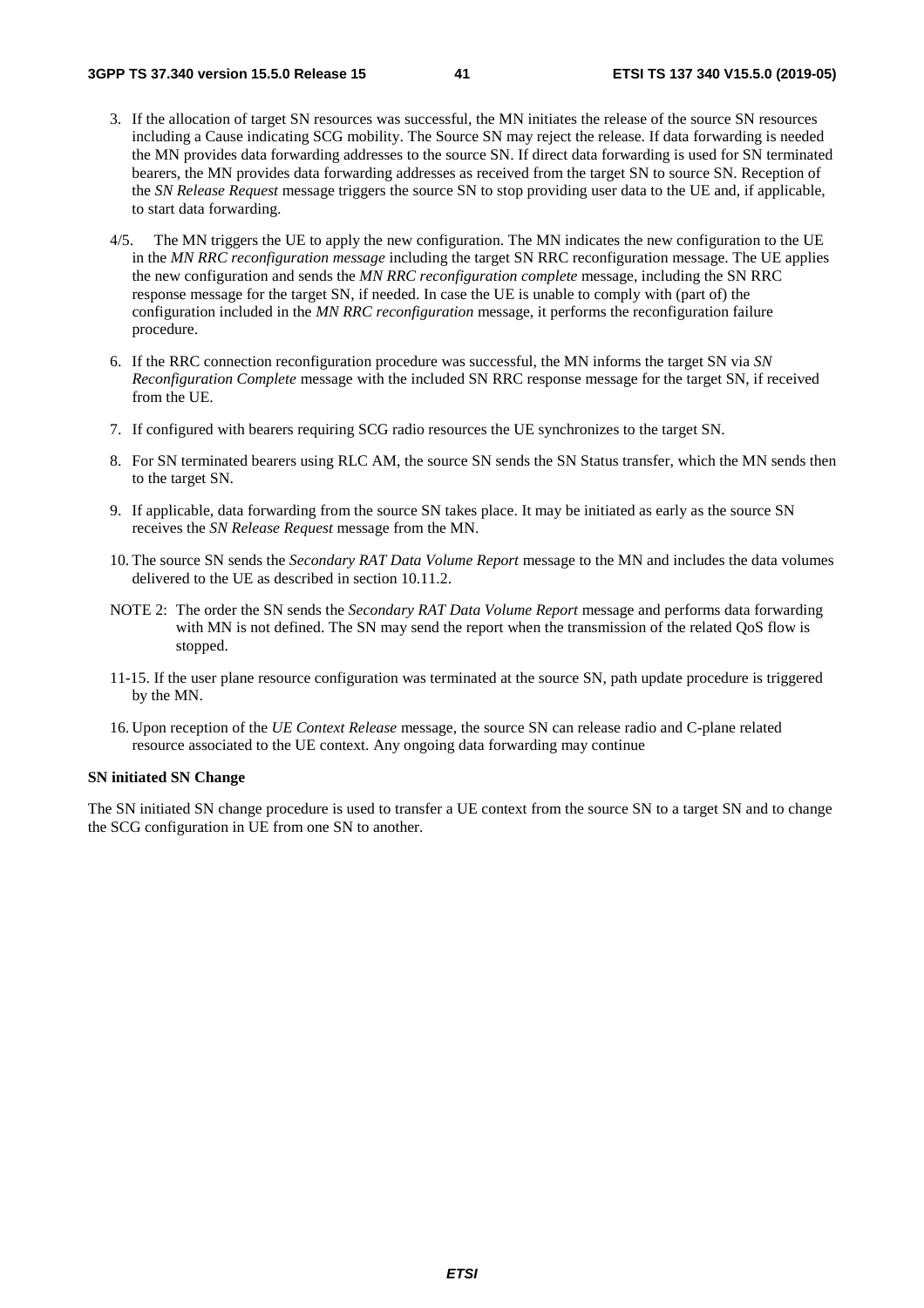

**Figure 10.5.2-2: SN change procedure - SN initiated** 

Figure 10.5.2-2 shows an example signalling flow for the SN Change initiated by the SN:

- 1. The source SN initiates the SN change procedure by sending the *SN Change Required* message, which contains a candidate target node ID and may include the SCG configuration (to support delta configuration) and measurement results related to the target SN.
- 2/3. The MN requests the target SN to allocate resources for the UE by means of the SN Addition procedure, including the measurement results related to the target SN received from the source SN. If data forwarding is needed, the target SN provides data forwarding addresses to the MN. The target SN includes the indication of the full or delta RRC configuration.
- 4/5. The MN triggers the UE to apply the new configuration. The MN indicates the new configuration to the UE in the *MN RRC reconfiguration* message including the SN RRC reconfiguration message generated by the target SN. The UE applies the new configuration and sends the *MN RRC reconfiguration complete* message, including the SN RRC response message for the target SN, if needed. In case the UE is unable to comply with (part of) the configuration included in the *MN RRC reconfiguration* message, it performs the reconfiguration failure procedure.
- 6. If the allocation of target SN resources was successful, the MN confirms the change of the source SN. If data forwarding is needed the MN provides data forwarding addresses to the source SN. If direct data forwarding is used for SN terminated bearers, the MN provides data forwarding addresses as received from the target SN to source SN. Reception of the *SN Change Confirm* message triggers the source SN to stop providing user data to the UE and, if applicable, to start data forwarding.
- 7. If the RRC connection reconfiguration procedure was successful, the MN informs the target SN via *SN Reconfiguration Complete* message with the included SN RRC response message for the target SN, if received from the UE.
- 8. The UE synchronizes to the target SN.
- 9. For SN terminated bearers using RLC AM, the source SN sends the SN Status transfer, which the MN sends then to the target SN.
- 10. If applicable, data forwarding from the source SN takes place. It may be initiated as early as the source SN receives the *SN Change Confirm* message from the MN.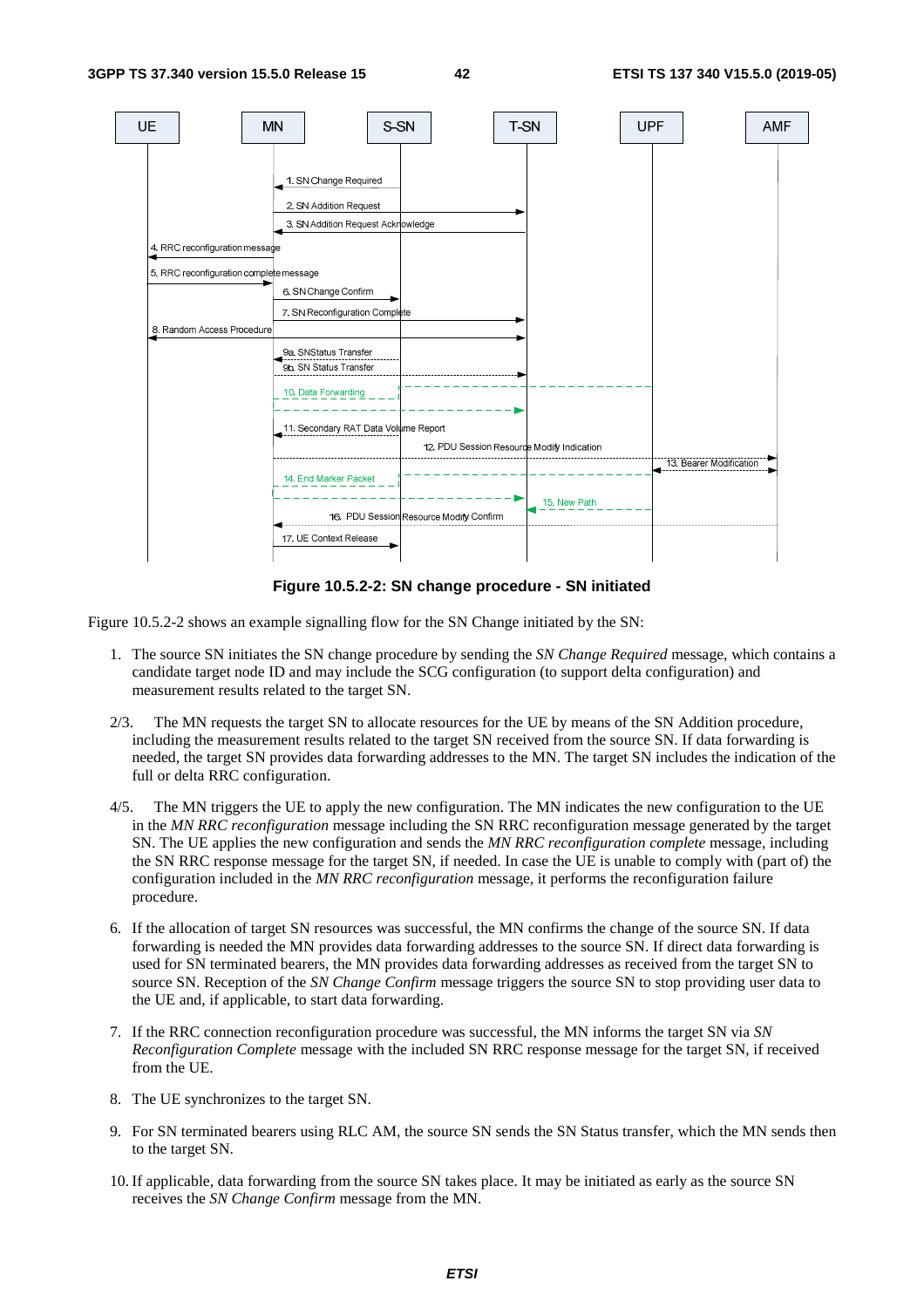- 11. The source SN sends the *Secondary RAT Data Volume Report* message to the MN and includes the data volumes delivered to the UE as described in section 10.11.2.
- NOTE 3: The order the SN sends the *Secondary RAT Data Volume Report* message and performs data forwarding with MN/target SN is not defined. The SN may send the report when the transmission of the related QoS flow is stopped.
- 12-16. If the user plane resource configuration was terminated at the source SN, path update procedure is triggered by the MN.
- 17. Upon reception of the *UE Context Release* message, the source SN can release radio and C-plane related resource associated to the UE context. Any ongoing data forwarding may continue.

### 10.6 PSCell change

In MR-DC, a PSCell change does not always require a security key change.

If a security key change is required, this is performed through a synchronous SCG reconfiguration procedure towards the UE involving random access on PSCell and a security key change, during which the MAC entity configured for SCG is reset and RLC configured for SCG is re-established regardless of the bearer type(s) established on SCG. For SN terminated bearers, PDCP is re-established. In all MR-DC options, to perform this procedure within the same SN, the SN Modification procedure as described in section 10.3 is used, setting the *PDCP Change Indication* to indicate that a S-K<sub>gNB</sub> (for EN-DC, NGEN-DC and NR-DC) or S-K<sub>eNB</sub> (for NE-DC) update is required when the procedure is initiated by the SN or including the *SgNB Security Key* / *SN Security Key* when the procedure is initiated by the MN.

If a security key change is not required (only possible in EN-DC, NGEN-DC and NR-DC), this is performed through a synchronous SCG reconfiguration procedure without security key change towards the UE involving random access on PSCell, during which the MAC entity configured for SCG is reset and RLC configured for SCG is re-established regardless of the bearer type(s) established on SCG. For bearers using RLC AM mode PDCP data recovery applies, for bearers using RLC UM no action is performed in PDCP while for SRBs PDCP discards all stored SDUs and PDUs. Unless MN terminated SCG or split bearers are configured, this does not require MN involvement. In this case, if location information was requested for the UE, the SN informs the MN about the PSCell change (as part of location information) using the SN initiated SN modification procedure independently from the reconfiguration of the UE. In case of MN terminated SCG or split bearers, the SN initiated SN Modification procedure as described in section 10.3 is used, setting the *PDCP Change Indication* to indicate that a PDCP data recovery is required.

### 10.7 Inter-Master Node handover with/without Secondary Node change

### 10.7.1 EN-DC

Inter-Master Node handover with/without MN initiated Secondary Node change is used to transfer context data from a source MN to a target MN while the context at the SN is kept or moved to another SN. During an Inter-Master Node handover, the target MN decides whether to keep or change the SN (or release the SN, as described in section 10.8).

NOTE 1: Inter-RAT Inter-Master node handover with/without SN change is not supported in this version of the protocol (i.e. no transition from EN-DC to NR-NR DC).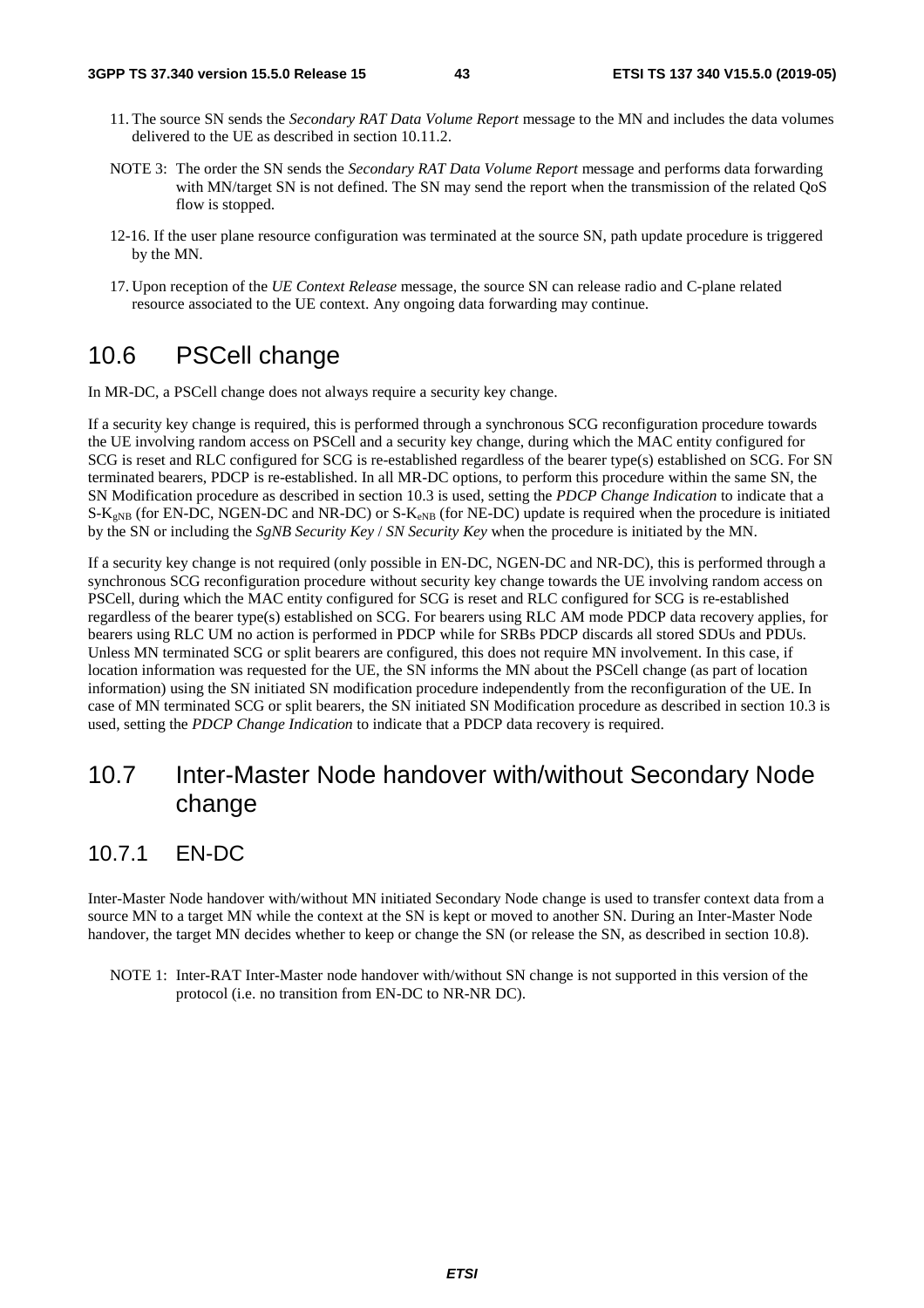

**Figure 10.7.1-1: Inter-MN handover with/without MN initiated SN change** 

Figure 10.7.1-1 shows an example signaling flow for inter-Master Node handover with or without MN initiated Secondary Node change:

- NOTE 2: For an inter-Master Node handover without Secondary Node change, the source SN and the target SN shown in Figure 10.7.1-1 are the same node.
- 1. The source MN starts the handover procedure by initiating the X2 Handover Preparation procedure including both MCG and SCG configuration. The source MN includes the (source) SN UE X2AP ID, SN ID and the UE context in the (source) SN in the *Handover Request* message.
- NOTE 3: The source MN may send the *SgNB Modification Request* message (to the source SN) to request the current SCG configuration before step 1.
- 2. If the target MN decides to keep the SN, the target MN sends *SN Addition Request* to the SN including the SN UE X2AP ID as a reference to the UE context in the SN that was established by the source MN. If the target MN decides to change the SN, the target MN sends the *SgNB Addition Request* to the target SN including the UE context in the source SN that was established by the source MN.
- 3. The (target) SN replies with *SN Addition Request Acknowledge*. The (target) SN may include the indication of the full or delta RRC configuration.
- 4. The target MN includes within the *Handover Request Acknowledge* message a transparent container to be sent to the UE as an RRC message to perform the handover, and may also provide forwarding addresses to the source MN. The target MN indicates to the source MN that the UE context in the SN is kept if the target MN and the SN decided to keep the UE context in the SN in step 2 and step 3.
- 5. The source MN sends *SN Release Request* to the (source) SN including a Cause indicating MCG mobility. The (source) SN acknowledges the release request. The source MN indicates to the (source) SN that the UE context in SN is kept, if it receives the indication from the target MN. If the indication as the UE context kept in SN is included, the SN keeps the UE context.
- 6. The source MN triggers the UE to apply the new configuration.
- 7/8. The UE synchronizes to the target MN and replies with *RRCConnectionReconfigurationComplete* message.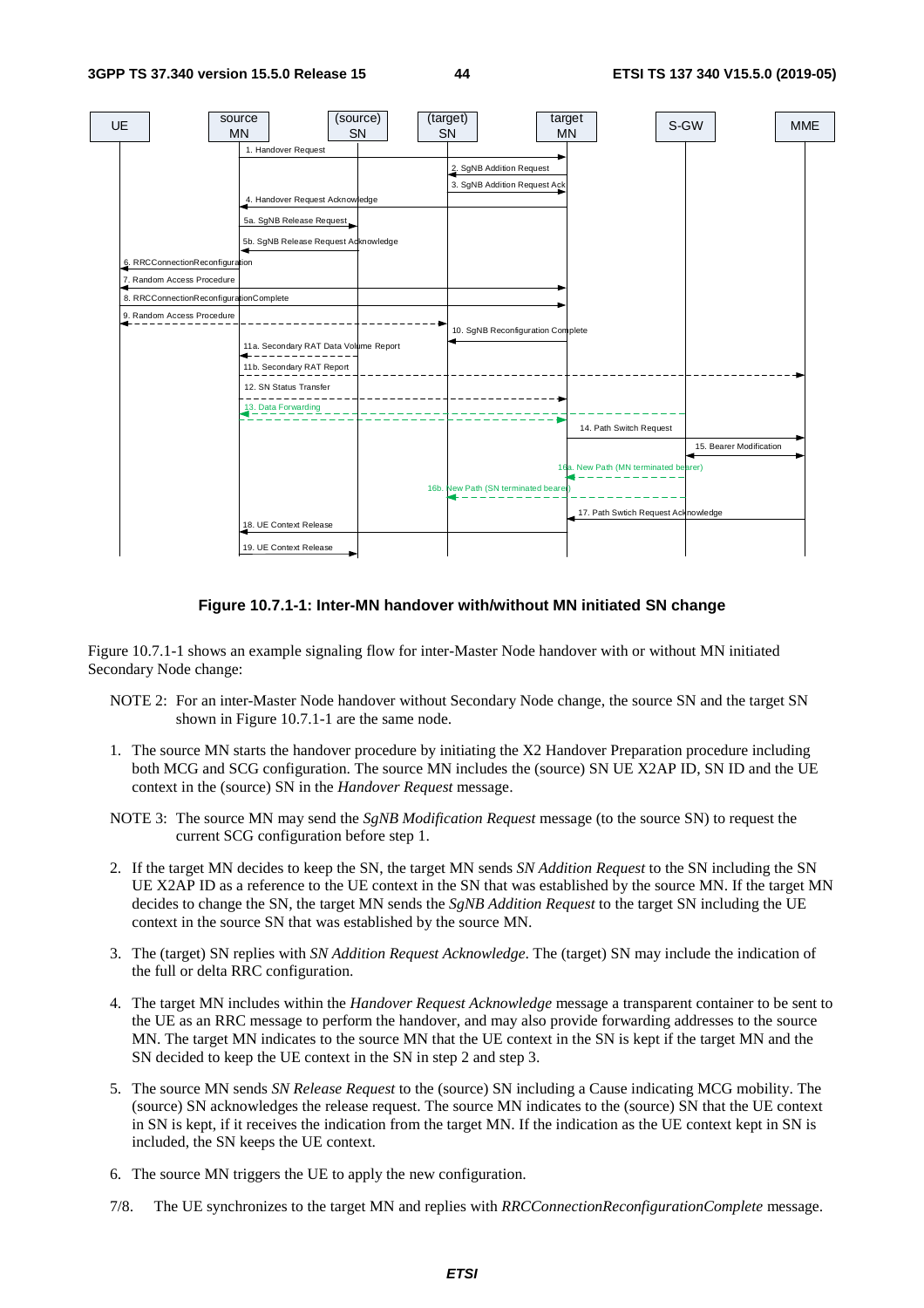- 9. If configured with bearers requiring SCG radio resources, the UE synchronizes to the (target) SN.
- 10. If the RRC connection reconfiguration procedure was successful, the target MN informs the (target) SN via *SgNB Reconfiguration Complete* message.
- 11a. The SN sends the *Secondary RAT Data Volume Report* message to the source MN and includes the data volumes delivered to the UE over the NR radio for the related E-RABs.
- NOTE 4: The order the source SN sends the *Secondary RAT Data Volume Report* message and performs data forwarding with MN/target SN is not defined. The SgNB may send the report when the transmission of the related bearer is stopped.
- 11b. The source MN sends the *Secondary RAT Report* message to MME to provide information on the used NR resource.
- 12. For bearers using RLC AM, the source MN sends the SN Status transfer to the target MN.
- 13. Data forwarding from the source MN takes place. If the SN is kept, data forwarding may be omitted for SCG bearers and SCG split bearers.
- 14-17. The target MN initiates the S1 Path Switch procedure.
- NOTE 5: If new UL TEIDs of the S-GW are included, the target MN performs MN initiated SN Modification procedure to provide them to the SN.
- 18. The target MN initiates the UE Context Release procedure towards the source MN.
- 19. Upon reception of the *UE Context Release* message, the (source) SN can release C-plane related resource associated to the UE context towards the source MN. Any ongoing data forwarding may continue. The SN shall not release the UE context associated with the target MN if the indication was included in the SN Release Request in step 5.

### 10.7.2 MR-DC with 5GC

Inter-MN handover with/without MN initiated SN change is used to transfer UE context data from a source MN to a target MN while the UE context at the SN is kept or moved to another SN. During an Inter-Master Node handover, the target MN decides whether to keep or change the SN (or release the SN, as described in section 10.8).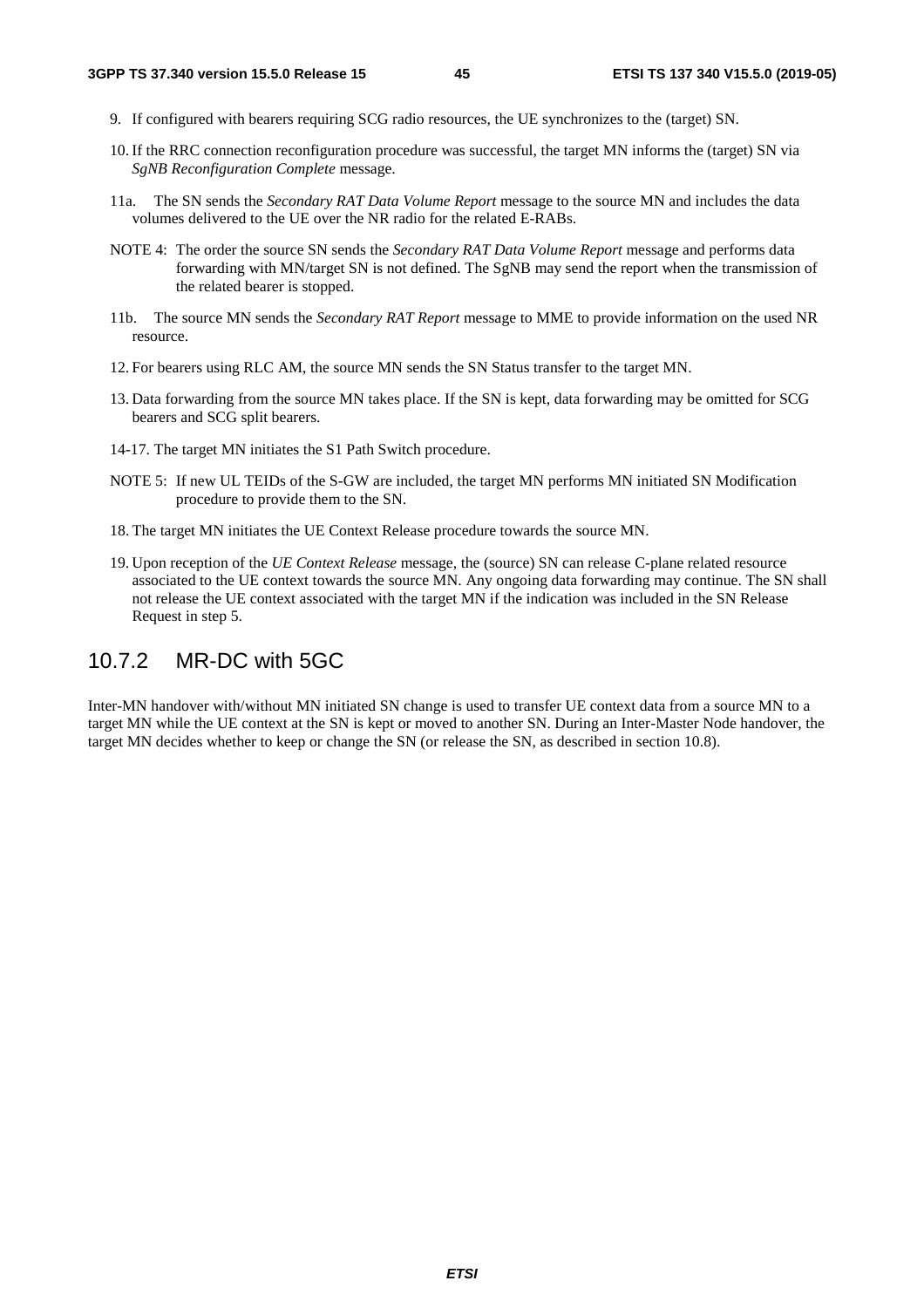

#### **Figure 10.7.2-1: Inter-MN handover with/without MN initiated SN change procedure**

Figure 10.7.2-1 shows an example signalling flow for inter-MN handover with or without MN initiated SN change:

- NOTE 1: For an Inter-Master Node handover without Secondary Node change, the source SN and the target SN shown in Figure 10.7.2-1 are the same node.
- 1. The source MN starts the handover procedure by initiating the Xn Handover Preparation procedure including both MCG and SCG configuration. The source MN includes the source SN UE XnAP ID, SN ID and the UE context in the source SN in the *Handover Request* message.
- NOTE 2: The source MN may send the *SN Modification Request* message (to the source SN) to request the current SCG configuration before step 1.
- 2. If the target MN decides to keep the source SN, the target MN sends *SN Addition Request* to the SN including the SN UE XnAP ID as a reference to the UE context in the SN that was established by the source MN. If the target MN decides to change the SN, the target MN sends the *SN Addition Request* to the target SN including the UE context in the source SN that was established by the source MN.
- 3. The (target) SN replies with *SN Addition Request Acknowledge*. The (target) SN may include the indication of the full or delta RRC configuration.
- 4. The target MN includes within the *Handover Request Acknowledge* message the MN RRC reconfiguration message to be sent to the UE in order to perform the handover, and may also provide forwarding addresses to the source MN. If PDU session split is performed in the target MN node during handover procedure, more than one data forwarding addresses corresponding to each node should be included in *Handover Request Acknowledge* message. The target MN indicates to the source MN that the UE context in the SN is kept if the target MN and the SN decided to keep the UE context in the SN in step 2 and step 3.
- 5a/5b. The source MN sends *SN Release Request* message to the (source) SN including a Cause indicating MCG mobility. The (source) SN acknowledges the release request. The source MN indicates to the (source) SN that the UE context in SN is kept, if it receives the indication from the target MN. If the indication as the UE context kept in SN is included, the SN keeps the UE context.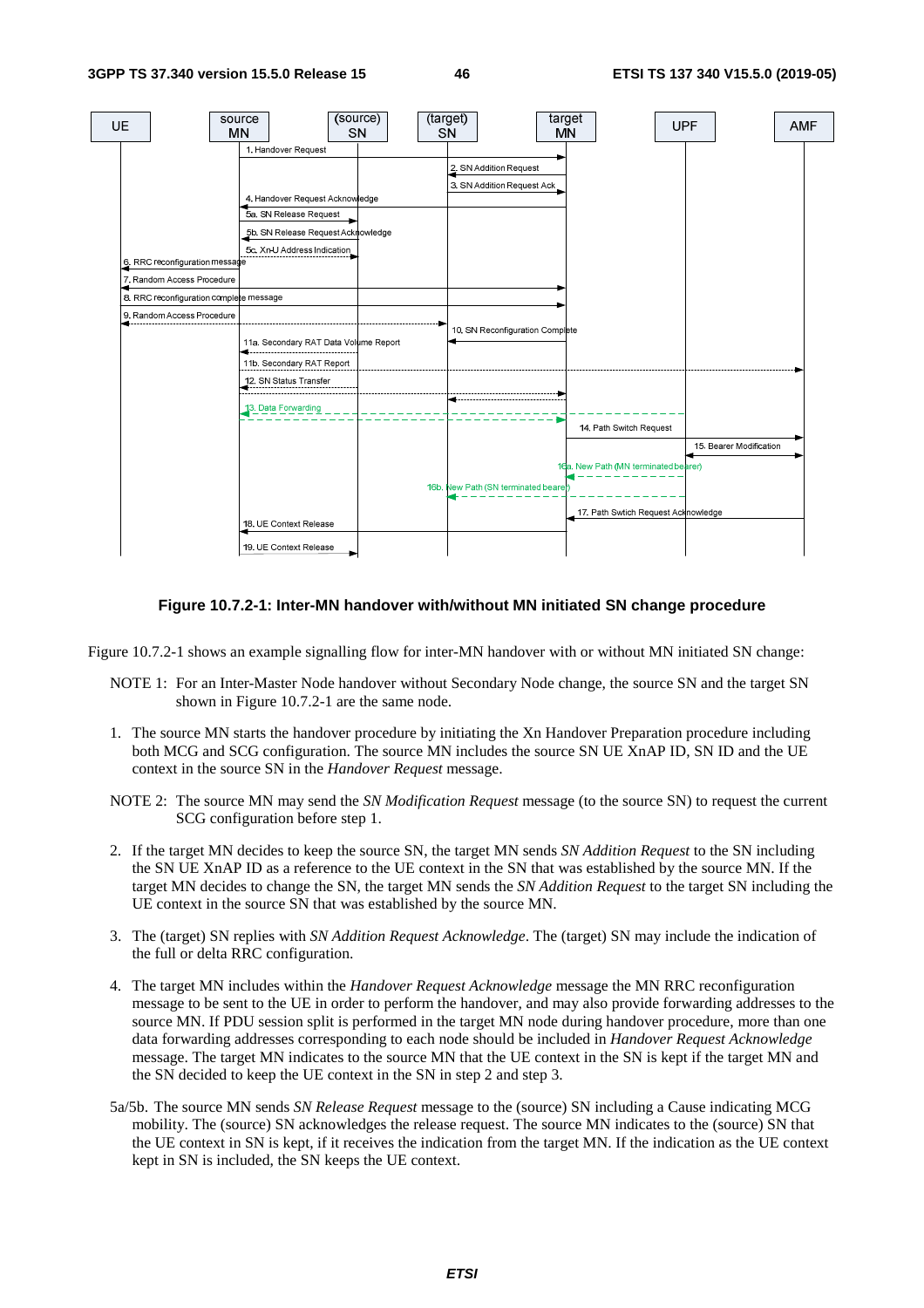- 5c. The source MN sends XN-U Address Indication message to the (source) SN to transfer data forwarding information. More than one data forwarding addresses may be provided if the PDU session is split in the target node.
- 6. The source MN triggers the UE to perform handover and apply the new configuration.
- 7/8. The UE synchronizes to the target MN and replies with *MN RRC reconfiguration complete* message.
- 9. If configured with bearers requiring SCG radio resources, the UE synchronizes to the (target) SN.
- 10. If the RRC connection reconfiguration procedure was successful, the target MN informs the (target) SN via *SN Reconfiguration Complete* message.
- 11a. The source SN sends the *Secondary RAT Data Volume Report* message to the source MN and includes the data volumes delivered to the UE over the NR/E-UTRA radio as described in section 10.11.2.
- NOTE 2a: The order the source SN sends the *Secondary RAT Data Volume Report* message and performs data forwarding with MN/target SN is not defined. The SN may send the report when the transmission of the related QoS is stopped.
- 11b. The source MN sends the *Secondary RAT Report* message to AMF to provide information on the used NR/E-UTRA resource.
- 12. For bearers using RLC AM, *SN Status transfer* message may be transferred from source SN to source MN, from source MN to target MN and from target MN to target SN.
- 13. Data forwarding from the source node takes place. If the SN is kept, data forwarding may be omitted for SCG bearers and SCG split bearers.
- 14-17. The target MN initiates the Path Switch procedure*.* If the target MN includes multiple DL TEIDs for one PDU session in the *Path Switch Request* message, multiple UL TEID of the UPF for the PDU session should be included in the *Path Switch Ack* message in case there is TEID update in UPF.
- NOTE 3: If new UL TEIDs of the UPF for SN are included, the target MN performs MN initiated SN Modification procedure to provide them to the SN.
- 18. The target MN initiates the UE Context Release procedure towards the source MN.
- 19. Upon reception of the *UE Context Release* message from source MN, the (source) SN can release C-plane related resource associated to the UE context towards the source MN. Any ongoing data forwarding may continue. The SN shall not release the UE context associated with the target MN if the indication was included in the *SN Release Request* message in step 5.

### 10.8 Master Node to eNB/gNB Change

### 10.8.1 EN-DC

The Master Node to eNB Change procedure is used to transfer context data from a source MN/SN to a target eNB.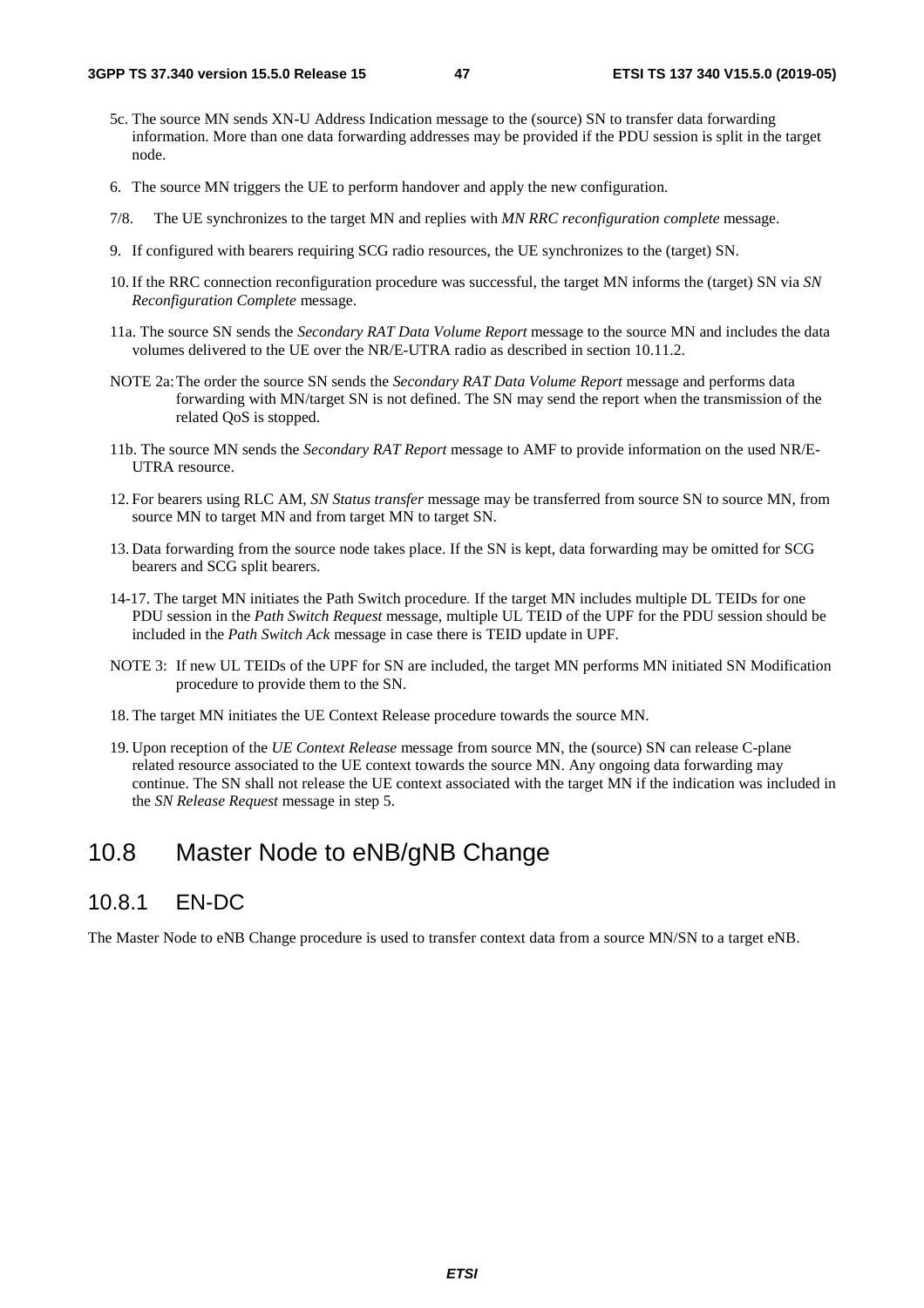

**Figure 10.8.1-1: Master Node to eNB Change procedure** 

Figure 10.8.1-1 shows an example signalling flow for the Master Node to eNB Change procedure:

- 1. The source MN starts the MN to eNB Change procedure by initiating the X2 Handover Preparation procedure, including both MCG and SCG configuration.
- NOTE 1: The source MN may send the *SgNB Modification Request* message (to the source SN) to request the current SCG configuration before step 1.
- 2. The target eNB includes the field in HO command which releases SCG configuration, and may also provide forwarding addresses to the source MN.
- 3. If the allocation of target eNB resources was successful, the MN initiates the release of the source SN resources towards the source SN including a Cause indicating MCG mobility. The SN acknowledges the release request. If data forwarding is needed, the MN provides data forwarding addresses to the source SN. Reception of the *SgNB Release Request* message triggers the source SN to stop providing user data to the UE and, if applicable, to start data forwarding.
- 4. The MN triggers the UE to apply the new configuration. Upon receiving the new configuration, the UE releases the entire SCG configuration.
- 5/6. The UE synchronizes to the target eNB.
- 7. For SN terminated bearers using RLC AM, the SN sends the SN Status transfer, which the source MN sends then to the target eNB.
- 8. If applicable, data forwarding from the source SN takes place. It may start as early as the source SN receives the *SgNB Release Request* message from the MN.
- 9a. The source SN sends the *Secondary RAT Data Volume Report* message to the source MN and includes the data volumes delivered to the UE over the NR radio for the related E-RABs.
- NOTE 2: The order the SN sends the *Secondary RAT Data Volume Report* message and performs data forwarding with MN is not defined. The SN may send the report when the transmission of the related bearer is stopped.
- 9b. The source MN sends the *Secondary RAT Report* message to MME to provide information on the used NR resource.
- 10-14. The target eNB initiates the S1 Path Switch procedure.
- 15. The target eNB initiates the UE Context Release procedure towards the source MN.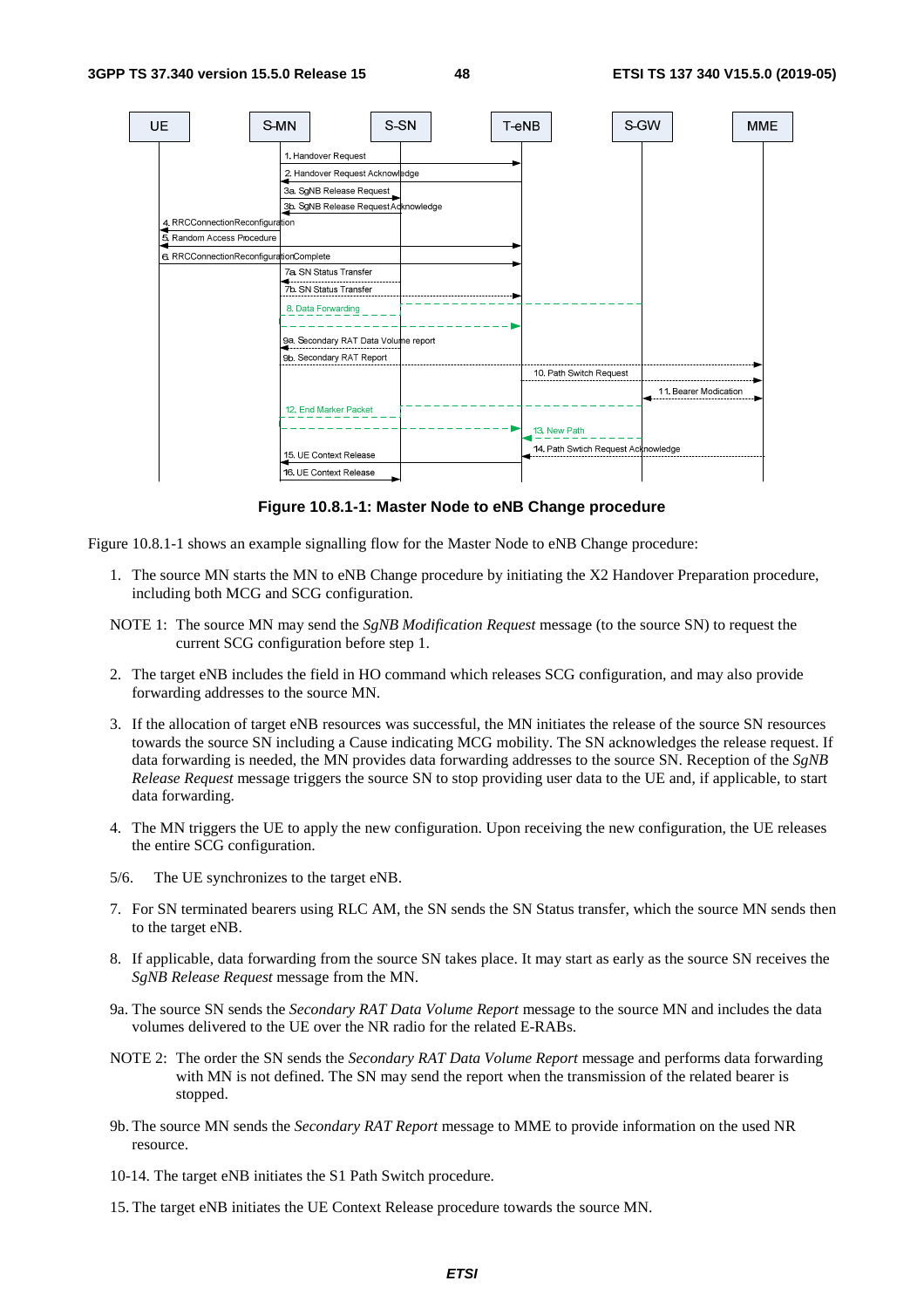16. Upon reception of the *UE Context Release* message, the S-SN can release radio and C-plane related resource associated to the UE context. Any ongoing data forwarding may continue.

### 10.8.2 MR-DC with 5GC

The MN to ng-eNB/gNB Change procedure is used to transfer UE context data from a source MN/SN to a target ngeNB/gNB.



**Figure 10.8.2-1: MN to ng-eNB/gNB Change procedure** 

Figure 10.8.2-1 shows an example signalling flow for the MN to ng-eNB/gNB Change procedure:

- 1. The source MN starts the MN to ng-eNB/gNB Change procedure by initiating the Xn Handover Preparation procedure, including both MCG and SCG configuration.
- NOTE 1: The source MN may send the *SN Modification Request* message (to the source SN) to request the current SCG configuration before step 1.
- 2. The target ng-eNB/gNB includes the field in HO command which releases the SCG configuration, and may also provide forwarding addresses to the source MN.
- 3. If the resource allocation of target ng-eNB/gNB was successful, the MN initiates the release of the source SN resources towards the source SN including a Cause indicating MCG mobility. The SN acknowledges the release request. If data forwarding is needed, the MN provides data forwarding addresses to the source SN. Reception of the *SN Release Request* message triggers the source SN to stop providing user data to the UE and, if applicable, to start data forwarding.
- 4. The MN triggers the UE to perform HO and apply the new configuration. Upon receiving the new configuration, the UE releases the entire SCG configuration.
- 5/6. The UE synchronizes to the target ng-eNB/gNB.
- 7. For SN terminated bearers using RLC AM, the SN sends the SN Status transfer, which the source MN sends then to the target ng-eNB/gNB.
- 8. If applicable, data forwarding from the source SN takes place. It may start as early as the source SN receives the *SN Release Request* message from the MN.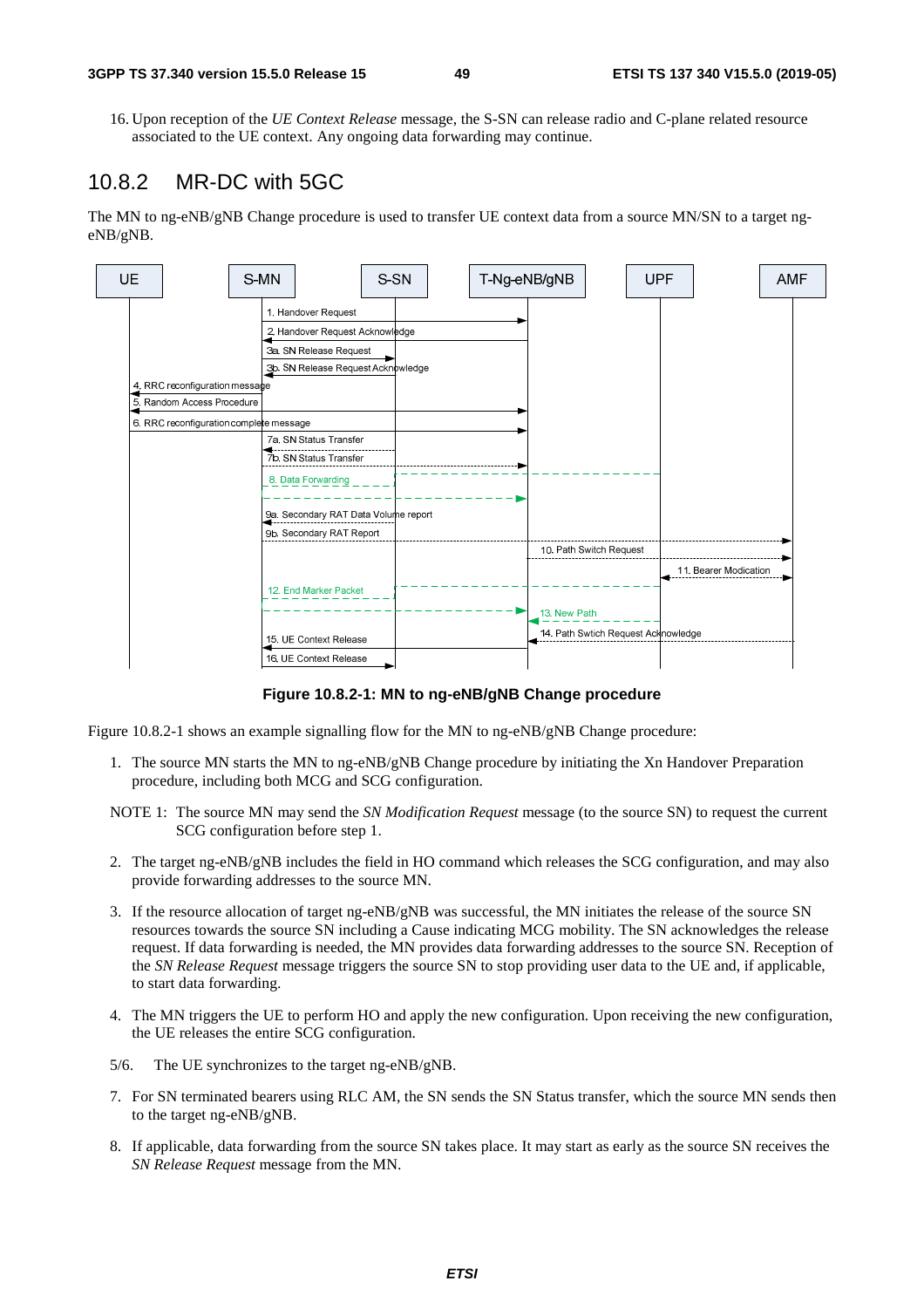- 9a. The source SN sends the *Secondary RAT Data Volume Report* message to the source MN and includes the data volumes delivered to the UE as described in section 10.11.2.
- NOTE 2: The order the SN sends the *Secondary RAT Data Volume Report* message and performs data forwarding with MN is not defined. The SN may send the report when the transmission of the related QoS flow is stopped.
- 9b. The source MN sends the *Secondary RAT Report* message to AMF to provide information on the used NR/E-UTRA resource.
- 10-14. The target ng-eNB/gNB initiates the Path Switch procedure*.*
- 15. The target ng-eNB/gNB initiates the UE Context Release procedure towards the source MN.
- 16. Upon reception of the *UE Context Release* message from MN, the source SN can release radio and C-plane related resource associated to the UE context. Any ongoing data forwarding may continue.

### 10.9 eNB/gNB to Master Node change

### 10.9.1 EN-DC

The eNB to Master Node change procedure is used to transfer context data from a source eNB to a target MN that adds an SN during the handover.



#### **Figure 10.9.1-1: eNB to Master Node change**

Figure 10.9.1-1 shows an example signaling flow for eNB to Master Node change:

- 1. The source eNB starts the handover procedure by initiating the X2 Handover Preparation procedure.
- 2. The target MN sends *SgNB Addition Request* to the target SN.
- 3. The target SN replies with *SgNB Addition Request Acknowledge*. If data forwarding is needed, the target SN provides forwarding addresses to the target MN.
- 4. The target MN includes within the *Handover Request Acknowledge* message a transparent container to be sent to the UE as an E-UTRA RRC message, including a NR RRC configuration message which also includes the SCG configuration, to perform the handover, and may also provide forwarding addresses to the source eNB.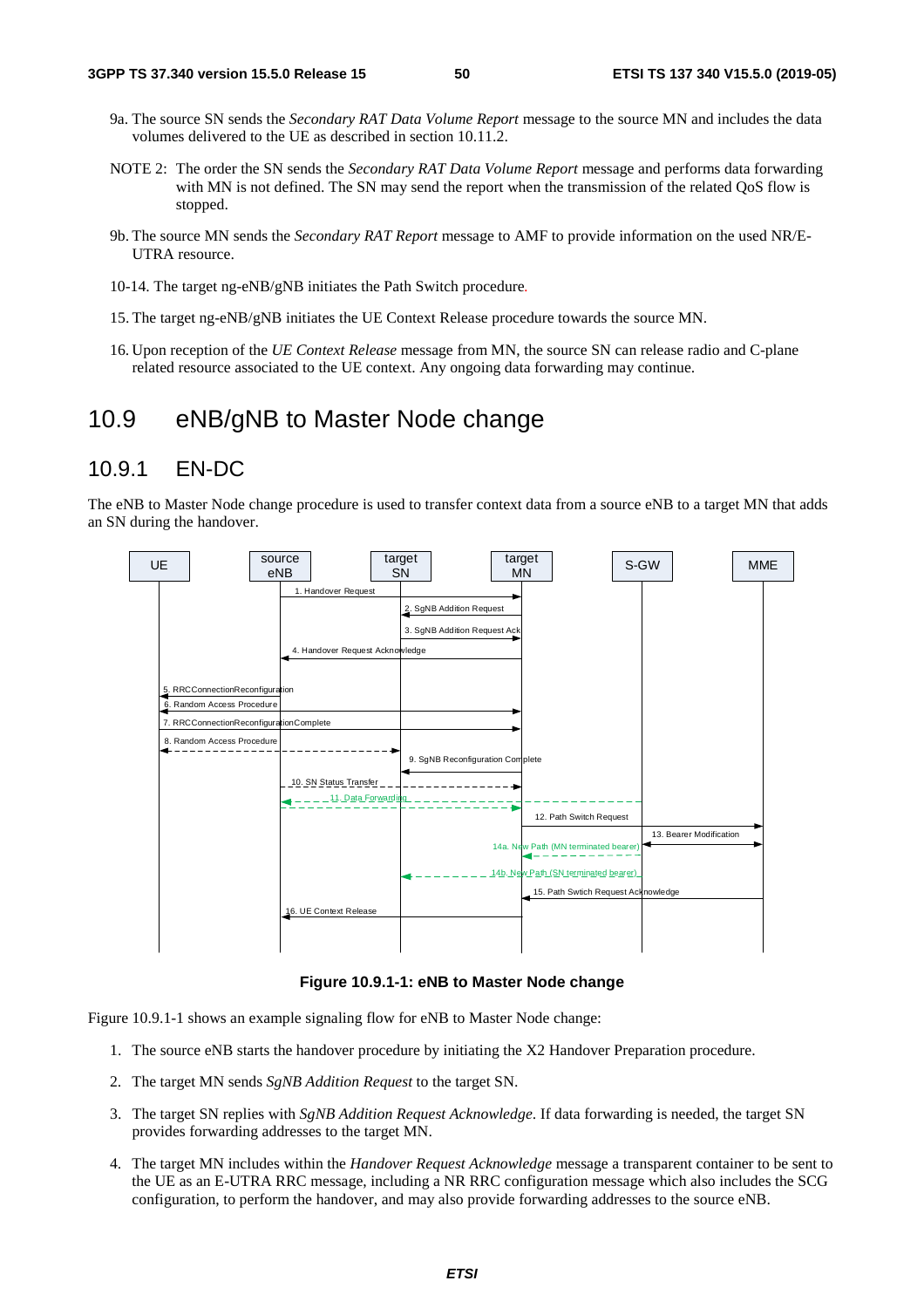- 5. The source eNB triggers the UE to apply the new configuration.
- 6/7. The UE synchronizes to the target MN and replies with *RRCConnectionReconfigurationComplete* message.
- 8. If configured with bearers requiring SCG radio resources, the UE synchronizes to the target SN.
- 9. If the RRC connection reconfiguration procedure was successful, the target MN informs the target SN.
- 10. For bearers using RLC AM, the source eNB sends the SN Status transfer to the target MN.
- 11. Data forwarding from the source eNB takes place.
- 12-15. The target MN initiates the S1 Path Switch procedure.
- NOTE: If new UL TEIDs of the S-GW are included, the target MN performs MN initiated SN Modification procedure to provide them to the target SN.
- 16. The target MN initiates the *UE Context Release* procedure towards the source eNB.

### 10.9.2 MR-DC with 5GC

The ng-eNB/gNB to MN change procedure is used to transfer UE context data from a source ng-eNB/gNB to a target MN that adds an SN during the handover.



**Figure 10.9.2-1: ng-eNB/gNB to MN change procedure** 

Figure 10.9.2-1 shows an example signalling flow for ng-eNB/gNB to MN change:

- 1. The source ng-eNB/gNB starts the handover procedure by initiating the Xn Handover Preparation procedure.
- 2. The target MN sends *SN Addition Request* to the target SN.
- 3. The target SN replies with *SN Addition Request Acknowledge*. If data forwarding is needed, the target SN provides forwarding addresses to the target MN.
- 4. The target MN includes within the *Handover Request Acknowledge* message the SN RRC reconfiguration message to be sent to the UE that includes the SCG configuration to perform the handover, and may also provide forwarding addresses to the source ng-eNB/gNB.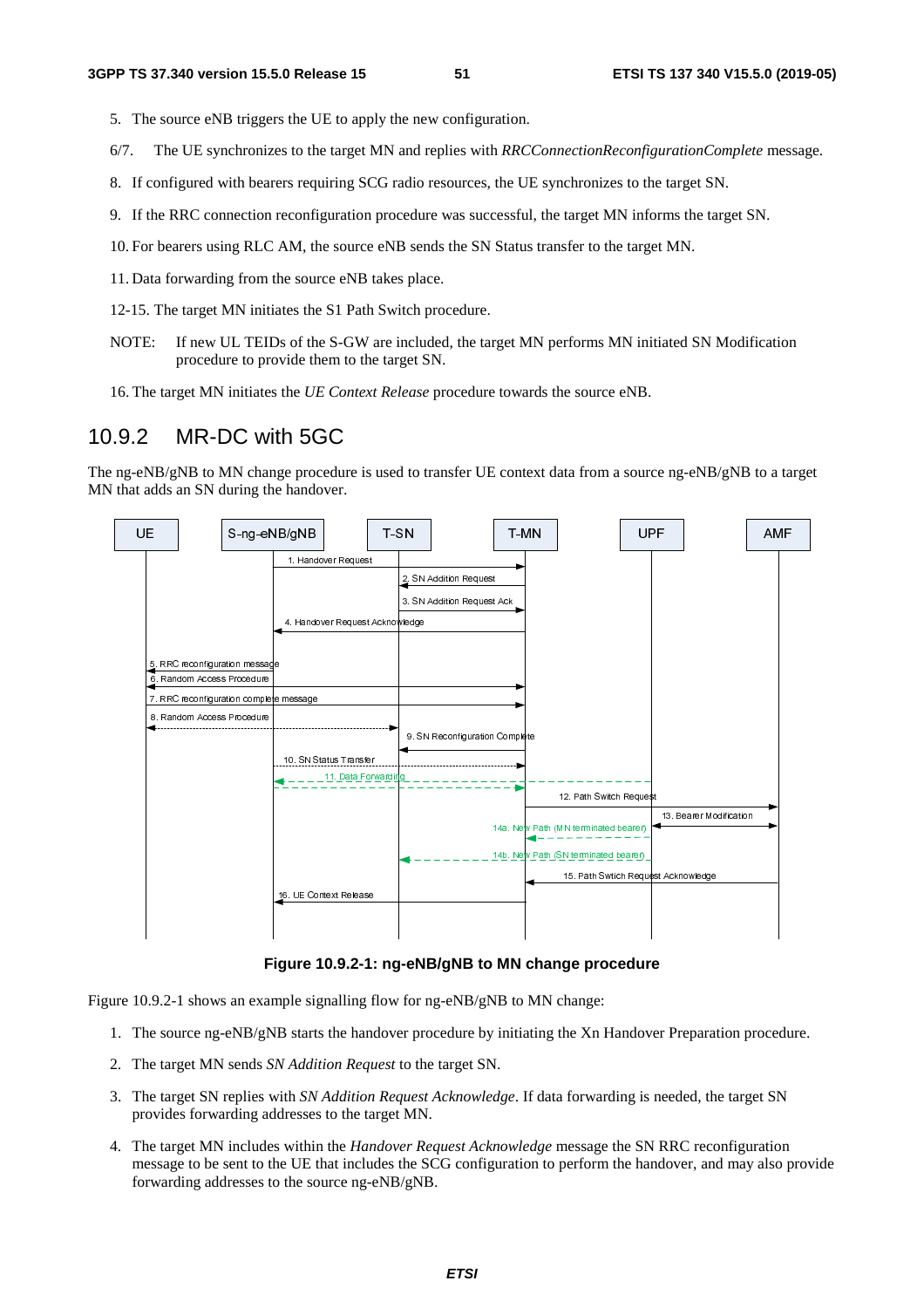- 5. The source ng-eNB/gNB triggers the UE to perform handover and apply the new configuration.
- 6/7. The UE synchronizes to the target MN and replies with *MN RRC reconfiguration* complete message including the SN RRC reconfiguration complete message.
- 8. If configured with bearers requiring SCG radio resources, the UE synchronizes to the target SN.
- 9. If the RRC connection reconfiguration procedure was successful, the target MN informs the target SN via *SN Reconfiguration Complete* message.
- 10. For bearers using RLC AM, the source ng-eNB/gNB sends the SN Status transfer to the target MN.
- 11. Data forwarding from the source ng-eNB/gNB takes place.
- 12-15. The target MN initiates the PDU Session Path Switch procedure.
- NOTE: If new UL TEIDs of the UPF are included, the target MN performs MN initiated SN Modification procedure to provide them to the target SN.
- 16. The target MN initiates the *UE Context Release* procedure towards the source ng-eNb/gNB.

### 10.10 RRC Transfer

### 10.10.1 EN-DC

The RRC Transfer procedure is used to deliver an RRC message, encapsulated in a PDCP PDU between the MN and the SN (and vice versa) so that it may be forwarded to/from the UE using split SRB. The RRC transfer procedure is also used for providing a NR measurement report or NR failure information from the UE to the SN via the MN. Additional details of the RRC transfer procedure are defined in TS 36.423 [9].

#### **Split SRB:**



#### **Figure 10.10.1-1: RRC Transfer procedure for the split SRB (DL operation)**

Figure 10.10.1-1 shows an example signaling flow for the DL RRC Transfer in case of the split SRB:

- 1. The MN, when it decides to use the split SRBs, starts the procedure by initiating the RRC Transfer procedure. The MN encapsulates the RRC message in a PDCP-C PDU and ciphers with own keys.
- NOTE: The usage of the split SRBs shall be indicated in the Secondary Node Addition procedure or Modification procedure.
- 2. The SN forwards the RRC message to the UE.
- 3. The SN may send PDCP delivery acknowledgement of the RRC message forwarded in step 2.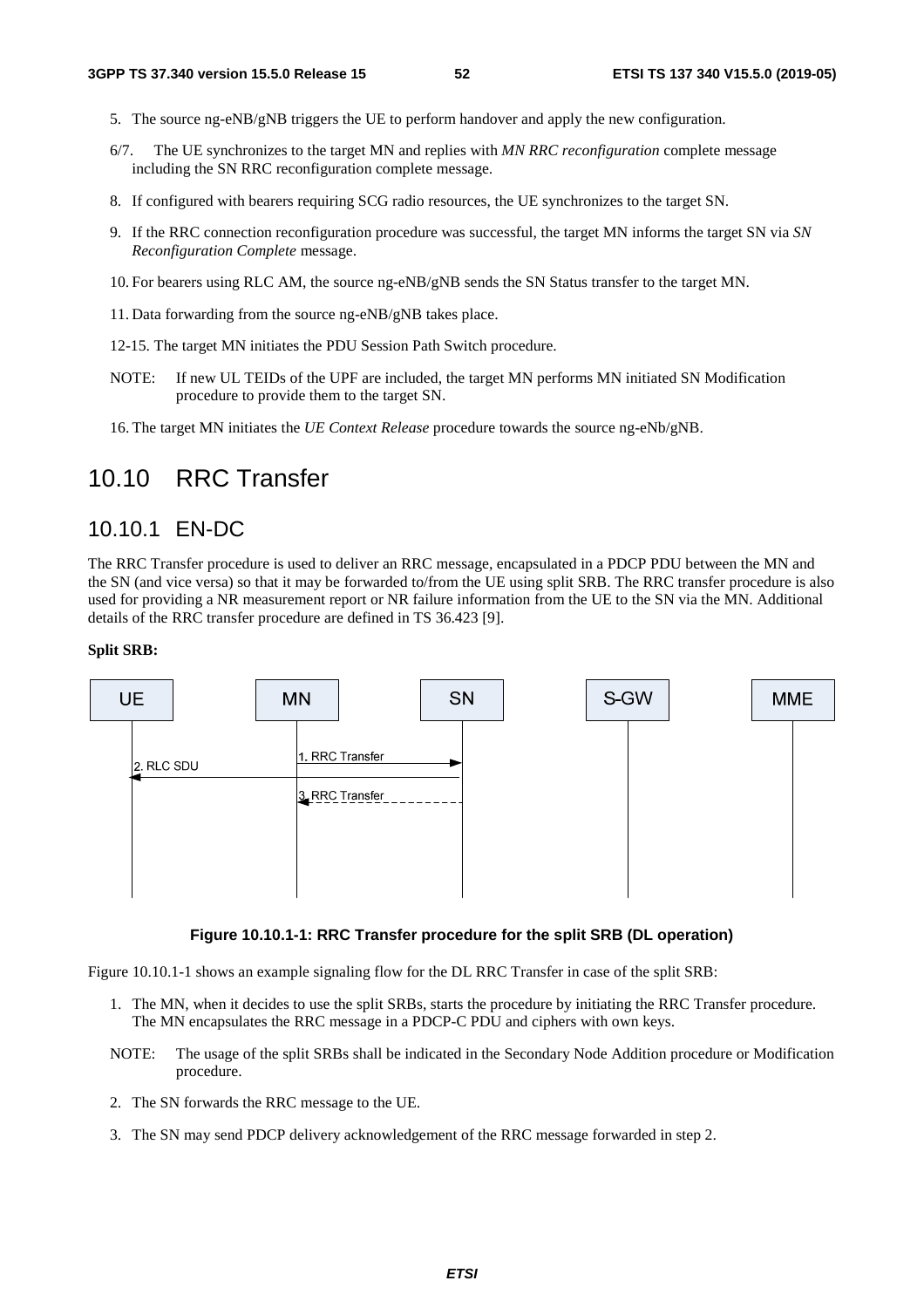

#### **Figure 10.10.1-2: RRC Transfer procedure for the split SRB (UL operation)**

Figure 10.10.1-2 shows an example signaling flow for the UL RRC Transfer in case of the split SRB:

- 1. When the UE provides response to the RRC message, it sends it to the SN.
- 2. The SN initiates the RRC Transfer procedure, in which it transfers the received PDCP-C PDU with encapsulated RRC message.

**NR measurement report or NR failure information:** 



#### **Figure 10.10.1-3: RRC Transfer procedure for NR measurement report or NR failure information**

Figure 10.10.1-3 shows an example signaling flow for RRC Transfer in case of the forwarding of the NR measurement report or NR failure information from the UE:

- 1. When the UE sends a measurement report or NR failure information, it sends it to the MN in a container called *ULInformationTransferMRDC* as specified in TS 36.331 [10].
- 2. The MN initiates the RRC Transfer procedure, in which it transfers the received NR measurement report or NR failure information as an octet string.

### 10.10.2 MR-DC with 5GC

The RRC Transfer procedure is used to exchange RRC messages, encapsulated in a PDCP PDU, between the MN and the UE via the SN (split SRB) and to provide SN measurement reports or failure information report from the UE to the SN. Additional details of the RRC transfer procedure are defined in TS 38.423 [5].

#### **Split SRB:**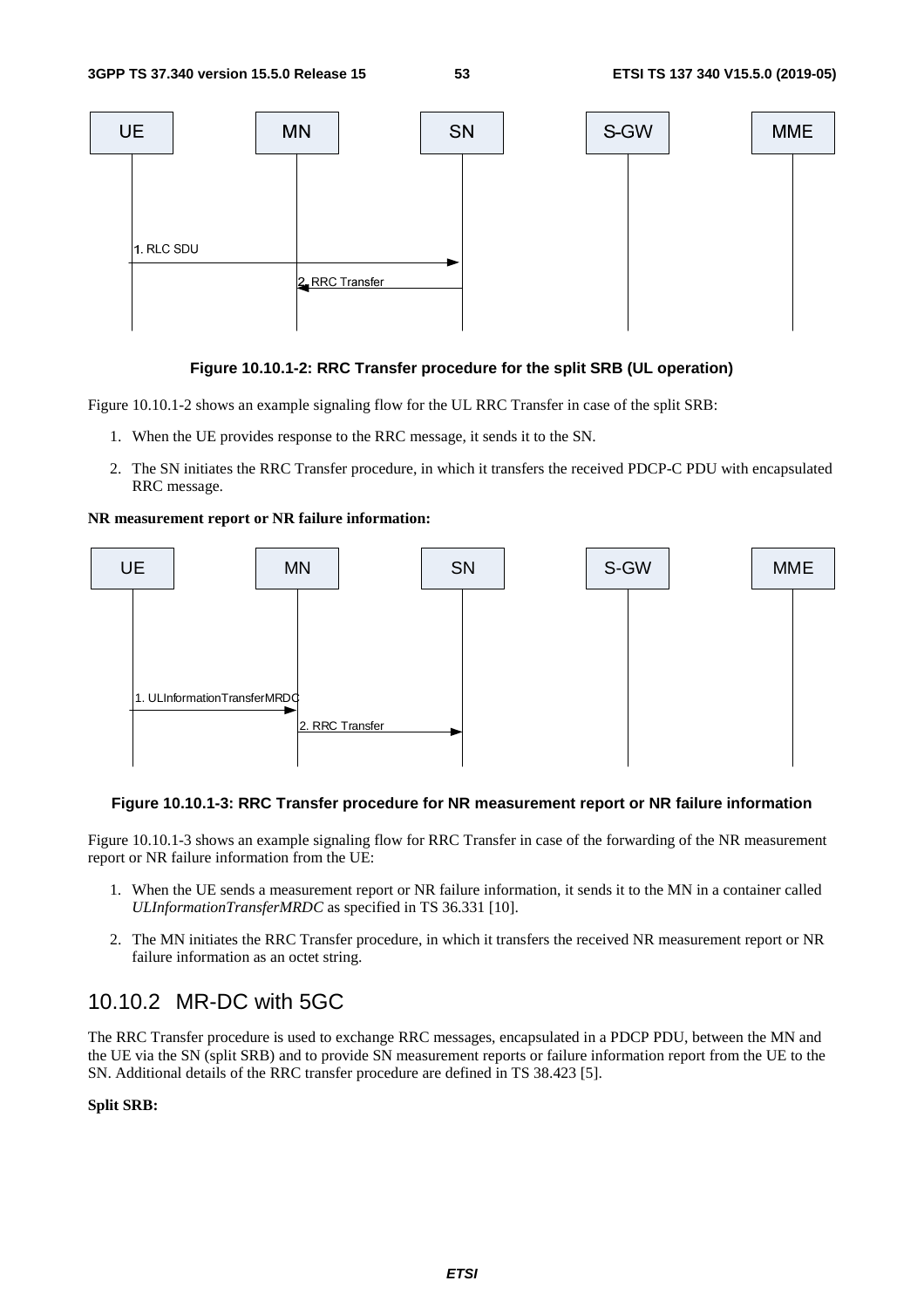

#### **Figure 10.10.2-1: RRC Transfer procedure for split SRB (DL operation)**

Figure 10.10.2-1 shows an example signaling flow for DL RRC Transfer in case of the split SRB:

- 1. The MN, when it decides to use the split SRBs, starts the procedure by initiating the RRC Transfer procedure. The MN encapsulates the RRC message in a PDCP PDU and ciphers with own keys.
- NOTE: The usage of the split SRBs shall be indicated in the Secondary Node Addition procedure or Modification procedure.
- 2. The SN forwards the RRC message to the UE.
- 3. The SN may send PDCP delivery acknowledgement of the RRC message forwarded in step 2.



#### **Figure 10.10.2-2: RRC Transfer procedure for split SRB (UL operation)**

Figure 10.10.2-2 shows an example signaling flow for UL RRC Transfer in case of the split SRB:

- 1. When the UE provides response to the RRC message, it sends it to the SN.
- 2. The SN initiates the RRC Transfer procedure, in which it transfers the received PDCP PDU with encapsulated RRC message.

#### **SN measurement report or failure information report:**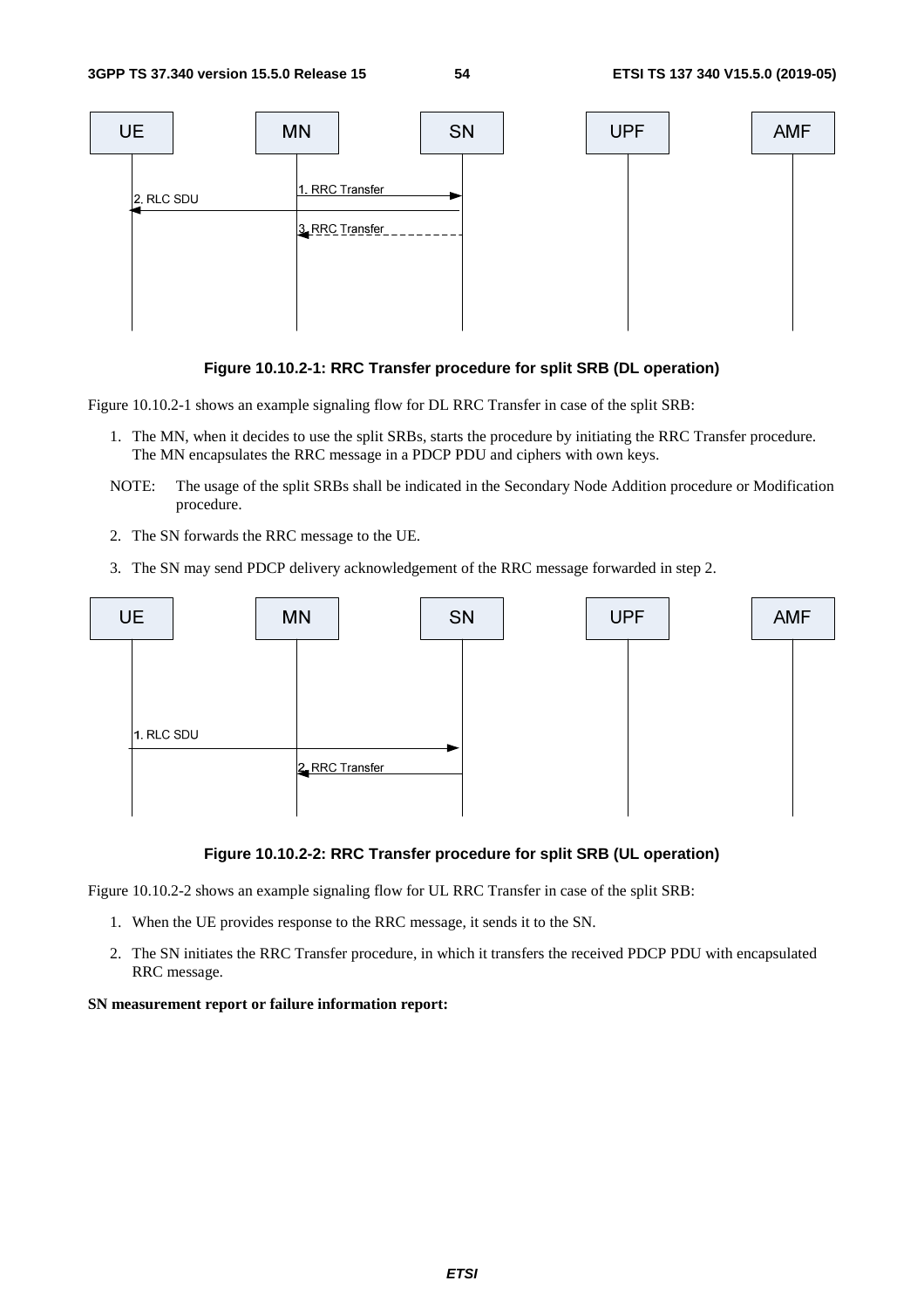

#### **Figure 10.10.2-3: RRC Transfer procedure for SN measurement report or failure information report**

Figure 10.10.2-3 shows an example signaling flow for RRC Transfer in case of the forwarding of the SN measurement report or failure information report from the UE:

- 1. When the UE sends an SN measurement report or failure information report, it sends it to the MN in a container called *ULInformationTransferMRDC* as specified in TS 38.331 [4].
- 2. The MN initiates the RRC Transfer procedure, in which it transfers the received SN measurement report or failure information as an octet string.

### 10.11 Secondary RAT data volume reporting

### 10.11.1 EN-DC

The secondary RAT data volume reporting function is used to report the data volume of secondary RAT to CN. In EN-DC, if configured, the MN reports the uplink and downlink data volumes of used NR resources to the EPC on a per EPS bearer basis as specified in TS 36.300 [2]. Periodic reporting is performed by periodically sending the *Secondary RAT Data Volume Report* messages to the MME.

The data volume is counted by the node hosting PDCP. Downlink data volume is counted in bytes of PDCP SDUs successfully delivered to the UE over NR (for RLC AM) or transmitted to the UE over NR (for RLC UM). Uplink data volume is counted in bytes of PDCP SDUs received by the node hosting PDCP over NR. Forwarded packets shall not be counted when PDCP entity is relocated. When PDCP duplication is activated, packets shall be counted only once.



#### **Figure 10.11.1-1: Secondary RAT data volume periodic reporting - EN-DC**

Figure 10.11.1-1 shows an example signalling flow for secondary RAT data volume periodic reporting:

1. If the periodic reporting is configured, then the SN periodically sends the *Secondary RAT Data Usage Report* message to the MN and includes the data volumes of used NR radio resources for the related SN-terminated E-RABs.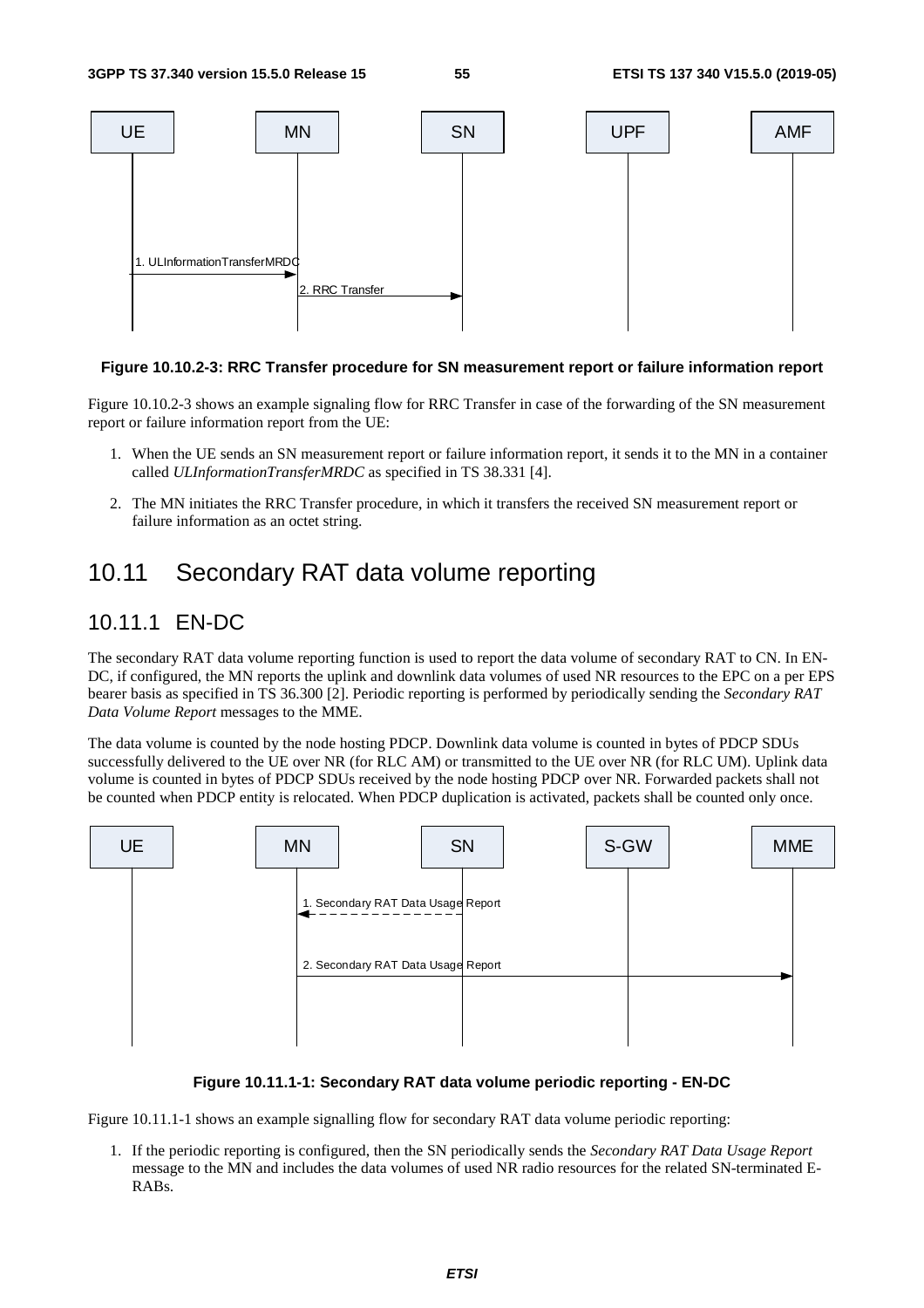- 2. The MN sends the *Secondary RAT Data Usage Report* message to MME to provide information on the used NR resource.
- NOTE: The *Secondary RAT Data Usage Report* message sent by the MN may also include secondary RAT report information of MN-terminated bearers.

### 10.11.2 MR-DC with 5GC

The secondary RAT data volume reporting function is used to report the data volume of secondary RAT to the 5GC. In MR-DC with 5GC, if configured, the MN reports the uplink and downlink data volumes of used resources to the 5GC as specified in TS 23.501 [11]. Configuration for reporting of secondary RAT data volume may happen separately for NR and E-UTRA. Secondary RAT data volume reporting indicates the secondary RAT type. For each PDU session, it contains data volumes consumed for the whole PDU Session, or for selected QoS flow, or both. Periodic reporting is performed by periodically sending the *Secondary RAT Data Volume Report* messages to the 5GC.

The data volume is counted by the node hosting PDCP. Downlink data volume is counted in bytes of SDAP SDUs successfully delivered to the UE (for RLC AM) or transmitted to the UE (for RLC UM). Uplink data volume is counted in bytes of SDAP SDUs received by the node hosting PDCP. Forwarded packets shall not be counted when PDCP entity is relocated. When PDCP duplication is activated, packets shall be counted only once.



#### **Figure 10.11.2-1: Secondary RAT data volume periodic reportin**g **- MR-DC with 5GC**

Figure 10.11.2-1 shows an example signalling flow for secondary RAT data volume periodic reporting:

- 1. For SN terminated bearers, the SN sends the *Secondary RAT Data Usage Report* message to the MN and includes the data volumes of used secondary RAT resources for PDU Sessions or selected QoS flows or both mapped to SN-terminated bearers. If periodic reporting is configured, then the SN periodically sends the *Secondary RAT Data Volume Report* message to the MN and includes the data volumes of used radio resources.
- 2. The MN sends the *Secondary RAT Data Volume Report* message to the 5GC to provide information on the used radio resources.
- NOTE: The *Secondary RAT Data Volume Report* message sent by the MN may also include secondary RAT data volumes of used secondary RAT resources for MN terminated bearers.

### 10.12 Activity Notification

### 10.12.1 EN-DC

The Activity Notification function is used to report user plane activity within SN resources. It can either report inactivity or resumption of activity after inactivity was reported. In EN-DC the Activity Reporting is provided from the SN only. The MN may take further actions.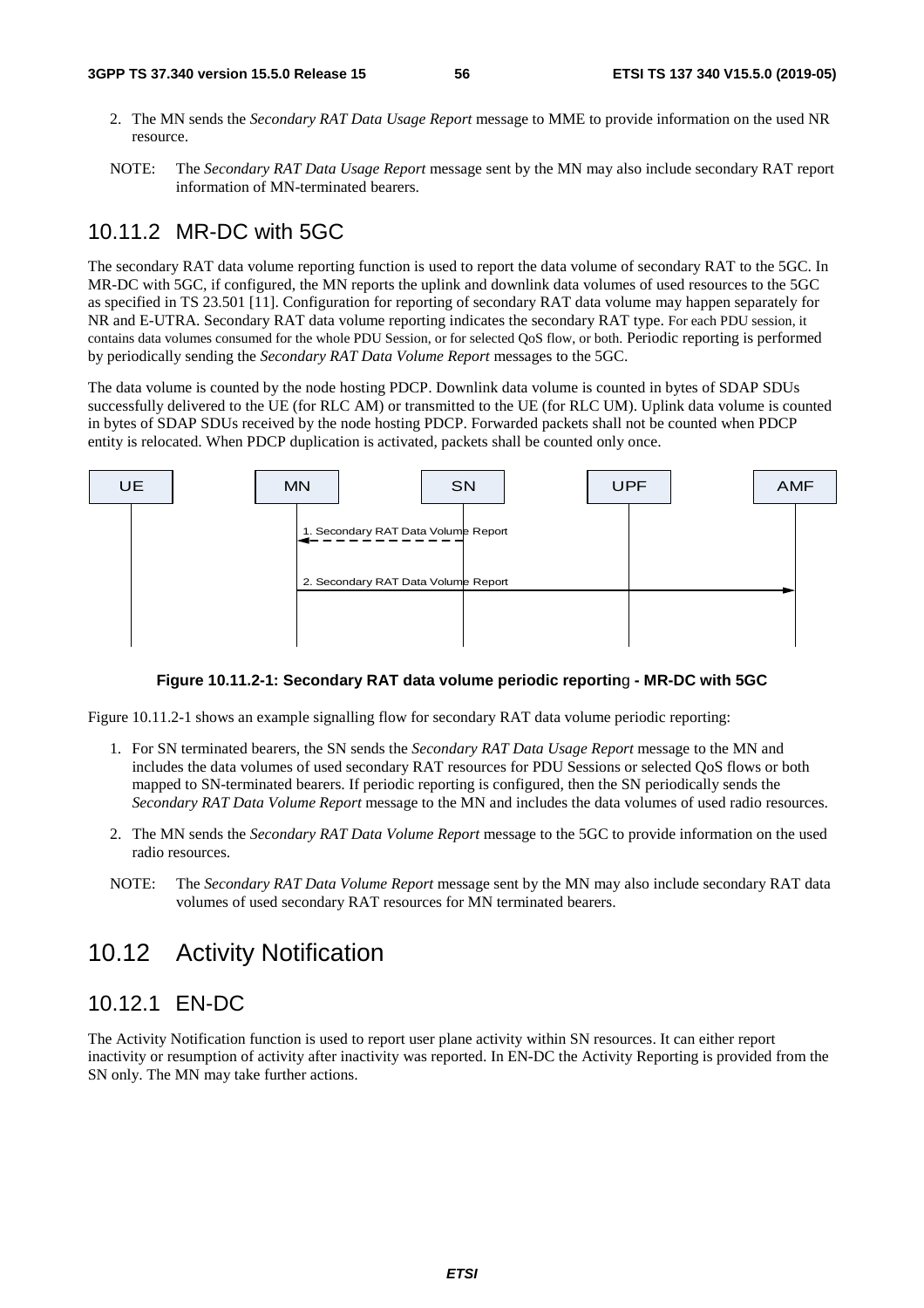

#### **Figure 10.12.1-1: Support of Activity Notification in EN-DC**

Support of Activity Notification in EN-DC is used to keep the MN informed about user traffic activity in resources owned by the SN. The MN may take appropriate action upon receiving such notification.

- 1. The SN informs the MN about user data inactivity of resources owned by the SN.
- 2. The MN decides to keep SN resources.
- 3. After a while the SN reports resumption of user plane activity.

### 10.12.2 MR-DC with 5GC

The Activity Notification function is used to report user plane activity within SN resources. It can either report inactivity or resumption of activity after inactivity was reported. In MR-DC with 5GC the Activity Reporting is provided from the SN only. The MN may take further actions.

#### **MR-DC with 5GC Activity Notification**



#### **Figure 10.12.2-1: Support of Activity Notification in MR-DC with 5GC**

- 1. The SN notifies the MN about user data inactivity.
- 2. The MN decides further actions that impact SN resources (e.g. send UE to RRC\_INACTIVE, bearer reconfiguration). In the case shown, MN takes no action.
- 3. The SN notifies the MN that the (UE or PDU Session or QoS flow) is no longer inactive.

#### **MR-DC with 5GC with RRC\_INACTIVE**

The Activity Notification function may be used to enable MR-DC with 5GC with RRC\_INACTIVE operation. The MN node may decide, after inactivity is reported from the SN and also MN resources show no activity, to send the UE to RRC\_INACTIVE. Resumption to RRC\_CONNECTED may take place after activity is reported from the SN for SN terminated bearers.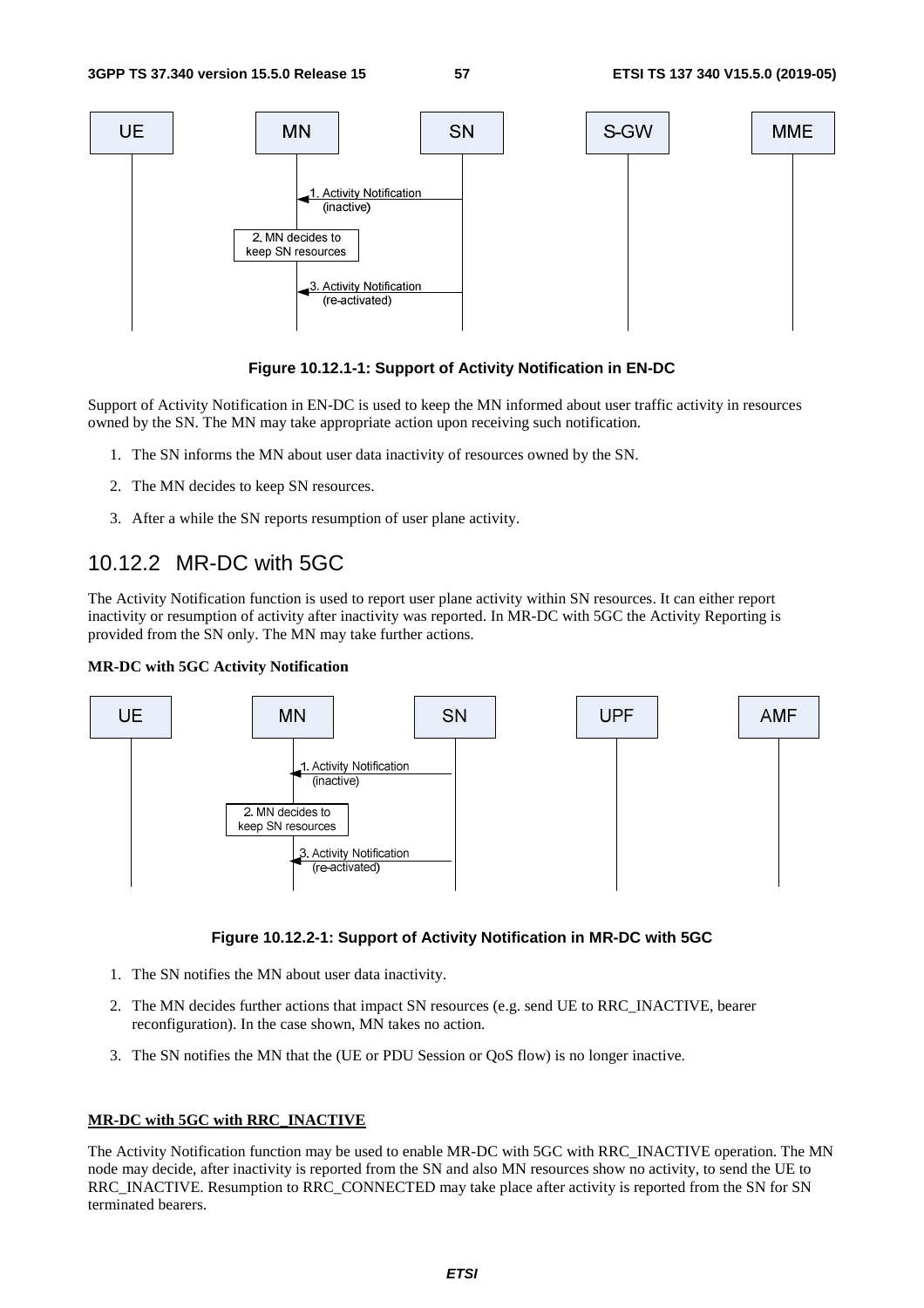

#### **Figure 10.12.2-2: Support of Activity Notification in MR-DC with 5GC with RRC\_Inactive**

Figure 10.12.2-2 shows how Activity Notification function interacts with NG-RAN functions for RRC\_INACTIVE and SN Modification procedures in order to keep the higher layer MR-DC configuration established for UEs in RRC\_INACTIVE, including NG and Xn interface C-plane, U-plane and bearer contexts established while lower layer MCG and SCG resources are released. When the UE transits successfully back to RRC\_CONNECTED, lower layer MCG and SCG resources are established afterwards by means of RRC Connection Reconfiguration.

#### *Editors Note: RRC related details are FFS.*

*Editors Note: Figure 10.12.2-2 depicts the case where the UE when coming back to RRC\_CONNECTED consumes radio resources from the same SN and MN as before it was sent to RRC\_INACTIVE. Whether further scenarios need to be depicted needs further discussions.* 

- 1. The SN notifies the MN about user data inactivity for SN terminated bearers.
- 2. The MN decides to send the UE to RRC\_INACTIVE.
- 3/4. The MN triggers the MN initiated SN Modification procedure, requesting the SN to release lower layers.
- 5. The UE is sent to RRC\_INACTIVE.
- 6-8. After a period of inactivity, upon activity notification from the SN, the UE returns to RRC\_CONNECTED.
- 9/10. The MN triggers the MN initiated SN Modification procedure to re-establish lower layers. The SN provides configuration data within an *SN RRC configuration* message.
- 11-14. The RRCConnectionReconfiguration procedure commences.

### 10.13 Notification Control Indication

### 10.13.1 EN-DC

Notification Control Indication procedure is not supported in EN-DC.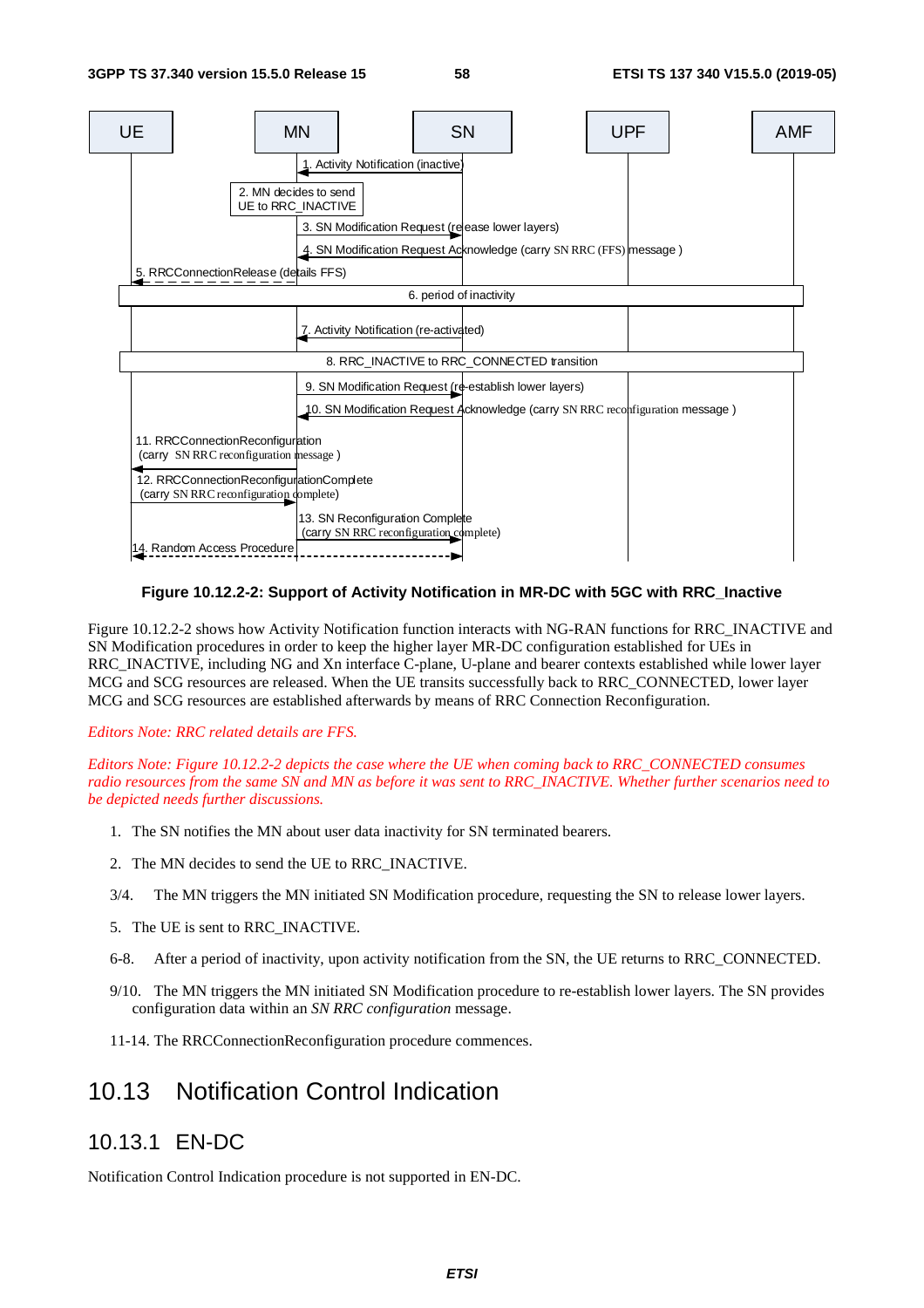### 10.13.2 MR-DC with 5GC

The Notification Control Indication procedure may be initiated either by the MN or by the SN and is used to indicate that GFBR for one or several QoS flows cannot be fulfilled any more or can be fulfilled again by the reporting node.



**Figure 10.13.2-1: Notification Control Indication procedure** 

Figure 10.13.2-1 shows an example signalling flow for the Notification Control Indication procedure.

1. The MN may, for an SN terminated bearer, indicate, that the GFBR requested from the MN cannot be fulfilled anymore.

In case the SN terminated bearer is configured as a split bearer, the SN may decide to increase the share provided by the SN or it may decide to notify the MN that resources requested for the SN terminated bearer cannot fulfill the GFBR any more.

- 2. Continuing the example message flow from step 1, the SN informs the MN that the GFBR for an SN terminated bearer cannot be fulfilled any more.
- 3. The MN decides to inform the 5GC that NG-RAN cannot fulfill the GFBR for a GBR QoS flow any more.

# 10.14 PDU Session Split at UPF

### 10.14.1 PDU Session Split at UPF during PDU session resource setup

When a new PDU session needs to be established, the 5GC may provide two UL TEID addresses during PDU Session Resource Setup in order to allow for PDU session split. If the MN decides to split the PDU session, the MN provides two DL TEID addresses and also the QoS flows associated with the tunnel.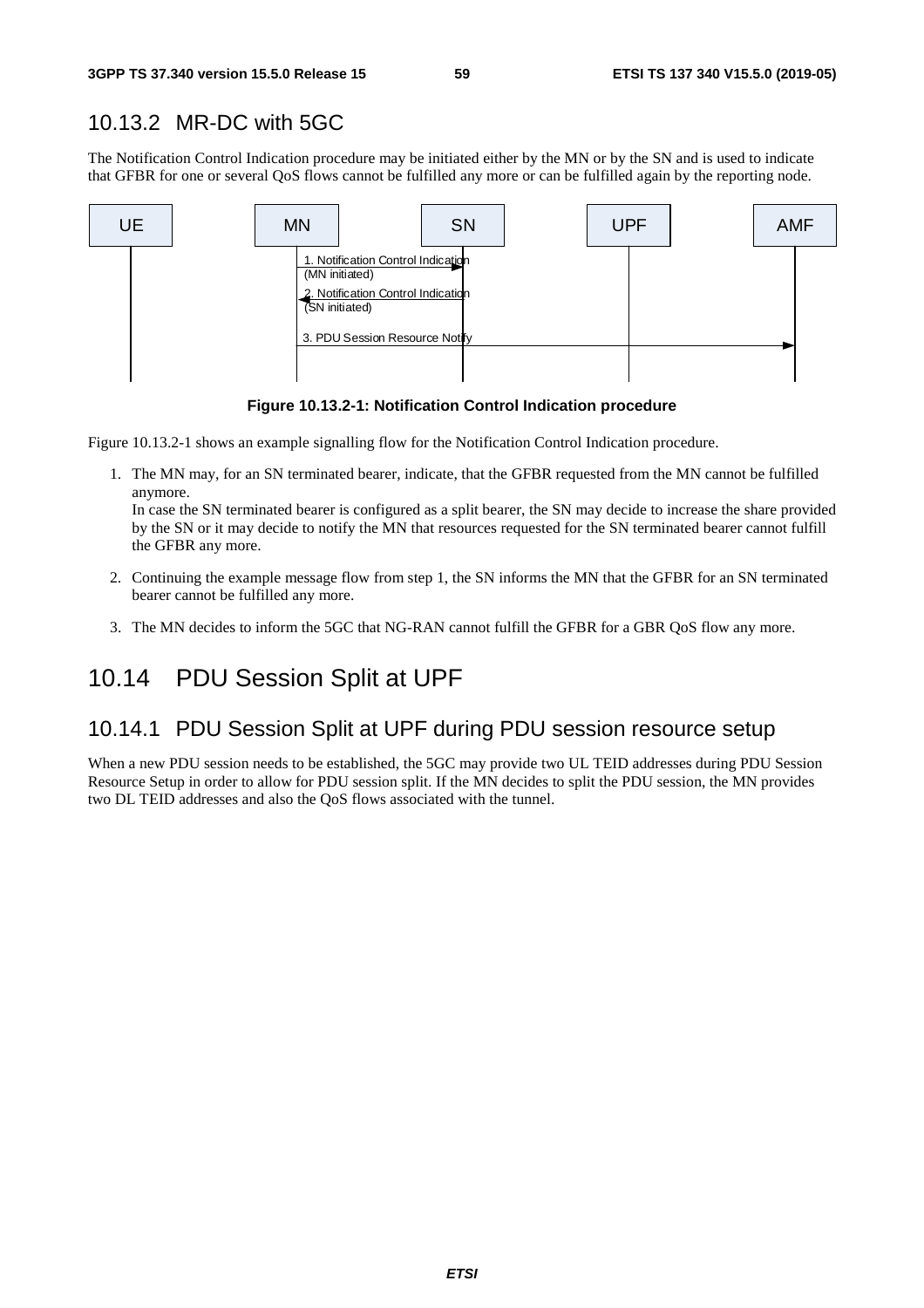

**Figure 10.14.1-1: PDU Session Split at UPF during PDU session resource setup** 

- 1. The 5GC provides two UL TEID addresses during PDU Session Resource Setup, to be applied as the first UL tunnel on the NG-U interface and the additional NG-U tunnel in case the MN decides to split the PDU session.
- 2. The MN decides to setup two tunnels. MN uses the SN Addition procedure as described in 10.2.2 up to step 6 or SN Modification procedure as described in 10.3.2 up to step 8.
- 3. The MN provides a DL TEID address to be applied as the first and an additional DL tunnel address on the NG-U interface. MN also provides which QoS flows are associated with which tunnel.

### 10.14.2 PDU Session Split at UPF during PDU session resource modify (5GC initiated)

When 5GC uses the PDU sessions resource modification procedure, the 5GC may provide an additional UL TEID address during PDU Session Resource Modify Request in order to allow the MN to split the PDU session. The MN may perform the SN Addition or SN modification procedure. If the MN decides to use PDU session split, the MN provides a DL TEID address to be applied as the additional DL tunnel address and the QoS flows associated to the tunnel.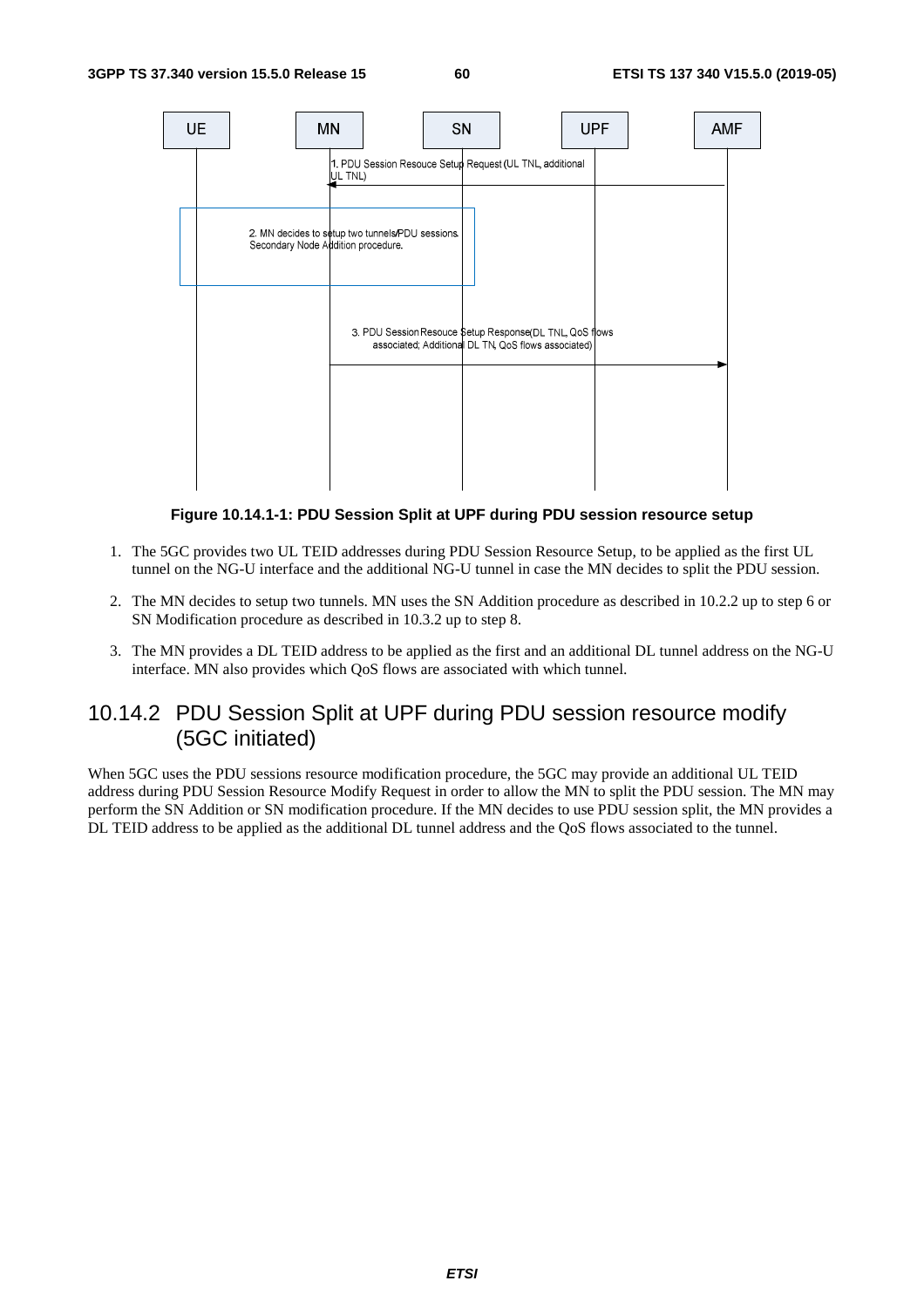

**Figure 10.14.2-1: PDU Session Split at UPF during PDU session resource modify** 

- 1. The 5GC provides an additional UL TEID address during PDU Session Resource Modify Request, to be applied as the additional NG-U tunnel in case the MN decides to split the PDU session.
- 2. The MN decides to setup two tunnels. If the new tunnel is to be setup at SN, the MN may perform SN Addition as described in 10.2.2 up to step 6 or the MN performs SN modification as described in 10.3.2 up to step 8.
- 3. The MN provides a DL TEID address to be applied as the additional DL tunnel address on the NG-U interface and the QoS flows associated with it.

### 10.14.3 PDU Session Split at UPF (RAN initiated)

When the MN decides to split the PDU session into more than one NG-U tunnels, the MN sends the *SN Addition/Modification Request* message including UPF UL TEID address used at MN. Later on, if the MN receives a new UL TEID in the *PDU Session Modification Confirm* message, the MN may provide the new UL TEID to SN.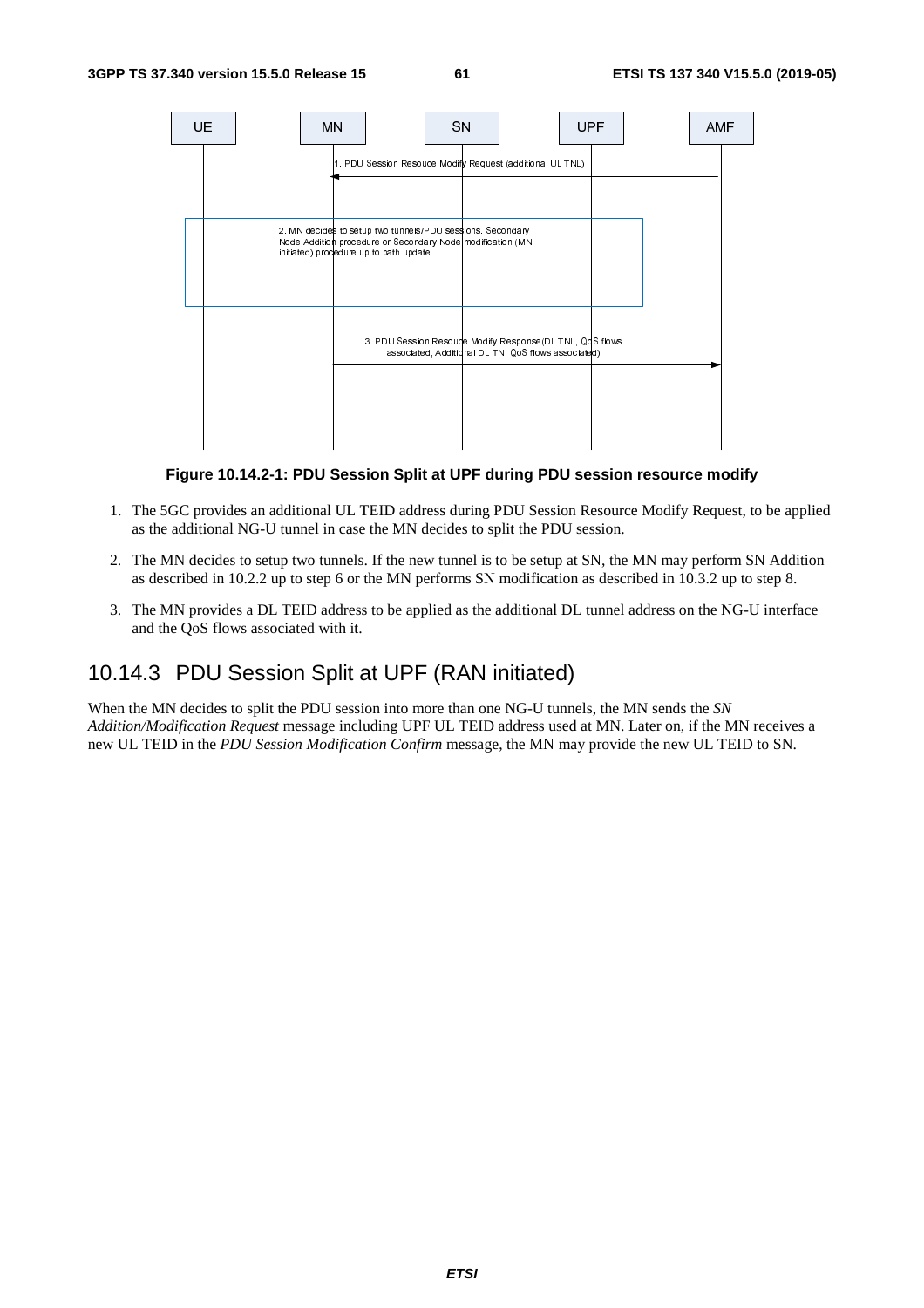

#### **Figure 10.14.3-1: PDU Session Split at UPF during RAN initiated PDU session resource modify**

- 1-2. The MN decides to split the PDU session, it uses the SN Addition procedure or SN modification procedure, including current UPF UL NG-U tunnel used at the MN. If in-order delivery is required, UL forwarding tunnels may be setup at this stage.
- 3-6. If in-order delivery is required, the SN buffers the first packets received from the UE until it receives end marker packets over the UL forwarding tunnel indicating that the MN has delivered all UL packets from the source side to UPF. Then SN starts delivering UL packets to UPF using the UPF UL TEID address used at the MN received at step 1.
- 7-8. The MN uses the *PDU Session Resource Modify Indication* to inform the 5GC that the PDU session is split into two tunnels and indicate which QoS flows are associated with which DL tunnel. The 5GC confirms with *PDU Session Resource Modify Confirm* and allocates corresponding uplink tunnels.
- 9-10. If the MN receives a new UL TEID in the *PDU Session Modify Confirm* message for itself, the MN will use it. If the MN receives a new UL TEID for the SN then the step 9 and step 10 (i.e., SN Modification procedure) are used to provide the new UL TEID to the SN in a subsequent *SN Modification Request* message and then the SN switches to use the new UL TEID to deliver UL packets.

# 11 Service related aspects

### 11.1 Roaming and Access Restrictions

The principles for conveying roaming and access restriction info for EN-DC are described in TS 36.300 [2].

For MR-DC with 5GC, SCG (re)selection at the SN is based on roaming and access restriction information in SN. If roaming and access restriction information is not available at the SN, the SN shall consider that there is no restriction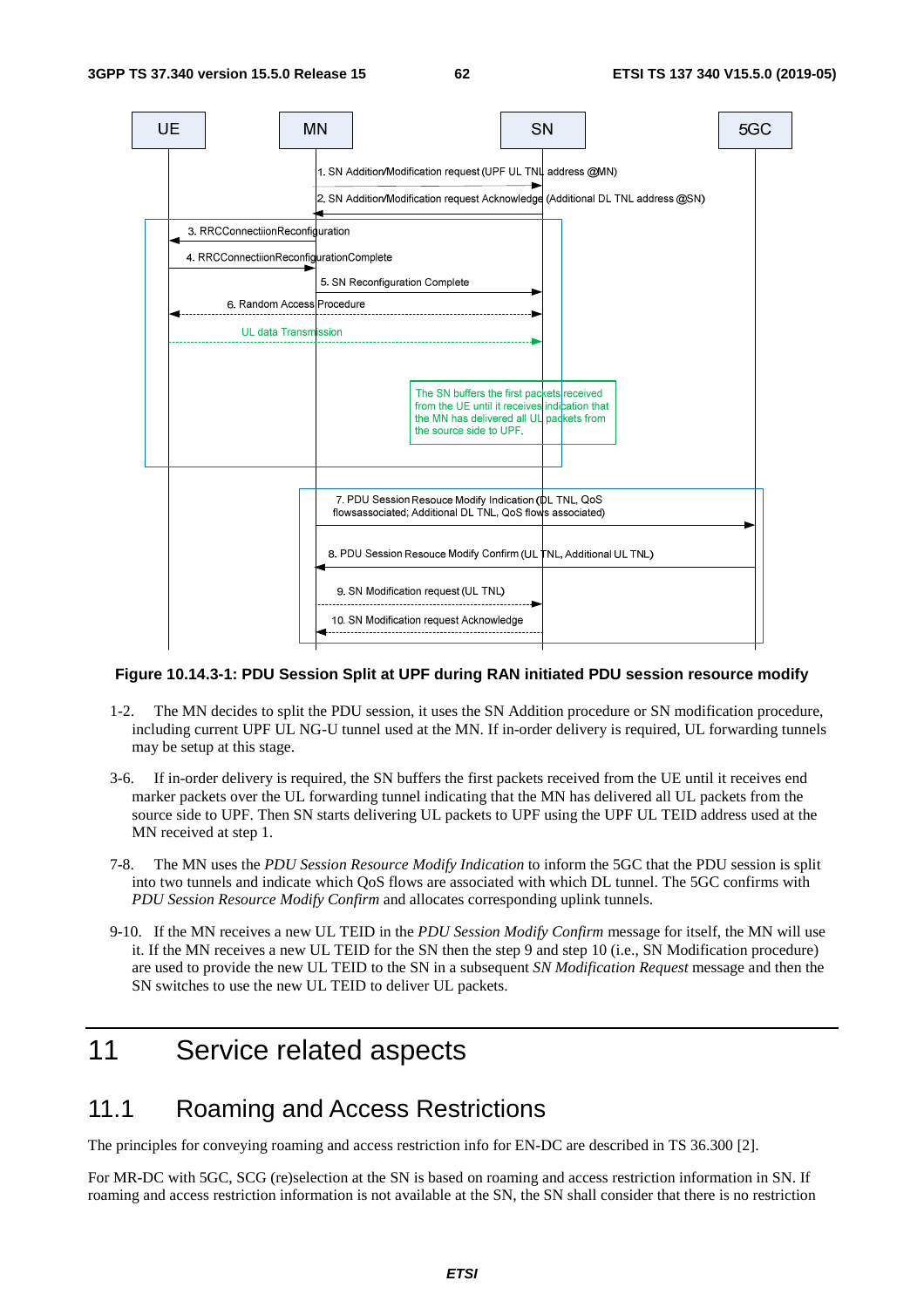for SCG (re)selection. Therefore, MN needs to convey the up-to-date roaming and access restriction information to SN via XnAP messages.

# 12 X2/Xn Interface related aspects

Stage 2 specification for X2-C procedures for EN-DC is contained in TS 36.300 [2].

Xn-C procedures for MR-DC with 5GC are specified in TS 38.423 [5].

X2-U procedures for EN-DC and Xn-U procedures for MR-DC with 5GC are specified in TS 38.425 [6].

# 13 Other aspects

### 13.1 Interference avoidance for in-device coexistence

In-Device Coexistence (IDC) solution as described in TS 36.300 [2] is extended to address EN-DC operation. Only FDM solution, where the list of NR carriers suffering from IDC problems is signalled in IDC indication, is supported in this version of the specifications. The requirement on RRM/RLM/CSI measurements in different phases of IDC interference defined in TS 36.300 [2] is applicable except that for NR serving cell, the requirements in TS 38.133 [8] and TS 38.101-1 [12], TS 38.101-2 [13], TS 38.101-3 [14] apply.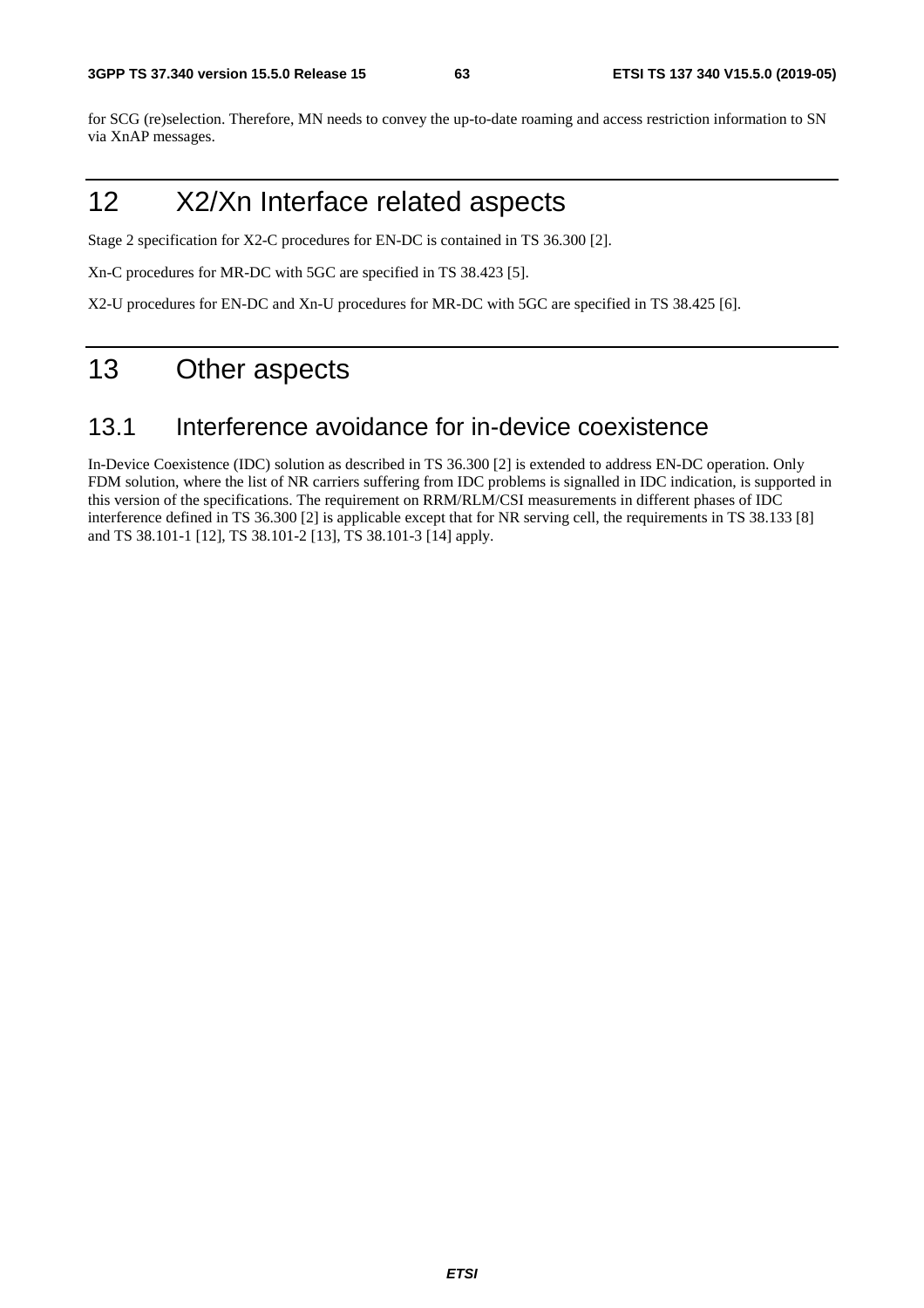# Annex A (informative): Layer 2 handling for bearer type change

This subclause provides for information an overview on L2 handling for bearer type change in MR-DC, with and without security key change , i.e. with and without a change of the termination point.

#### **Table A-1: L2 handling for bearer type change with and without security key change**

| <b>Bearer</b>                           | <b>MCG</b>                                                                                                                               |                                                                                                                                                            |                                                                                                                                                 | <b>Split</b>                                                                                                                                       | <b>SCG</b>                                                                                                                                    |                                                                                                                                                         |  |
|-----------------------------------------|------------------------------------------------------------------------------------------------------------------------------------------|------------------------------------------------------------------------------------------------------------------------------------------------------------|-------------------------------------------------------------------------------------------------------------------------------------------------|----------------------------------------------------------------------------------------------------------------------------------------------------|-----------------------------------------------------------------------------------------------------------------------------------------------|---------------------------------------------------------------------------------------------------------------------------------------------------------|--|
| type<br>change<br>from<br>row<br>to col | no key<br>change                                                                                                                         | with key<br>change<br>(change of<br>termination<br>point)                                                                                                  | no key<br>change                                                                                                                                | with key<br>change<br>(change of<br>termination<br>point)                                                                                          | no key<br>change                                                                                                                              | with key<br>change<br>(change of<br>termination<br>point)                                                                                               |  |
| <b>MCG</b>                              | N/A                                                                                                                                      | PDCP:<br>Re-establish<br><b>MCG RLC:</b><br>See Note 1<br><b>MCG MAC:</b><br>See Note 1<br><b>SCG RLC:</b><br>No action<br><b>SCG MAC:</b><br>No action    | PDCP:<br>Reconfigure<br><b>MCG RLC:</b><br>No action<br>MCG MAC:<br>No action<br><b>SCG RLC:</b><br>Establish<br><b>SCG MAC:</b><br>Reconfigure | PDCP:<br>Re-establish<br><b>MCG RLC:</b><br>See Note 1<br>MCG MAC:<br>See Note 1<br><b>SCG RLC:</b><br>Establish<br><b>SCG MAC:</b><br>Reconfigure | PDCP:<br>Recovery<br>MCG RLC:<br>See Note 3<br>MCG MAC:<br>Reconfigure<br><b>SCG RLC:</b><br>Establish<br><b>SCG MAC:</b><br>Reconfigure      | PDCP:<br>Re-establish<br><b>MCG RLC:</b><br>See Note 3<br>MCG MAC:<br>Reconfigure<br><b>SCG RLC:</b><br>Establish<br><b>SCG MAC:</b><br>Reconfigure     |  |
| Split                                   | PDCP:<br>Recovery<br><b>MCG RLC:</b><br>No action<br>MCG MAC:<br>No action<br>SCG RLC:<br>See Note 4<br><b>SCG MAC:</b><br>Reconfigure   | PDCP:<br>Re-establish<br>MCG RLC:<br>See Note 1<br>MCG MAC:<br>See Note 1<br><b>SCG RLC:</b><br>See Note 4<br><b>SCG MAC:</b><br>Reconfigure               | N/A                                                                                                                                             | PDCP:<br>Re-establish<br>MCG RLC:<br>See Note 1<br>MCG MAC:<br>See Note 1<br><b>SCG RLC:</b><br>See Note 1<br><b>SCG MAC:</b><br>See Note 1        | PDCP:<br>Recovery<br><b>MCG RLC:</b><br>See Note 3<br>MCG MAC:<br>Reconfigure<br><b>SCG RLC:</b><br>No action<br><b>SCG MAC:</b><br>No action | PDCP:<br>Re-establish<br><b>MCG RLC:</b><br>See Note 3<br>MCG MAC:<br>Reconfigure<br><b>SCG RLC:</b><br>See Note 1<br><b>SCG MAC:</b><br>See Note 1     |  |
| <b>SCG</b>                              | PDCP:<br>Recovery<br>MCG RLC:<br>Establish<br>MCG MAC:<br>Reconfigure<br><b>SCG RLC:</b><br>See Note 4<br><b>SCG MAC:</b><br>Reconfigure | PDCP:<br>Re-establish<br><b>MCG RLC:</b><br>Establish<br><b>MCG MAC:</b><br>Reconfigure<br><b>SCG RLC:</b><br>See Note 4<br><b>SCG MAC:</b><br>Reconfigure | PDCP:<br>Reconfigure<br><b>MCG RLC:</b><br>Establish<br>MCG MAC:<br>Reconfigure<br><b>SCG RLC:</b><br>No action<br><b>SCG MAC:</b><br>No action | PDCP:<br>Re-establish<br><b>MCG RLC:</b><br>Establish<br>MCG MAC:<br>Reconfigure<br><b>SCG RLC:</b><br>See Note 1<br><b>SCG MAC:</b><br>See Note 1 | N/A                                                                                                                                           | PDCP:<br>Re-establish<br><b>MCG RLC:</b><br>No action<br><b>MCG MAC:</b><br>No action<br><b>SCG RLC:</b><br>See Note 1<br><b>SCG MAC:</b><br>See Note 1 |  |

NOTE 1: For EN-DC and NGEN-DC MCG, NE-DC SCG: the MAC/RLC behaviour depends on the solution selected by the network. It can be PCell handover (for EN-DC and NGEN-DC) or PSCell change (for NE-DC), which triggers MAC reset and RLC re-establishment. Alternatively, the logical channel identity can be changed, either via RLC bearer release and add (including RLC re-establishment), or via reconfiguration of the RLC bearer with RLC-re-establishment.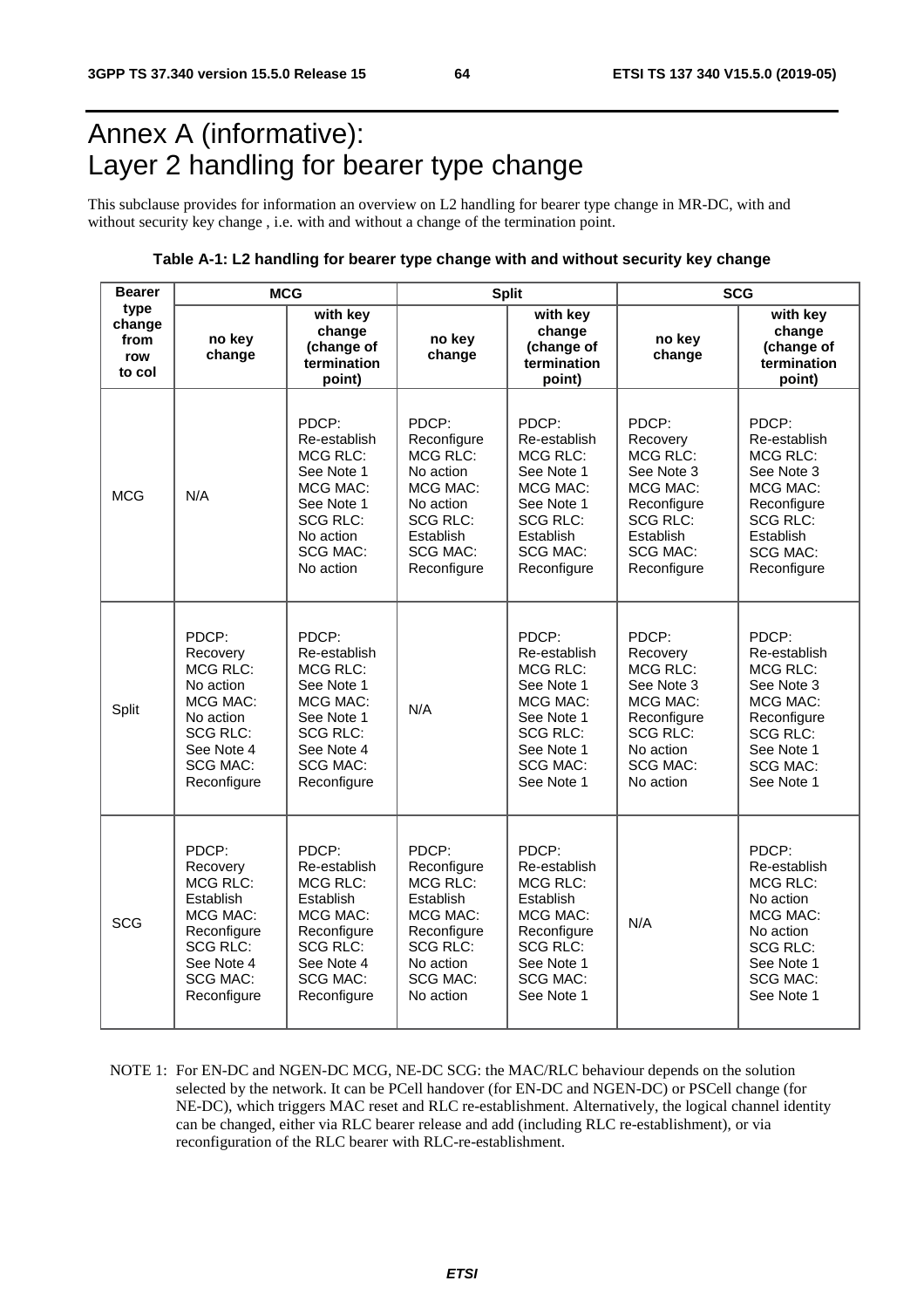For EN-DC and NGEN-DC SCG, NE-DC MCG, NR-DC MCG and SCG: the MAC/RLC behaviour depends on the solution selected by the network. It can be reconfiguration with sync, with MAC reset and RLC re-establishment. Alternatively, the logical channel identity can be changed via RLC bearer release and add.

- NOTE 2: Void
- NOTE 3: For EN-DC and NGEN-DC: Re-establishment and release. For NE-DC and NR-DC: Release.

NOTE 4: For NE-DC: Re-establishment and release. For EN-DC, NGEN-DC and NR-DC: Release.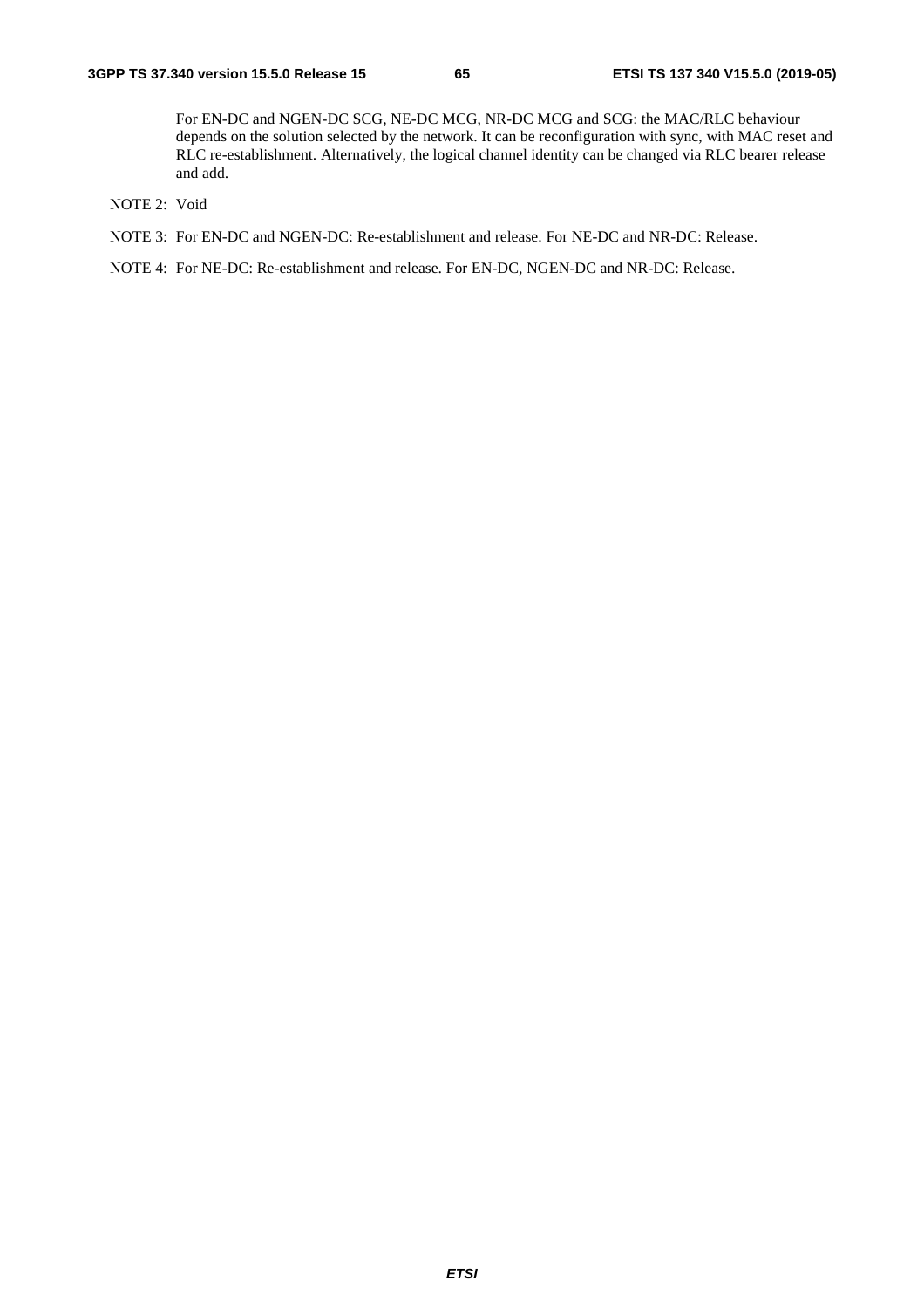# Annex B (informative): Change history

| <b>Change history</b> |                                         |                             |           |                |                                  |                                                                                                                                                                                                                                                                                                                                                                                                                                 |                       |
|-----------------------|-----------------------------------------|-----------------------------|-----------|----------------|----------------------------------|---------------------------------------------------------------------------------------------------------------------------------------------------------------------------------------------------------------------------------------------------------------------------------------------------------------------------------------------------------------------------------------------------------------------------------|-----------------------|
| Date                  | <b>Meeting Tdoc</b>                     |                             | <b>CR</b> | <b>Rev</b>     | Cat                              | Subject/Comment                                                                                                                                                                                                                                                                                                                                                                                                                 | <b>New</b><br>version |
| 2017.04               | <b>RAN2#9</b><br>7bis                   | R2-1703828 -                |           | $\blacksquare$ | ä,                               | <b>Draft Skeleton</b>                                                                                                                                                                                                                                                                                                                                                                                                           | 0.0.1                 |
| 2017.04               | <b>RAN2#9</b><br>7bis                   | R2-1703923 -                |           |                | $\blacksquare$                   | <b>Endorsed Skeleton</b>                                                                                                                                                                                                                                                                                                                                                                                                        | 0.0.2                 |
| 2017.05               | <b>RAN2#9</b><br>8                      | R2-1704898 -                |           |                |                                  | Initial version, including:<br>Agreements from TR38.912<br>Agreements from RAN2#97bis on:<br>- System information handling<br>- Measurements<br>- UE capability coordination<br>- Handling of combined MN/SN RRC messages<br>- SCG SRB<br>- MCG split SRB<br>- SN/MN Failure handling<br>- QoS aspects<br>- Bearer type configuration<br>- Security aspects                                                                     | 0.1.0                 |
| 2017.06               | RAN <sub>2</sub><br><b>NR</b><br>AdHoc2 | R2-1706418 -                |           |                |                                  | Agreements from RAN3#96 on:<br>- Network interfaces<br>- Initial EN-DC operation related aspects<br>- UP related aspects<br>Agreements from RAN2#98 on:<br>- Measurement coordination<br>- UE capability coordination<br>- SCG SRB<br>Further RAN2 agreements on EN-DC operation related aspects                                                                                                                                | 0.1.1                 |
| 2017.06               | RAN <sub>2</sub><br>NR.<br>AdHoc2       | R2-1707467 -                |           |                |                                  | Endorsed version at RAN2 NR AH2, also including:<br>Initial description of procedures for MR-DC with 5GC<br>Correction to SN initiated SN change procedure for EN-DC                                                                                                                                                                                                                                                            | 0.2.0                 |
| 2017.08               | <b>RAN2#9</b><br>9                      | R2-1708080 -                |           | $\blacksquare$ | $\mathbf{r}$                     | Agreements from RAN3 NR AH2 on:<br>- Data forwarding for SCG split bearer<br>- Path Update procedure<br>Agreements from RAN2 NR AH2 on:<br>- Bearer type harmonization / bearer type change<br>- UE capability coordination<br>- SRB3 (SCG SRB)<br>- MCG Split SRB<br>- SN failure handling<br>- Security handling<br>- SN Addition procedure<br>- MN initiated SN Modification/Release procedures<br>Miscellaneous corrections | 0.2.1                 |
| 2017.08               | <b>RAN2#9</b><br>9                      | R2-1709831                  |           |                |                                  | Endorsed version at RAN2#99                                                                                                                                                                                                                                                                                                                                                                                                     | 0.3.0                 |
|                       | 9                                       | 2017.08 RAN2#9 R2-1709939 - |           |                |                                  | Agreements from RAN2#99 on:<br>Bearer type harmonization / bearer type change<br>- SN failure handling<br>- Measurement result exchange<br>- Security aspects<br>- Embedded RRC transport<br>- Other MR-DC procedures related aspects<br>RAN3 endorsed TPs on miscellaneous corrections to MR-DC<br>procedures (in R3-173187, R3-173380, R3-173381, R3-173384, R3-<br>173386, R3-173388 and R3-173390),                         | 0.4.0                 |
| 2017.09               | <b>RAN#77</b>                           | RP-171872                   |           | $\blacksquare$ | $\Box$                           | Provided for information to RAN                                                                                                                                                                                                                                                                                                                                                                                                 | 1.0.0                 |
| 2017.09<br>2017.09    | <b>RAN#77</b><br><b>RAN2#9</b><br>9bis  | RP-172036<br>R2-1711526     |           |                | $\blacksquare$<br>$\blacksquare$ | Correction of some auto-formatting issues<br>Alignment to the agreed terminology for the different nodes:<br>- introduction of the en-gNB term<br>- replacement of MeNB and SgNB with MN and SN<br>Clarification on UE capabilities coordination<br>Clarification in Figure 4.2.2-2 that there is one SDAP entity per cell<br>group                                                                                             | 1.0.1<br>1.0.2        |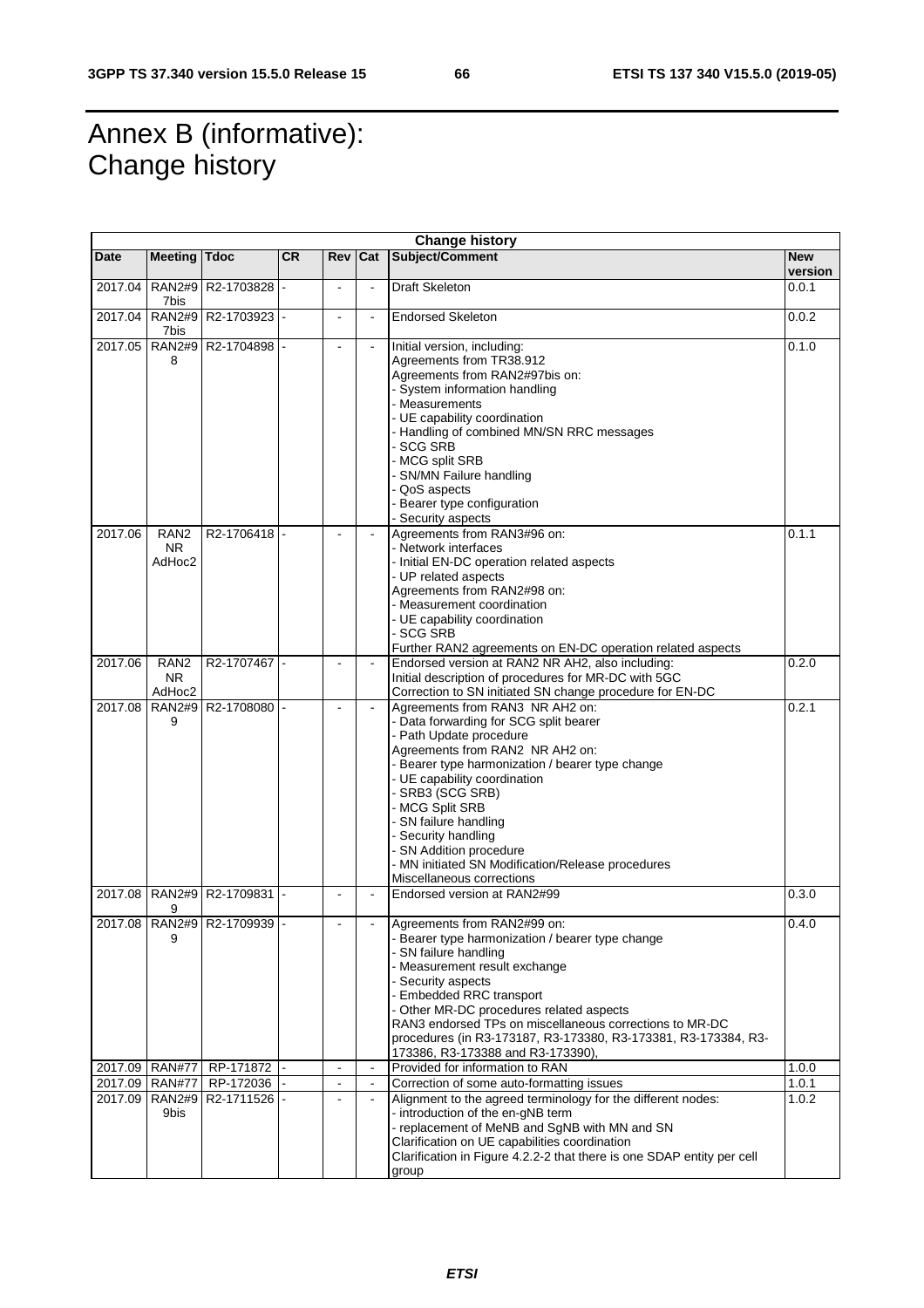|                                | 9bis                         | 2017.10 RAN2#9 R2-1711937 - |              |                   |                | Endorsed version at RAN2#99bis                                                                                                                                                                                                                                                                                                                                                                                                                                                                                                                                                                                                                                                                                                                                                                                                                                                                                                                                                                                                                                                                                                                                                                                                                                                                | 1.1.0            |
|--------------------------------|------------------------------|-----------------------------|--------------|-------------------|----------------|-----------------------------------------------------------------------------------------------------------------------------------------------------------------------------------------------------------------------------------------------------------------------------------------------------------------------------------------------------------------------------------------------------------------------------------------------------------------------------------------------------------------------------------------------------------------------------------------------------------------------------------------------------------------------------------------------------------------------------------------------------------------------------------------------------------------------------------------------------------------------------------------------------------------------------------------------------------------------------------------------------------------------------------------------------------------------------------------------------------------------------------------------------------------------------------------------------------------------------------------------------------------------------------------------|------------------|
| 2017.10                        | <b>RAN2#9</b><br>9bis        | R2-1712072 -                |              |                   |                | Agreements from RAN2#99bis on:<br>- Bearer type harmonization / bearer type change<br>- SCG change and Pscell change<br>- MN/SN measurement coordination<br>- UE capabilities coordination<br>- MR-DC procedures related aspects<br>- Security aspects<br>Agreed Text Proposals in:<br>- R2-1711929 TP on SN modification without MN involvement<br>- R2-1711942 TP on inter-MN HO with SN change<br>Agreements from RAN3#97bis in R3-174254, collecting changes from:<br>- R3-174214 Text Proposal for QoS Handling in 5GC DC<br>- R3-174132 Completion of the RRC tunnelling in MR-DC<br>- R3-174136 Stage 2 TP on bearer type change without MAC reset<br>- R3-174221 TP for Supporting MN Initiate SN Change<br>- R3-174194 UE-AMBR enforcement<br>- R3-174234 Secondary RAT data volume reporting<br>-R3-174160 MN and SN role for QoS flow to DRB mapping<br>- R3-174101 Clean-up of 37.340 RAN3 Related Part                                                                                                                                                                                                                                                                                                                                                                           | 1.1.1            |
| 2017.11                        | <b>RAN2#1</b><br>00          | R2-1712301                  |              | $\overline{a}$    | $\blacksquare$ | Clean version                                                                                                                                                                                                                                                                                                                                                                                                                                                                                                                                                                                                                                                                                                                                                                                                                                                                                                                                                                                                                                                                                                                                                                                                                                                                                 | 1.2.0            |
| 2017.11                        | <b>RAN2#1</b><br>00          | R2-1712302                  |              |                   |                | MR-DC related agreements moved from TS 38.300:<br>- on two C-RNTIs independently allocated ot the UE<br>- on RLF declared separately for the MCG and for the SCG<br>- on roaming and access restrictions for MR-DC with 5GC<br>- on SPS and BSR configuration, triggering and reporting<br>Addition of a note on support of ideal backhaul.<br>Clarification on use of SRB3.<br>Clarification on security key handling.<br>Editorial corrections in various Figures<br>Removal of FFSs for MR-DC with 5GC (moved to a separate list)                                                                                                                                                                                                                                                                                                                                                                                                                                                                                                                                                                                                                                                                                                                                                          | 1.2.1            |
| 2017.12                        | <b>RAN2#1</b><br>00          | R2-1714080                  |              |                   |                | Agreed Text Proposals in:<br>- R2-1713141 TP on 37.340<br>- R2-1713838 Bearer type change with PDPC version change<br>- R2-1714176 PSCell change clarification and SCG Change removal<br>- R2-1714183 Stage 2 TP to update bearer type description<br>- R2-1714237 Clarification for the MR-DC QoS framework<br>- R3-174308 Cleanup of reference/definitions for 37.340<br>- R3-174565 TP for SCG Change related to Bearer Type Change<br>- R3-174661 TP for querying SCGconfig for MN to eNB/gNB Change<br>- R3-174763 TP for a unified 5G User Plane protocol<br>R3-174876 Further Clean-up of TS37.340 RAN3 Related Part<br>R3-174913 Clarifications on Inter-MN handover with SN change<br>R3-174916 Clarification on the interface between gNB for Option 3<br>- R3-174917 Tunnel ID switching in case of reconfiguration<br>- R3-174921 Introducing bearer harmonization - RAN3 parts<br>- R3-174923 On security related IE in MN initiated SN modification<br>- R3-174928 TP on UE-AMBR for EN-DC<br>- R3-174930 Stage 2 for secondary RAT data volume reporting<br>- R3-175009 Removing data forwarding from corresponding node<br>- R3-175048 Stage 2 TP for bearer type change<br>- R3-174975 Race conditions in case of SN release Other<br>miscellaneous agreements from RAN2#100 | 1.2.2            |
|                                | 2017.12 RAN2#1<br>00         | R <sub>2</sub> -1714251     |              |                   | $\blacksquare$ | RAN2 agreed version                                                                                                                                                                                                                                                                                                                                                                                                                                                                                                                                                                                                                                                                                                                                                                                                                                                                                                                                                                                                                                                                                                                                                                                                                                                                           | 1.3.0            |
| 2017.12 RP-78<br>2017/12 RP-78 |                              | RP-172464                   |              | $\blacksquare$    | $\blacksquare$ | Provided for approval to RAN<br>Upgraded to Rel-15                                                                                                                                                                                                                                                                                                                                                                                                                                                                                                                                                                                                                                                                                                                                                                                                                                                                                                                                                                                                                                                                                                                                                                                                                                            | 2.0.0<br>15.0.0  |
| 2018/03 RP-79                  |                              | RP-180440                   | 0004         | $\mathbf{1}$      | F              | Miscellaneous corrections                                                                                                                                                                                                                                                                                                                                                                                                                                                                                                                                                                                                                                                                                                                                                                                                                                                                                                                                                                                                                                                                                                                                                                                                                                                                     | 15.1.0           |
|                                | $\overline{RP}$ -79          | RP-180440                   | 0008         | $\mathbf{1}$      | F.             | Baseline CR for TS 37.340 (RAN3 part) covering agreements of RAN3<br>#NR adhoc 1801 and RAN3 #99                                                                                                                                                                                                                                                                                                                                                                                                                                                                                                                                                                                                                                                                                                                                                                                                                                                                                                                                                                                                                                                                                                                                                                                              | 15.1.0           |
| 2018/06 RP-80                  |                              | RP-181214                   | 0012         | 2                 | F              | Further miscellaneus corrections                                                                                                                                                                                                                                                                                                                                                                                                                                                                                                                                                                                                                                                                                                                                                                                                                                                                                                                                                                                                                                                                                                                                                                                                                                                              | 15.2.0           |
|                                | <b>RP-80</b>                 | RP-181214                   | 0014         | 1                 | F              | CR on EN-DC bearer type changes in TS 37.340                                                                                                                                                                                                                                                                                                                                                                                                                                                                                                                                                                                                                                                                                                                                                                                                                                                                                                                                                                                                                                                                                                                                                                                                                                                  | 15.2.0           |
|                                | <b>RP-80</b>                 | RP-181214                   | 0015         | $\mathbf{1}$      | F              | CR on EN-DC reconfiguration procedure via SRB3 in TS 37.340                                                                                                                                                                                                                                                                                                                                                                                                                                                                                                                                                                                                                                                                                                                                                                                                                                                                                                                                                                                                                                                                                                                                                                                                                                   | 15.2.0           |
|                                | <b>RP-80</b>                 | RP-181214                   | 0017         | $\frac{1}{2}$     | F              | Radio Protocol Architecture figure clarification with SDAP                                                                                                                                                                                                                                                                                                                                                                                                                                                                                                                                                                                                                                                                                                                                                                                                                                                                                                                                                                                                                                                                                                                                                                                                                                    | 15.2.0           |
|                                | <b>RP-80</b><br><b>RP-80</b> | RP-181215<br>RP-181215      | 0018<br>0021 | 1<br>$\mathbf{1}$ | F<br>F         | Stage 2 CR on combined bearer type and termination point change<br>Correction to TS 37.340 on PDCP version for SRB                                                                                                                                                                                                                                                                                                                                                                                                                                                                                                                                                                                                                                                                                                                                                                                                                                                                                                                                                                                                                                                                                                                                                                            | 15.2.0<br>15.2.0 |
|                                | $\overline{RP}$ -80          | RP-181215                   | 0024         | 1                 | F              | L2 handling for bearer type change when PDCP SN length changed                                                                                                                                                                                                                                                                                                                                                                                                                                                                                                                                                                                                                                                                                                                                                                                                                                                                                                                                                                                                                                                                                                                                                                                                                                | 15.2.0           |
|                                | RP-80                        | RP-181215                   | 0025         | 1                 | F              | Correction on SN configured NR measurements after SCG failure                                                                                                                                                                                                                                                                                                                                                                                                                                                                                                                                                                                                                                                                                                                                                                                                                                                                                                                                                                                                                                                                                                                                                                                                                                 | 15.2.0           |
|                                | RP-80                        | RP-181215                   | 0026         | $\mathbf{1}$      | F              | Clarification of the usage of SN Status Transfer                                                                                                                                                                                                                                                                                                                                                                                                                                                                                                                                                                                                                                                                                                                                                                                                                                                                                                                                                                                                                                                                                                                                                                                                                                              | 15.2.0           |
|                                | RP-80                        | RP-181215                   | 0027         | $\blacksquare$    | F              | Addition of the full config indicator in SN Change                                                                                                                                                                                                                                                                                                                                                                                                                                                                                                                                                                                                                                                                                                                                                                                                                                                                                                                                                                                                                                                                                                                                                                                                                                            | 15.2.0           |
|                                | <b>RP-80</b>                 | RP-181216                   | 0028         | $\overline{2}$    | F              | Coordination of Inactivity for EN-DC                                                                                                                                                                                                                                                                                                                                                                                                                                                                                                                                                                                                                                                                                                                                                                                                                                                                                                                                                                                                                                                                                                                                                                                                                                                          | 15.2.0           |
|                                | <b>RP-80</b>                 | RP-181216                   | 0029         | $\blacksquare$    | F              | CR on maintaining the bearer type on wrap-around for TS37.340                                                                                                                                                                                                                                                                                                                                                                                                                                                                                                                                                                                                                                                                                                                                                                                                                                                                                                                                                                                                                                                                                                                                                                                                                                 | 15.2.0           |
|                                | RP-80                        | RP-181216                   | 0030         | $\overline{2}$    | F              | Enabling re-use of NR PCIs in cells served by the same SN in EN-DC                                                                                                                                                                                                                                                                                                                                                                                                                                                                                                                                                                                                                                                                                                                                                                                                                                                                                                                                                                                                                                                                                                                                                                                                                            | 15.2.0           |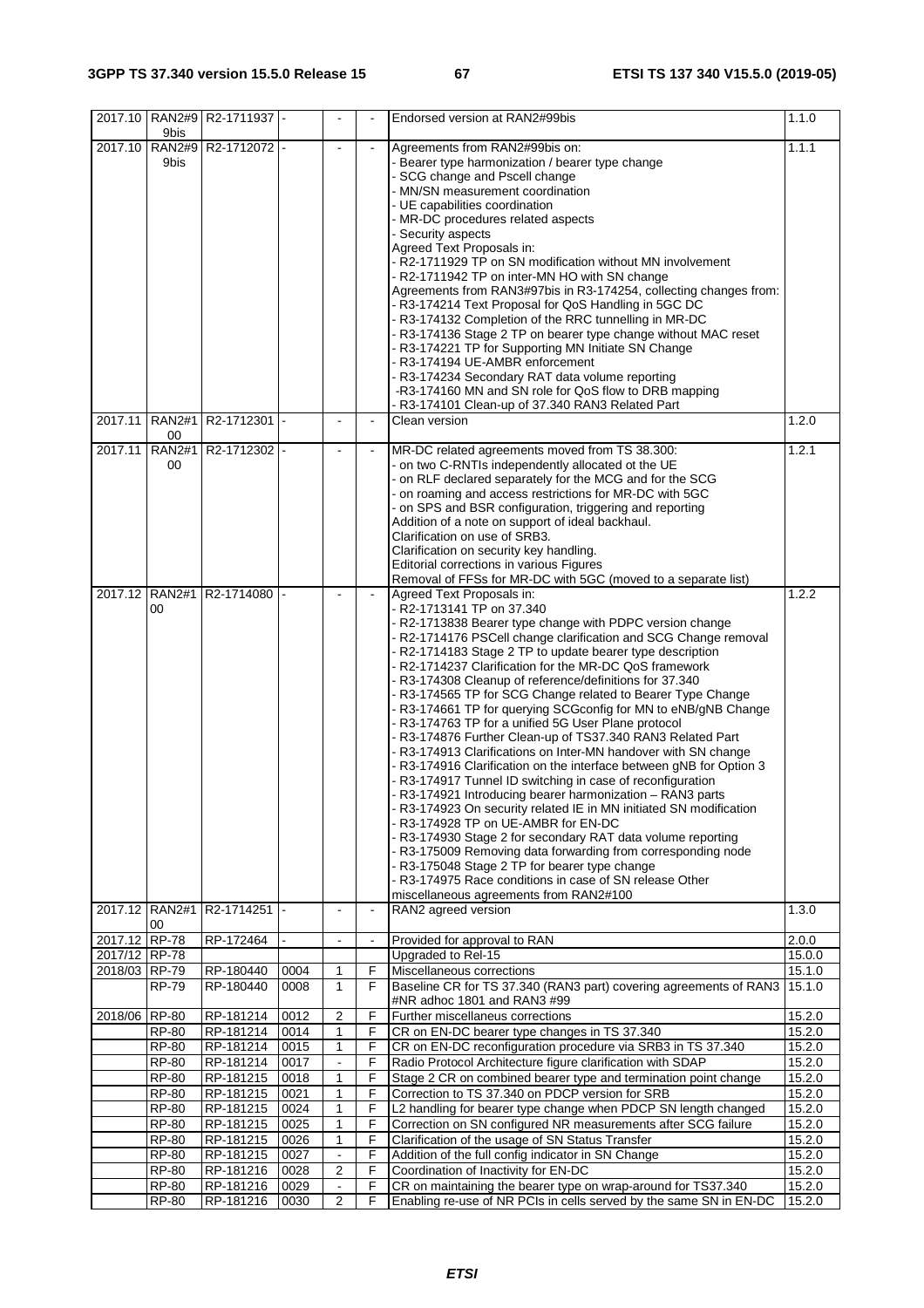| 2018/09 RP-81 |                     | RP-181939 | 0037 | $\overline{2}$ | F              | Clarification on number of CC for NR CA                                     | 15.3.0 |
|---------------|---------------------|-----------|------|----------------|----------------|-----------------------------------------------------------------------------|--------|
|               | RP-81               | RP-181942 | 0039 | $\overline{2}$ | F              | CR for 37.340 for CA duplication of LTE bearer                              | 15.3.0 |
|               | <b>RP-81</b>        | RP-181942 | 0042 |                | F              | Capturing the agreement related to Count wrap around handling for           | 15.3.0 |
|               |                     |           |      |                |                | split bearer type                                                           |        |
|               | <b>RP-81</b>        | RP-181941 | 0043 | 1              | F              | Miscellaneous clarifications                                                | 15.3.0 |
|               | <b>RP-81</b>        | RP-181941 | 0044 | 1              | F              | Inclusion of measurement gap related agreements                             | 15.3.0 |
|               | <b>RP-81</b>        | RP-181942 | 0046 | 2              | $\overline{F}$ | Small correction about bear type change                                     | 15.3.0 |
|               | <b>RP-81</b>        | RP-181942 | 0047 | 3              | F              | CR to 37.340 on the Layer 2 handling for bearer type change                 | 15.3.0 |
|               | <b>RP-81</b>        | RP-181939 | 0048 |                | F              | CR on the support of RLC mode reconfiguration                               | 15.3.0 |
|               | <b>RP-81</b>        | RP-181939 | 0051 |                | F              | Corrections on 37.340 for bearer type change support                        | 15.3.0 |
|               | RP-81               | RP-181941 | 0054 | 1              | F              | NR Corrections (37.340 Baseline CR covering RAN3-101 agreements)            | 15.3.0 |
| 2018/12 RP-82 |                     | RP-182650 | 0067 | 1              | F              | Split SRB UL configuration                                                  | 15.4.0 |
|               | RP-82               | RP-182656 | 0071 | 1              | F              | Miscellaneous clarifications                                                | 15.4.0 |
|               | RP-82               | RP-182669 | 0073 | 4              | B              | Agreements for MR-DC                                                        | 15.4.0 |
|               | RP-82               | RP-182651 | 0079 |                | F              | Correction for SN terminated MCG bearer                                     | 15.4.0 |
|               | RP-82               | RP-182667 | 0082 | 3              | F              | Updates to UE capability coordination for MR-DC                             | 15.4.0 |
|               | RP-82               | RP-182664 | 0084 | $\overline{2}$ | F              | Corrections on RRC transfer procedure in EN-DC                              | 15.4.0 |
|               | RP-82               | RP-182666 | 0085 | 3              | F              | Correction of SN Initiated SN Modification procedure for Measurement        | 15.4.0 |
|               |                     |           |      |                |                | Gap                                                                         |        |
|               | RP-82               | RP-182660 | 0086 | 1              | F              | Stage 2 CR on Measurement gap configuration scenarios                       | 15.4.0 |
|               | RP-82               | RP-182669 | 0092 | 1              | B              | Baseline CR for TS37.340                                                    | 15.4.0 |
| 2019/03 RP-83 |                     | RP-190543 | 0090 | 3              | $\mathsf{F}$   | Corrections for MR-DC procedures                                            | 15.5.0 |
|               | RP-83               | RP-190543 | 0096 | $\overline{2}$ | F              | QoS flow offloading for MR-DC                                               | 15.5.0 |
|               | RP-83               | RP-190540 | 0098 | 1              | F              | Introduction of IDC mechanism for EN-DC operation                           | 15.5.0 |
|               | $\overline{RP}$ -83 | RP-190543 | 0104 | 1              | F              | Correction on UP integrity protection in late drop                          | 15.5.0 |
|               | RP-83               | RP-190543 | 0106 | 1              | F              | Corrections to SN Modification Request in MR-DC                             | 15.5.0 |
|               | RP-83               | RP-190553 | 0107 | $\blacksquare$ | F              | PSCell information for LI purposes                                          | 15.5.0 |
|               | <b>RP-83</b>        | RP-190544 | 0108 | $\blacksquare$ | $\overline{F}$ | Correction of EN DC data volume reporting and relocation                    | 15.5.0 |
|               | RP-83               | RP-190544 | 0110 | $\blacksquare$ | F              | Data volume reporting for MR-DC with 5GC                                    | 15.5.0 |
|               | RP-83               | RP-190544 | 0111 |                | F              | Correction of RAN triggered PDU session split                               | 15.5.0 |
|               | RP-83               | RP-190544 | 0112 |                | $\mathsf{F}$   | Correction of PDU session split at handover                                 | 15.5.0 |
|               | RP-83               | RP-190544 | 0113 | $\sim$         | $\overline{F}$ | TEID change in case of key change                                           | 15.5.0 |
|               | RP-83               | RP-190545 | 0114 | 1              | F              | Support of PDU session split during inter-MN handover for MR-DC<br>with 5GC | 15.5.0 |